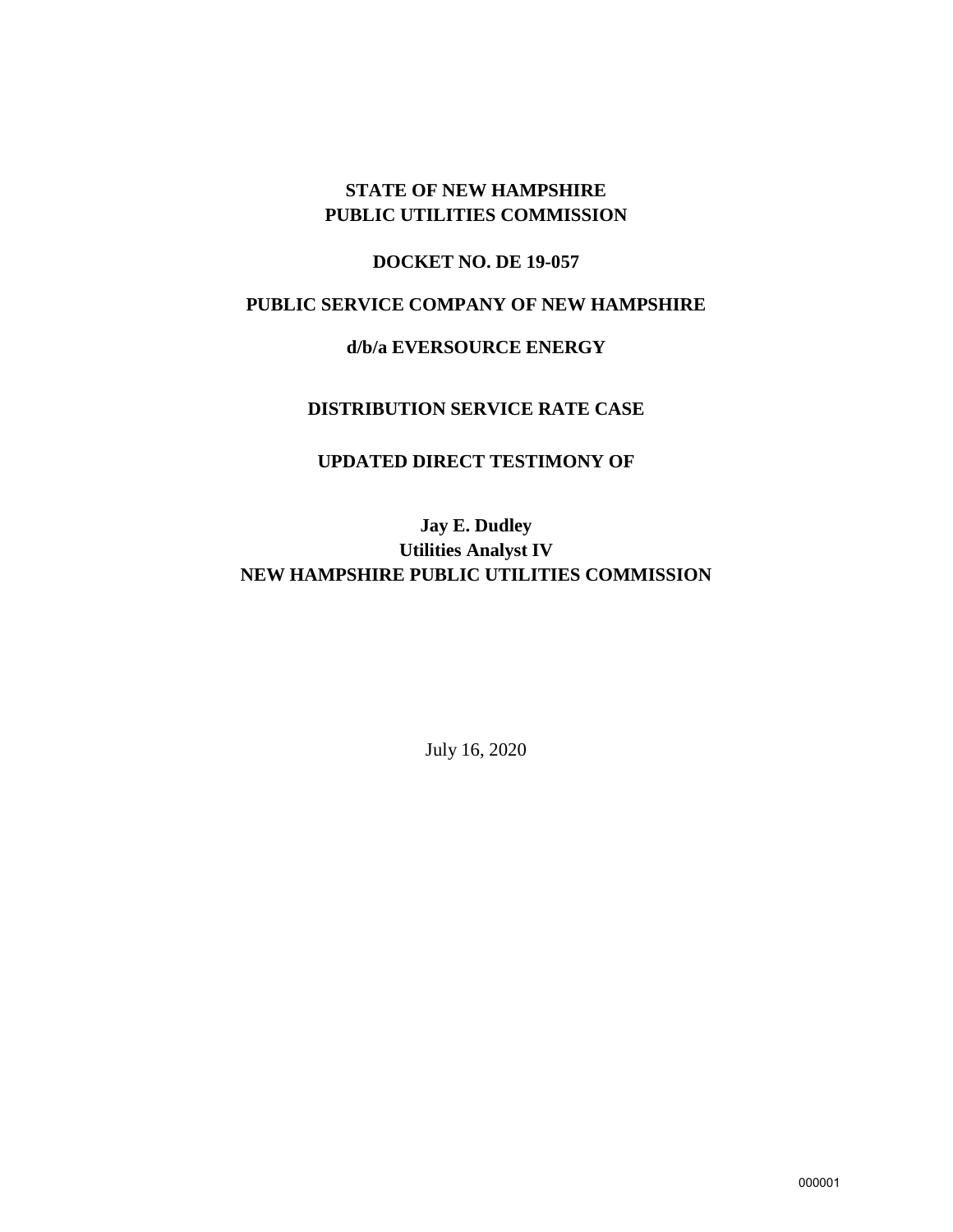# **Table of Contents**

| I. Introduction and Qualifications                                           |    |
|------------------------------------------------------------------------------|----|
| II. Summary of Revised Testimony                                             | 3  |
| III. Discussion of Revised Disallowance Calculations                         |    |
| IV. Additional Capital Project Review & Recommendations<br>For $2015 - 2018$ | 16 |
| V. Conclusions and Recommendations                                           |    |

List of Attachments

| Attachment JED-8 Blaine St. Substation #A16C09         |
|--------------------------------------------------------|
| Attachment JED-9 Jackman #A16C10                       |
| Attachment JED-10 West Rye Substation #A16E06          |
| Attachment JED-11 West Road Overload #A18E16           |
| Attachment JED-12 Reject Pole Replacement #A07X45      |
| Attachment JED-13 3271 Line Re-conductor #A16C01       |
| Attachment JED-14 NH Remote Disconnect #NHRMTR17       |
| Attachment JED-15 Distribution ROW #DL9R (2017)        |
| Attachment JED-16 Convert Laconia 4kV #A15N01          |
| Attachment JED-17 Distribution ROW #DL9R (2016)        |
| Attachment JED-18 Reject Pole Replacement #R15RPR      |
| Attachment JED-19 Series 16 Staff Data Requests        |
| Attachment JED-20 Central, East, and North DA Projects |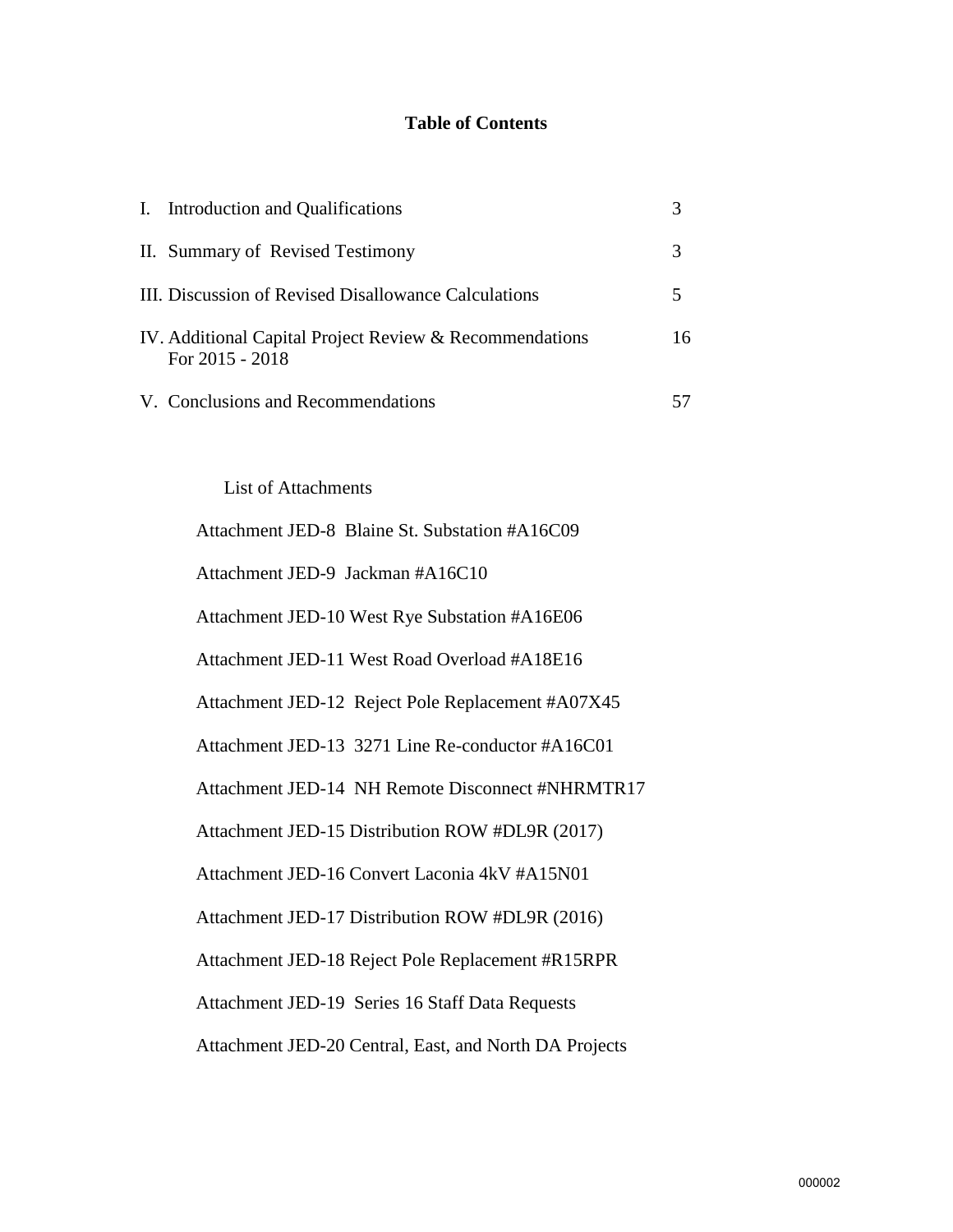| 1              | I. | <b>INTRODUCTION AND QUALIFICATIONS</b>                                                |
|----------------|----|---------------------------------------------------------------------------------------|
| $\overline{2}$ | Q. | Mr. Dudley, please state your full name and business address.                         |
| 3              | A. | My name is Jay E. Dudley. My business address is 21 South Fruit Street, Suite 10,     |
| 4              |    | Concord, NH 03301.                                                                    |
| 5              |    |                                                                                       |
| 6              | Q. | Please state your employer and your position.                                         |
| $\tau$         | A. | I am employed by the New Hampshire Public Utilities Commission ("Commission") as a    |
| 8              |    | Utility Analyst for the Electric Division.                                            |
| 9              |    |                                                                                       |
| 10             | Q. | Have you previously submitted testimony in this proceeding?                           |
| 11             | A. | Yes. I submitted my original direct testimony in this docket on December 20, 2019.    |
| 12             |    |                                                                                       |
| 13             | Q. | Please describe your professional background.                                         |
| 14             | A. | Descriptions of my professional background, education experience and prior testimony  |
| 15             |    | before the Commission can be found at pages 3-5 of my initial testimony submitted in  |
| 16             |    | this docket.                                                                          |
| 17             |    |                                                                                       |
| 18             | П. | <b>SUMMARY OF TESTIMONY</b>                                                           |
| 19             | Q. | Please describe the purpose of your revised testimony.                                |
| 20             | A. | The purpose of my testimony is to provide updates and revisions to my original direct |
| 21             |    | testimony filed in this docket on December 20, 2019, based on additional information  |
| 22             |    | submitted in this docket since that time. In response to the unforeseen, nationwide   |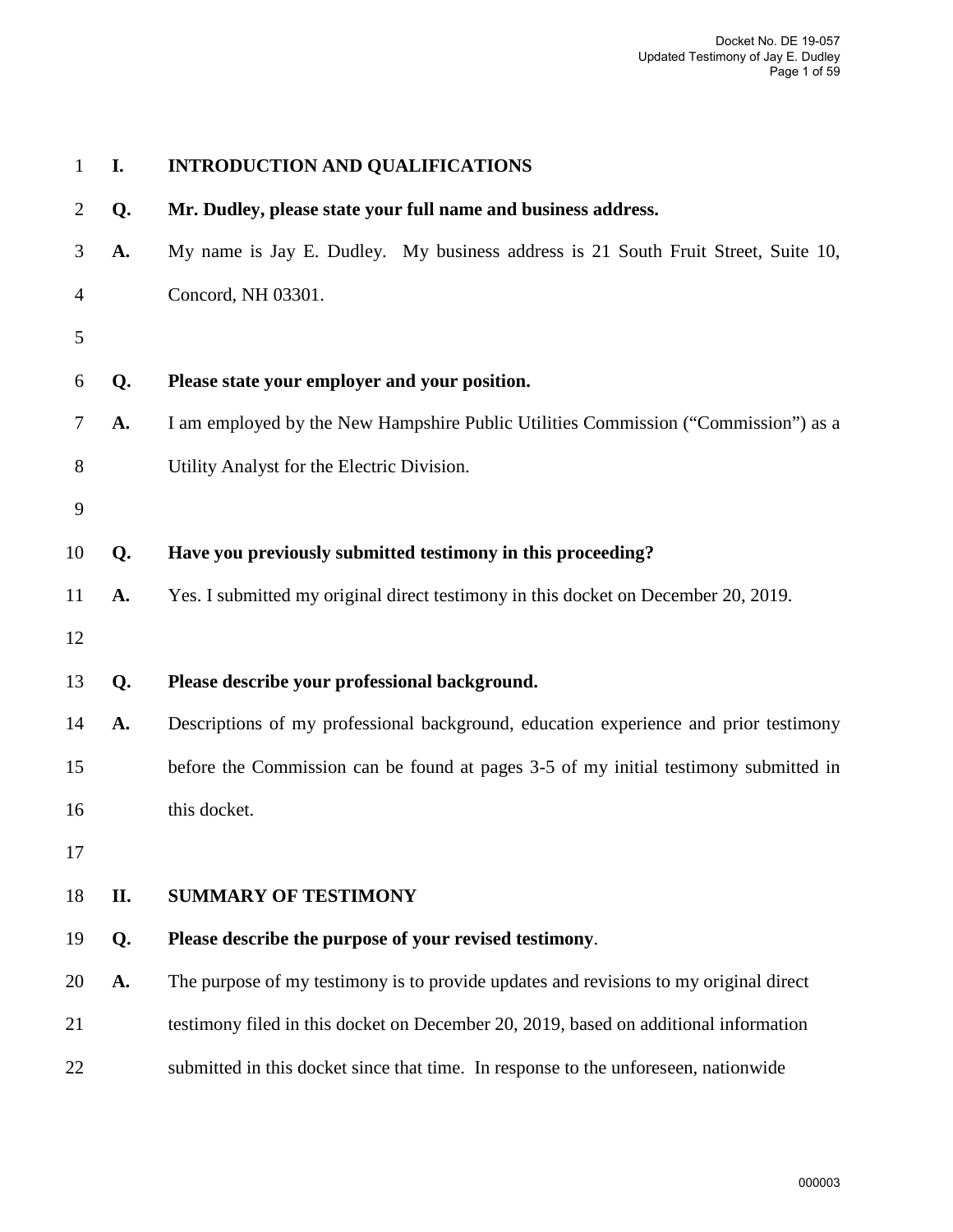| $\mathbf{1}$   |    | pandemic triggered by the COVID-19 virus, Governor Sununu issued a series of               |
|----------------|----|--------------------------------------------------------------------------------------------|
| $\overline{2}$ |    | Emergency Orders including Emergency Order #29 dated April 24, 2020, which                 |
| 3              |    | authorized the New Hampshire Public Utilities Commission (PUC or Commission) to            |
| $\overline{4}$ |    | delay proceedings involving the investigation of any rate schedules filed by a public      |
| 5              |    | utility for period of up to six months but no later than eighteen months. Accordingly, on  |
| 6              |    | March 20, 2020, the Commission issued a Secretarial Letter granting Staff's request for a  |
| $\tau$         |    | change in the procedural schedule cancelling the technical sessions/settlement             |
| 8              |    | conferences scheduled for March 24 and 25, 2020, and moving the technical                  |
| $\mathbf{9}$   |    | sessions/settlement conferences to the previously scheduled hearing dates reserved for     |
| 10             |    | this docket. On March 24, 2020, with agreement from Eversource, Staff filed an             |
| 11             |    | additional request, granted by the Commission, for a three-month extension of the          |
| 12             |    | procedural schedule in this proceeding delaying the hearing dates until late June or early |
| 13             |    | July 2020. On June 16, 2020, in Order No. 26,363, the PUC extended the deadline for        |
| 14             |    | the docket by six months, and directed Staff to develop an appropriate hearing schedule.   |
| 15             |    | The Commission approved the revised procedural schedule on July 7, 2020, which             |
| 16             |    | includes proposing 20 days of hearings beginning on August 19, 2020 and continuing         |
| 17             |    | throughout the months of September and October culminating on October 30, 2020.            |
| 18             | Q. | During this period of delay in the procedural schedule, did Staff undertake a review       |
| 19             |    | of the additional information submitted by Eversource in this docket to determine          |
| 20             |    | whether or not Staff's testimony required updating or revision?                            |
| 21             | A. | Yes. The delay in the procedural schedule presented Staff with additional time to review   |
| 22             |    | the rebuttal testimony filed by Eversource on March 4, 2020, along with subsequent data    |
| 23             |    | responses from the Company filed on March 19, 20, and 27, and compare that material        |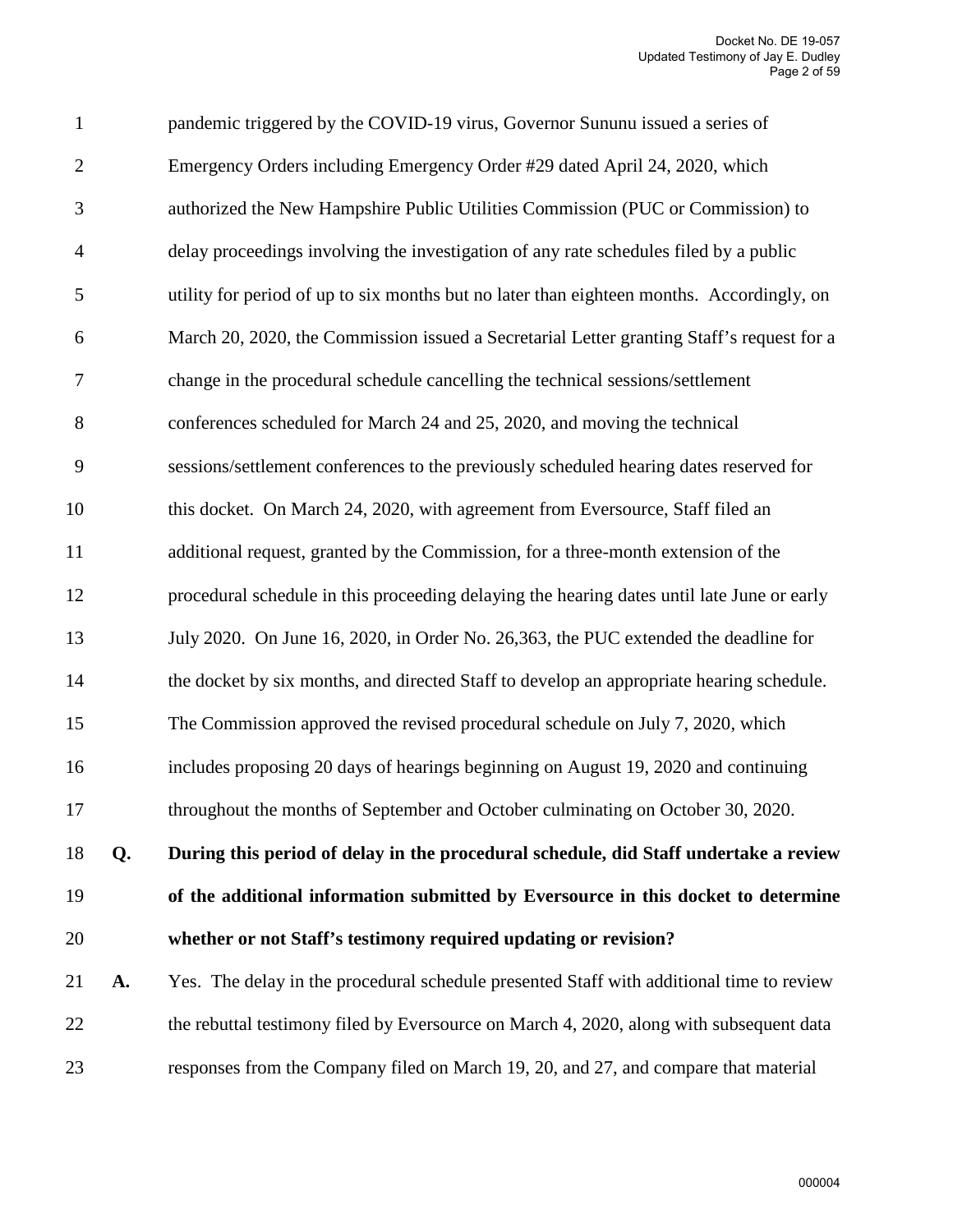| 23             |           | investments and additions to Eversource's rate base from 2015 to 2018?                         |
|----------------|-----------|------------------------------------------------------------------------------------------------|
| 22             |           | responses to Staff's data requests impact Staff's recommendations involving capital            |
| 21             | Q.        | Did Staff's review of the Company's rebuttal testimony and the subsequent                      |
| 20             | III.      | DISCUSSION OF REVISED DISALLOWANCE CALCULATIONS                                                |
| 19             |           |                                                                                                |
| 18             |           | have decreased my recommended disallowance by approximately \$13.5 million.                    |
| 17             | <b>A.</b> | As detailed below, in response to the additional information provided by Eversource, I         |
| 16             |           | recommendations contained in your initial testimony?                                           |
| 15             | Q.        | Can you please briefly summarize the impact of your updated testimony on the                   |
| 14             |           | Responses Staff 16-5, and 16-8 through 16-15.                                                  |
| 13             |           | Lee G. Lajoie, and David L. Plante dated March 3, 2020. I also reviewed Data                   |
| 12             | A.        | I largely relied on the joint rebuttal testimony, including attachments, of Erica L. Menard,   |
| 11             |           | on in terms of updating the information in your original testimony?                            |
| 10             | Q.        | Which rebuttal testimony and data responses submitted by Eversource did you rely               |
| 9              |           | TS 3-01.                                                                                       |
| $8\phantom{1}$ |           | covered in my initial testimony based on my data response to Eversource's data request         |
| $\overline{7}$ |           | provided my analysis of the remainder of the capital projects in my sample group not           |
| 6              |           | result I provide the following updates and revisions to my testimony. I have also              |
| 5              |           | found some of the additional information submitted by the Company to be useful and as a        |
| $\overline{4}$ |           | these issues in a tech session, settlement conference, or at the merits hearing. Staff has     |
| 3              |           | the original procedural schedule set out in this docket), Staff would have had to address      |
| $\overline{2}$ |           | this docket which was completed on March 25, 2020. Under normal circumstances (i.e.            |
| $\mathbf{1}$   |           | against Staff's existing analysis. I was also able to review the results of the Staff Audit in |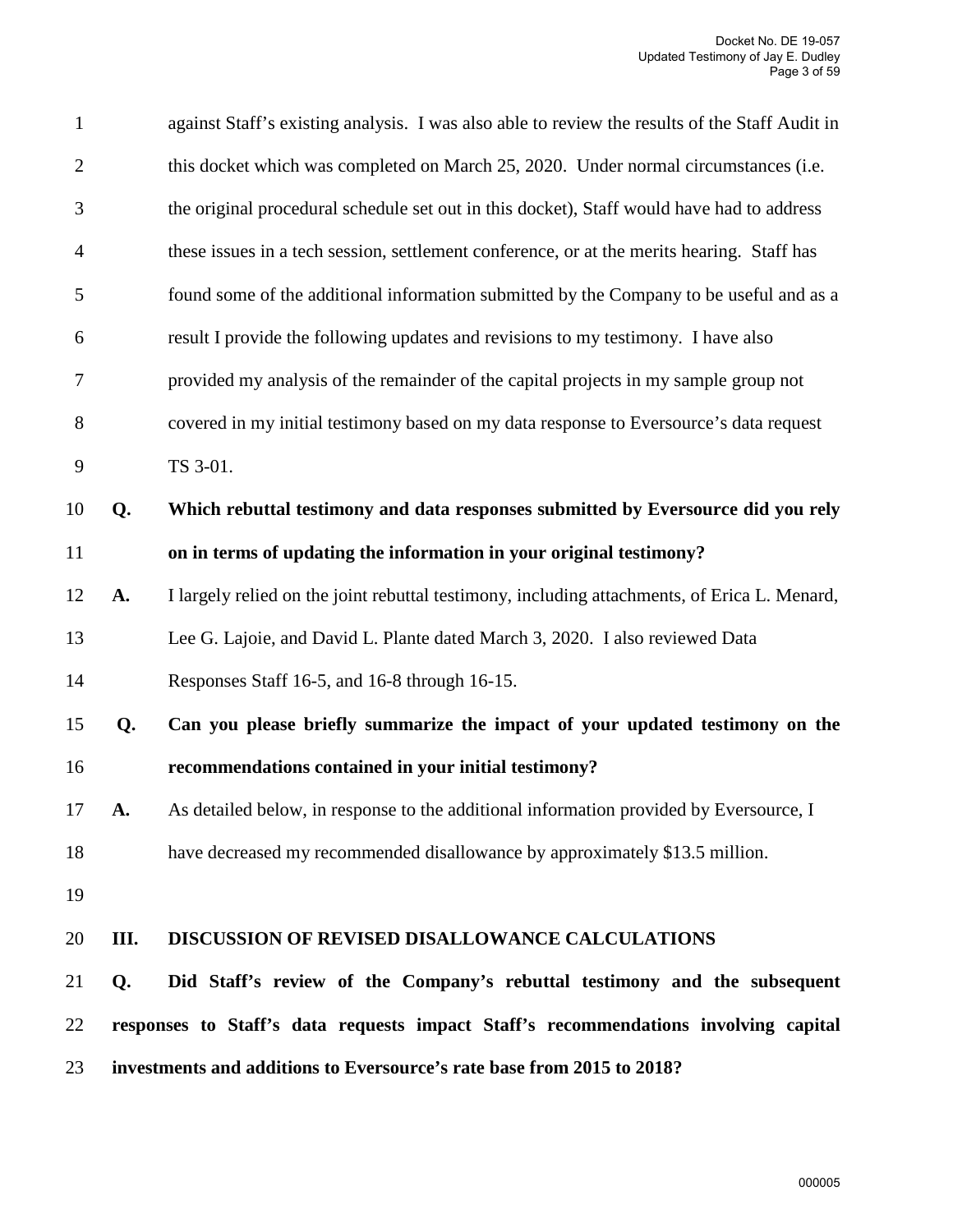1 **A.** Yes, in part. The amounts of the recommended disallowances for capital projects were 2 adjusted based on a review of the Menard, Lajoie, Plante rebuttal testimony. Specifically, the 3 Eversource witnesses point out that my original calculation of disallowances was based on an 4 incorrect comparison between initial budget amounts comprised of only direct costs and the final 5 expenditure amounts comprised of both direct and indirect costs resulting in inflated variances.<sup>[1](#page-5-0)</sup> 6 Staff agrees that both direct and indirect costs need to be included in order to provide a complete 7 accounting and an appropriate "apples-to-apples" comparison. To correct this error, I chose an 8 all-in approach inclusive of both direct and indirect costs and relied on the original authorized 9 budget amounts contained in Eversource's Project Authorization Forms (PAF) and Supplement 10 Request Forms, and Column J "Total Cost of Project" of Ms. Menard's Attachment ELM-3 at 11 Bates 1268. Ms. Menard confirmed at the Tech Sessions of October 28 and 29, 2019, that 12 Column J of her attachment represented the final amounts for projects booked into rate base for 13 the years represented, including the test year rate base of 2018. The updated initial budget 14 amounts, and variance amounts, inclusive of both direct and indirect costs are provided in the 15 table below:

| 16 | <b>Table 1: Revised Project Variances for Reviewed Projects</b> |  |
|----|-----------------------------------------------------------------|--|
|----|-----------------------------------------------------------------|--|

| Year | Project ID | <b>Project Description</b>   | Original            | <b>Total Cost</b>     | Variance        |
|------|------------|------------------------------|---------------------|-----------------------|-----------------|
|      |            |                              | Authorized          | (Actual) <sup>3</sup> |                 |
|      |            |                              | Amount <sup>2</sup> |                       |                 |
| 2018 | A14W02     | Daniel/Webster               | \$12,786,813        | \$19,138,965          | $(\$6,352,152)$ |
|      |            | Substation                   |                     |                       |                 |
| 2018 | A18VRP     | <b>Viper Replacement</b>     | \$950,000           | \$6,003,793           | $(\$5,053,793)$ |
| 2018 | A16C09     | <b>Blaine St. Substation</b> | \$2,718,253         | \$3,969,115           | (\$1,250,862)   |
| 2018 | A16C10     | Jackman Replace Equip.       | \$4,556,810         | \$7,132,860           | $(\$2,576,050)$ |
| 2018 | A16E06     | <b>West Rye Substation</b>   | \$1,304,000         | \$2,698,369           | (\$1,394,369)   |
| 2018 | A18E16     | <b>West Road Overload</b>    | \$746,000           | \$1,408,801           | (\$662,801)     |
| 2018 | A07X45     | Reject Pole Replacmt.        | 850,000<br>\$       | \$1,962,868           | (\$1,112,868)   |

<span id="page-5-0"></span><sup>&</sup>lt;sup>1</sup> Rebuttal Testimony of Menard, Lajoie, Plante at 10 (Bates 58).

<span id="page-5-1"></span><sup>2</sup> Source: Staff 12-045, Project Authorization Forms and/or Supplemental Request Forms

<span id="page-5-2"></span><sup>3</sup> Source: Attachment ELM-3, column J.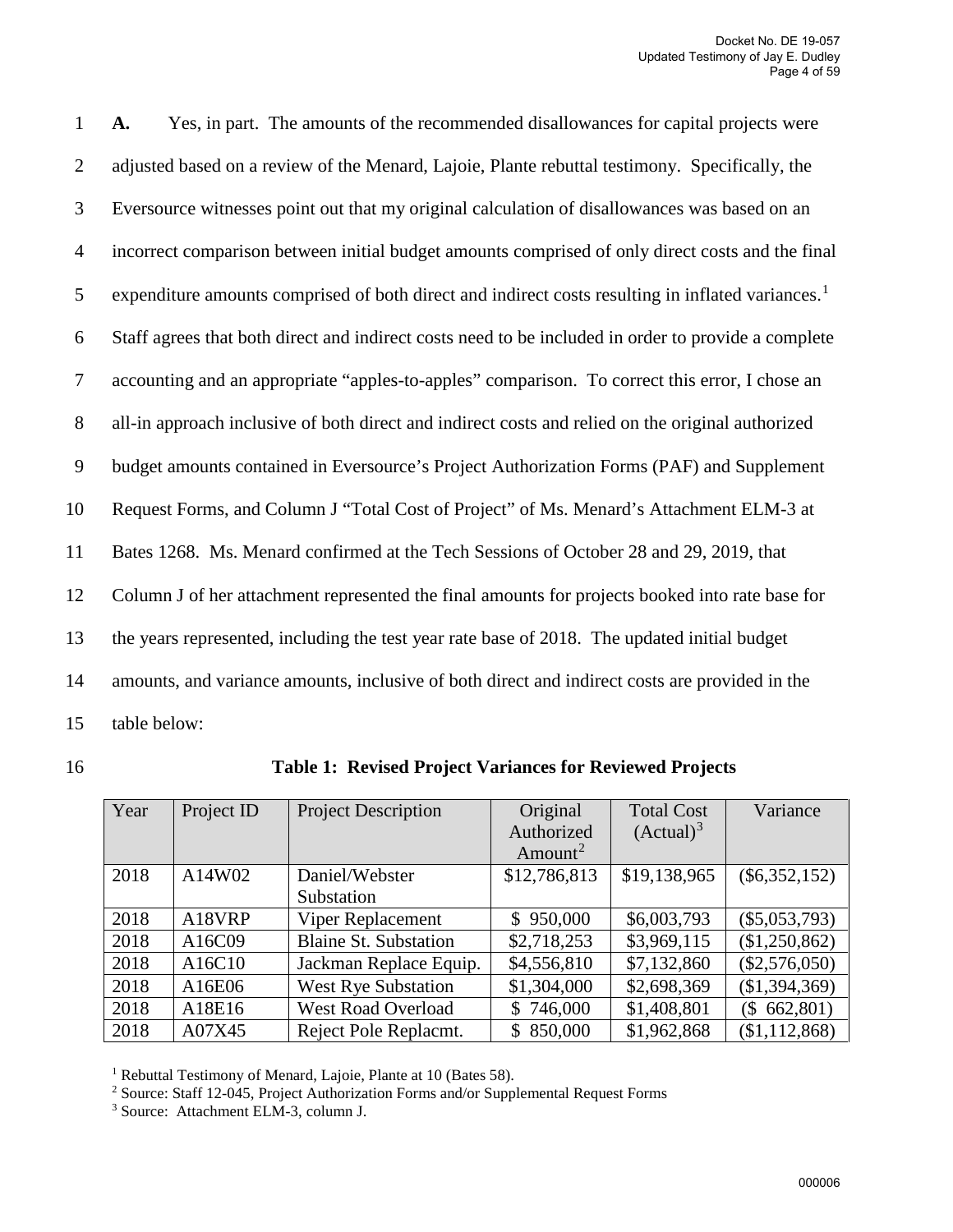| <b>Total</b> |                     |                          | \$23,911,876             | \$42,314,771 | (\$18,402,895)   |
|--------------|---------------------|--------------------------|--------------------------|--------------|------------------|
|              |                     |                          |                          |              |                  |
| 2017         | A14N21              | <b>Berlin Eastside</b>   | \$1,308,101              | \$3,709,636  | $(\$2,401,535)$  |
| 2017         | A14S08              | <b>Garvin Substation</b> | \$4,578,971              | \$5,479,461  | $(\$900,490)$    |
| 2017         | A16C01              | 3271 Line Reconductr.    | \$1,096,573              | \$2,458,566  | (\$1,361,993)    |
| 2017         | NHRMTR17            | NH Remote Disconn.       | \$918,793                | \$2,283,449  | (\$1,364,656)    |
| 2017         | DL9R                | <b>Distribution ROW</b>  | \$1,644,500              | \$2,379,966  | $(\$735,466)$    |
| <b>Total</b> |                     |                          | \$9,546,938              | \$16,311,078 | $(\$6,764,140)$  |
|              |                     |                          |                          |              |                  |
| 2016         | A15N01              | Convert Laconia 4kV      | \$1,123,000              | \$2,465,701  | (\$1,342,701)    |
| 2016         | DL9R                | <b>Distribution ROW</b>  | \$929,800                | \$1,643,132  | $(\$713,332)$    |
| <b>Total</b> |                     |                          | \$2,052,800              | \$4,108,833  | $(\$2,056,033)$  |
|              |                     |                          |                          |              |                  |
| 2015         | R <sub>15</sub> RPR | Reject Pole Replacmt.    | \$3,001,000              | \$8,715,864  | $(\$5,714,864)$  |
| 2015         | A15CDA              | <b>Central Region DA</b> | \$1,648,945              | \$4,859,890  | $(\$3,210,945)$  |
| 2015         | A15EDA              | <b>Eastern Region DA</b> | \$358,551                | \$5,182,798  | $(\$4,824,247)$  |
| 2015         | A15NDA              | Northern Region DA       | \$3,578,106              | \$9,292,601  | $(\$5,714,495)$  |
| 2015         | A15SDA              | Southern Region DA       | \$1,156,821 <sup>4</sup> | \$4,022,145  | $(\$2,865,324)$  |
| <b>Total</b> |                     |                          | \$9,743,423              | \$32,073,298 | $(\$22,329,875)$ |
|              |                     |                          |                          |              |                  |
| <b>Grand</b> |                     |                          | \$45,255,037             | \$94,807,980 | $(\$49,552,943)$ |
| <b>Total</b> |                     |                          |                          |              |                  |

# 2 The updated total disallowances, based on Staff's project review, are provided in Table 2 below:

# **Table 2: Updated Project Disallowances**

| Year         | Project ID | <b>Project Description</b>   | <b>Recommended Disallowances</b> |
|--------------|------------|------------------------------|----------------------------------|
| 2018         | A14W02     | Daniel/Webster Substation    | \$6,352,152                      |
| 2018         | A18VRP     | Viper Replacement            | \$5,053,793                      |
| 2018         | A16C09     | <b>Blaine St. Substation</b> | \$1,232,862                      |
| 2018         | A16C10     | Jackman Replace Equip.       | \$2,491,663                      |
| 2018         | A16E06     | <b>West Rye Substation</b>   | \$1,394,369                      |
| 2018         | A18E16     | <b>West Road Overload</b>    | \$662,801                        |
| 2018         | A07X45     | Reject Pole Replacmt.        | \$1,112,868                      |
| <b>Total</b> |            |                              | \$18,300,508                     |
|              |            |                              |                                  |
| 2017         | A14N21     | <b>Berlin Eastside</b>       | \$2,401,535                      |
| 2017         | A14S08     | <b>Garvin Substation</b>     | \$900,490                        |
| 2017         | A16C01     | 3271 Line Reconductr.        | \$1,361,993                      |
| 2017         | NHRMTR17   | NH Remote Disconn.           | \$1,364,656                      |
| 2017         | DL9R       | <b>Distribution ROW</b>      | \$735,466                        |

<span id="page-6-0"></span>Source: Attachment CPP-Rebuttal -1 at Bates 112.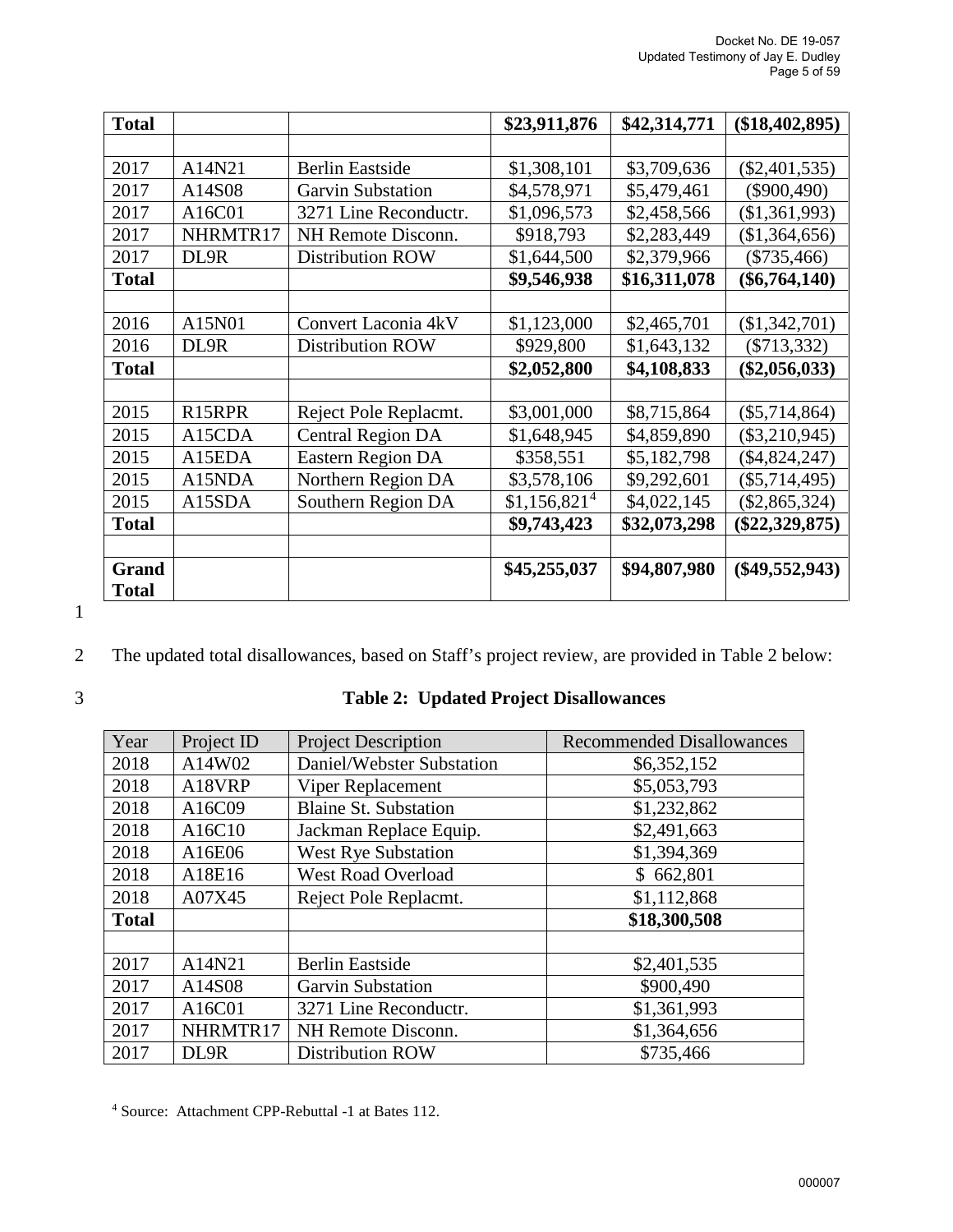| <b>Total</b> |                     |                          | \$6,764,140      |
|--------------|---------------------|--------------------------|------------------|
|              |                     |                          |                  |
| 2016         | A15N01              | Convert Laconia 4kV      | \$1,342,701      |
| 2016         | DL9R                | <b>Distribution ROW</b>  | \$713,332        |
| <b>Total</b> |                     |                          | \$2,056,033      |
|              |                     |                          |                  |
| 2015         | R <sub>15</sub> RPR | Reject Pole Replacmt.    | \$5,714,864      |
| 2015         | A15CDA              | <b>Central Region DA</b> | \$3,210,945      |
| 2015         | A15EDA              | <b>Eastern Region DA</b> | \$4,824,247      |
| 2015         | A15NDA              | Northern Region DA       | \$5,714,495      |
| 2015         | A15SDA              | Southern Region DA       | \$2,865,324      |
| <b>Total</b> |                     |                          | \$22,329,875     |
|              |                     |                          |                  |
| Grand        |                     |                          | $(\$49,450,556)$ |
| <b>Total</b> |                     |                          |                  |

1

| 2  | As indicated in this table, Staff's corrected amount for total disallowances is \$49,450,556     |                                                |  |  |  |  |
|----|--------------------------------------------------------------------------------------------------|------------------------------------------------|--|--|--|--|
| 3  | (inclusive of both direct and indirect costs) as opposed to \$62,999,792 recommended previously, |                                                |  |  |  |  |
| 4  | representing a reduction in Eversource's favor of \$13,549,236. Consequently, Staff revises its  |                                                |  |  |  |  |
| 5  | original recommendation on adjustments to Eversource's permanent rate proposal as follows:       |                                                |  |  |  |  |
| 6  |                                                                                                  |                                                |  |  |  |  |
| 7  | Eversource's proposed revenue requirement:                                                       | \$69,254,451                                   |  |  |  |  |
| 8  | Staff's reduction to revenue requirement:<br>$\bullet$                                           | $\frac{\textcolor{blue}{(\$31,432,669)^5}}{0}$ |  |  |  |  |
| 9  | Adjusted revenue requirement                                                                     | \$37,821,782                                   |  |  |  |  |
| 10 | Eversource's proposed rate base:                                                                 | \$2,171,045,401                                |  |  |  |  |
| 11 | Staff's reduction to rate base:                                                                  | $(\$49,450,556)$                               |  |  |  |  |
| 12 | Adjusted rate base:                                                                              | \$2,121,594,845                                |  |  |  |  |
| 13 |                                                                                                  |                                                |  |  |  |  |

<span id="page-7-0"></span><sup>5</sup> *See* Revised Testimony of Donna H. Mullinax, Attachment DHM-S-1 at 2.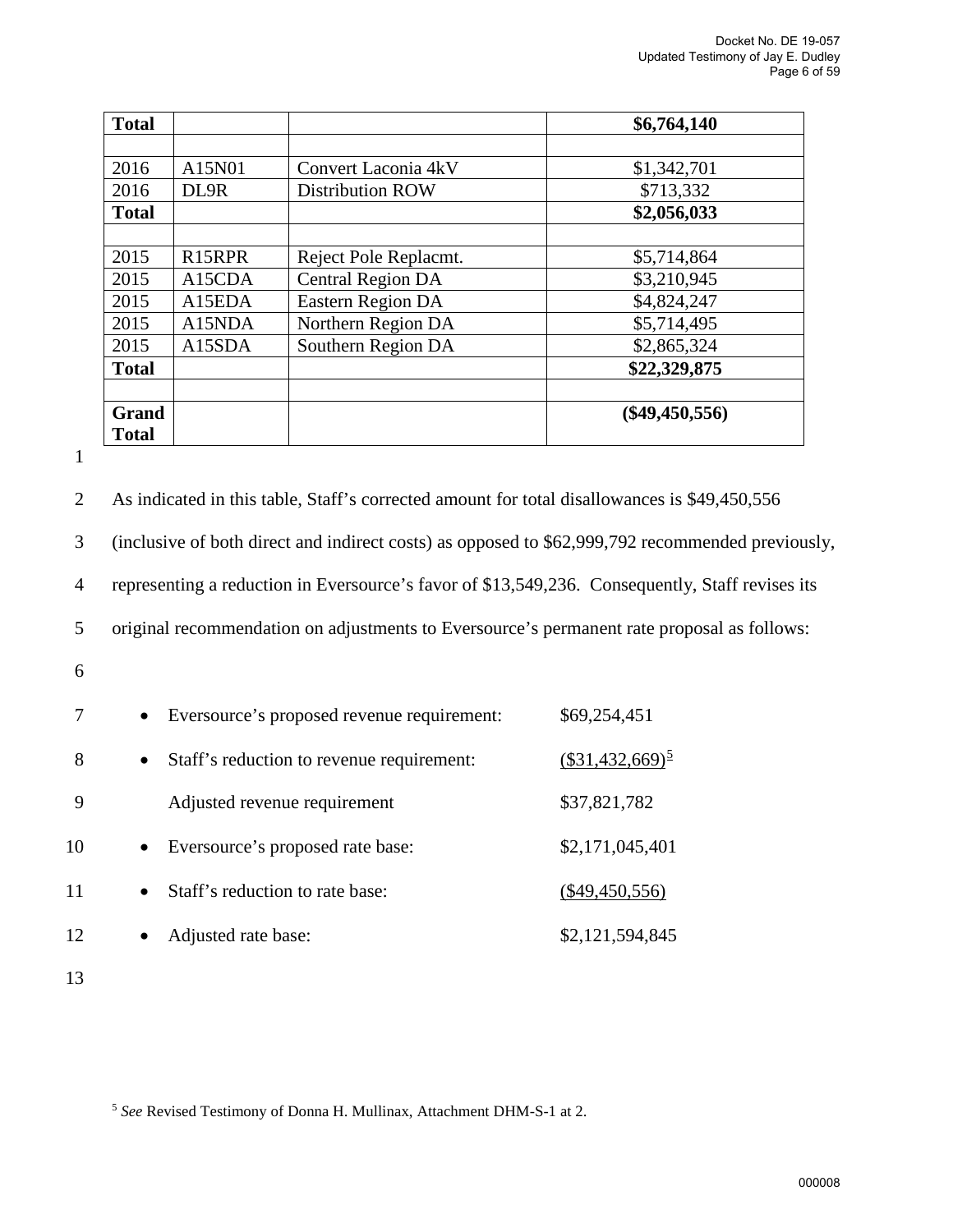1 **Q. Does Staff agree with the Company's assertion that any variances in budgeted**  2 **amounts versus final project costs should be based on the difference between "Revised**  3 **Estimated Cost" and the "Direct Costs of the Project"?**

4 **A.** No. The Company's witnesses assert that the appropriate initial project cost, or the 5 appropriate starting point for calculating budget variances, begins with the "Revised Estimated 6 Cost" amounts represented in Column F of Attachment ELM-3 at Bates 1268 of Ms. Menard's 7 original testimony and comparing those figures against the "Direct Cost of Project" amounts 8 under column G of Ms. Menard's Attachment ELM-3.<sup>[6](#page-8-0)</sup> It is important to note that the "Revised" 9 Estimated Cost" amounts include only direct costs and exclude indirect costs as do the amounts 10 reflected in Column G. This is a deficiency that repeats itself throughout Attachment CPP-11 Rebuttal-1. The Commission has recognized that a utility's management must consider both 12 direct and indirect costs in evaluating capital investments.<sup>[7](#page-8-1)</sup> By utilizing the totals which contain 13 only the direct costs, Eversource significantly reduces the impact of the variances and provides 14 an incomplete picture of the overall capital budget issue. The Company's calculus is inaccurate 15 and masks the severity of the budgeting issues uncovered by Staff. 16 For example, referring to the rebuttal testimony of Menard, Lajoie, and Plante at Bates 63, using 17 Blaine Street Substation #A16C09 as an illustration, the revised budget estimate of \$3,151,000 18 (Column F) is referenced as the appropriate starting point resulting in a budget under-run of only 19 -\$123,416 (Column H) when compared with the actual final direct cost of \$3,027,584 (Column 20 G). However, in reviewing the Supplement Request Form and the PAF for this project (Staff's 21 complete analysis for this project is provided below) the "Current Authorized Amount" (i.e. the

<span id="page-8-1"></span><span id="page-8-0"></span>22 initial budget amount approved by Eversource) for the project is \$2,719,000 including both

<sup>6</sup> Rebuttal Testimony of Menard, Lajoie, Plante at 14-16 (Bates 62-64).

<sup>7</sup> *See Liberty Utilities,* Order No. 26,377 at 9-10 (June 30, 2020)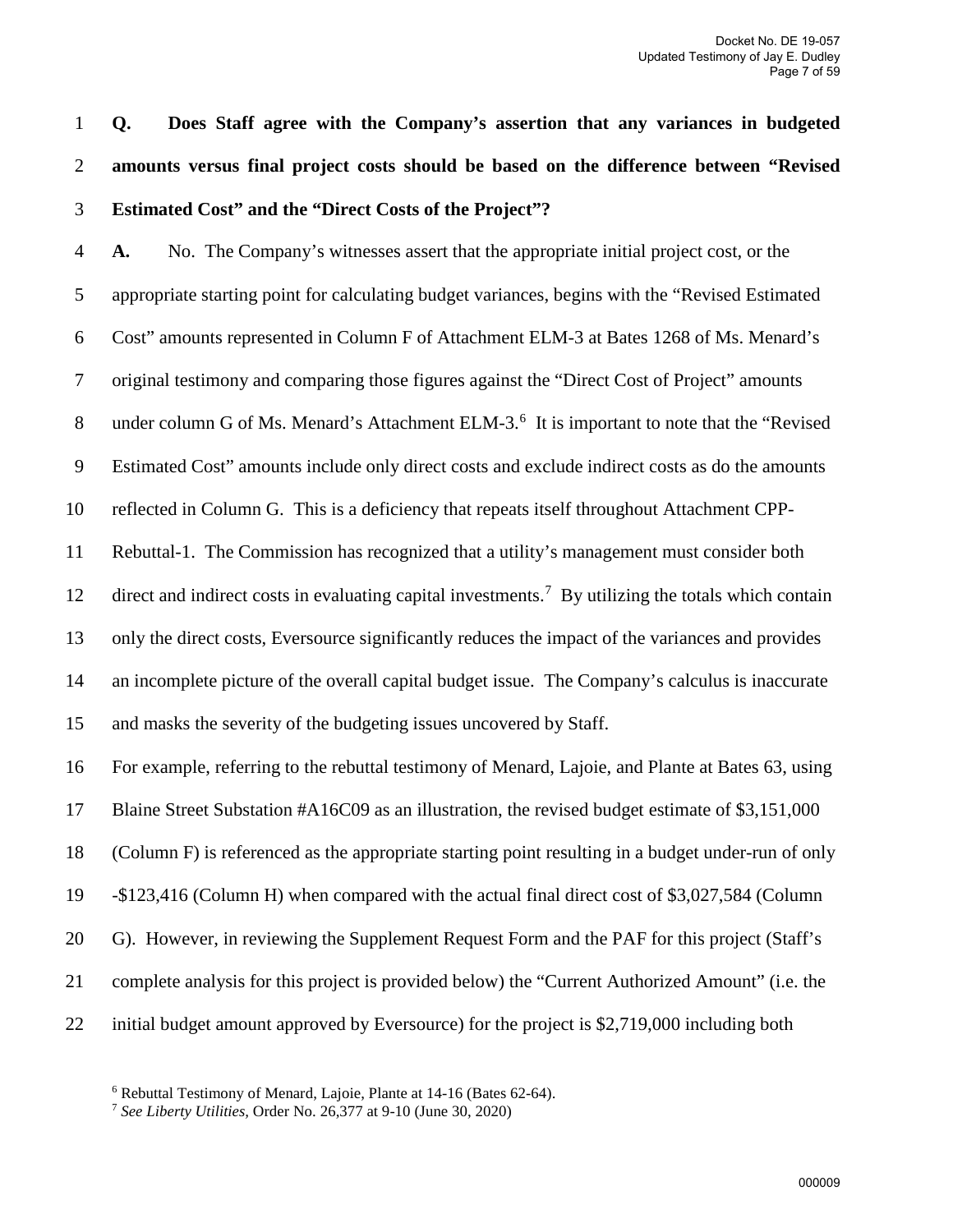1 direct and indirect costs.<sup>[8](#page-9-0)</sup> A further review of the Supplement Request Form shows justifications 2 provided by the project manager for additional funds in the amount of \$1,268,000 resulting in the 3 revised total request of \$3,987,000 inclusive of both direct and indirect costs. The form also 4 provides an itemized break-out of the direct and indirect costs and a brief description of why the 5 authorized budget was exceeded. Thus, by taking the initial authorized budget amount of 6 \$2,719,000 (both direct and indirect costs) and comparing it with the total cost of the project 7 \$3,969,115 (Column J) there is actually a sizable cost overrun of \$1,250,115. Based on this 8 content and similar content in the other Supplement Request Forms reviewed, it is clear that the 9 intent of the form is to account for and justify any increases in spending over "the original 10 authorized dollar amount" for the project. $9$  Given that the Company's own project 11 documentation points to the "Current Authorized Amount" as the appropriate starting point for 12 project managers/engineers, Staff views Eversource's position on this issue to be highly suspect. 13 If the Company's described approach were accurate, then how would the Company's project 14 managers/engineers know when to file a request for additional funding under the Supplement 15 Request procedure if the original authorized budget amounts do not serve as appropriate 16 benchmarks for additional funding? Why bother with submitting a Supplement Request at all? 17 According to the Company's assertion, the revised estimate amounts which include the amounts 18 requested for additional funding, comprise the actual starting points for determining budget 19 variances. Under such a methodology, Eversource would always be within budget and almost 20 never over-budget. Staff recommends that the Commission dismiss this alternative methodology 21 because it is inherently flawed and is not a reliable indicator as to whether the Company's 22 actions were prudent.

<span id="page-9-0"></span><sup>8</sup> Attachment JED-8.

<span id="page-9-1"></span><sup>9</sup> Also see Menard testimony, Attachment ELM-5 at Bates 1369-1370.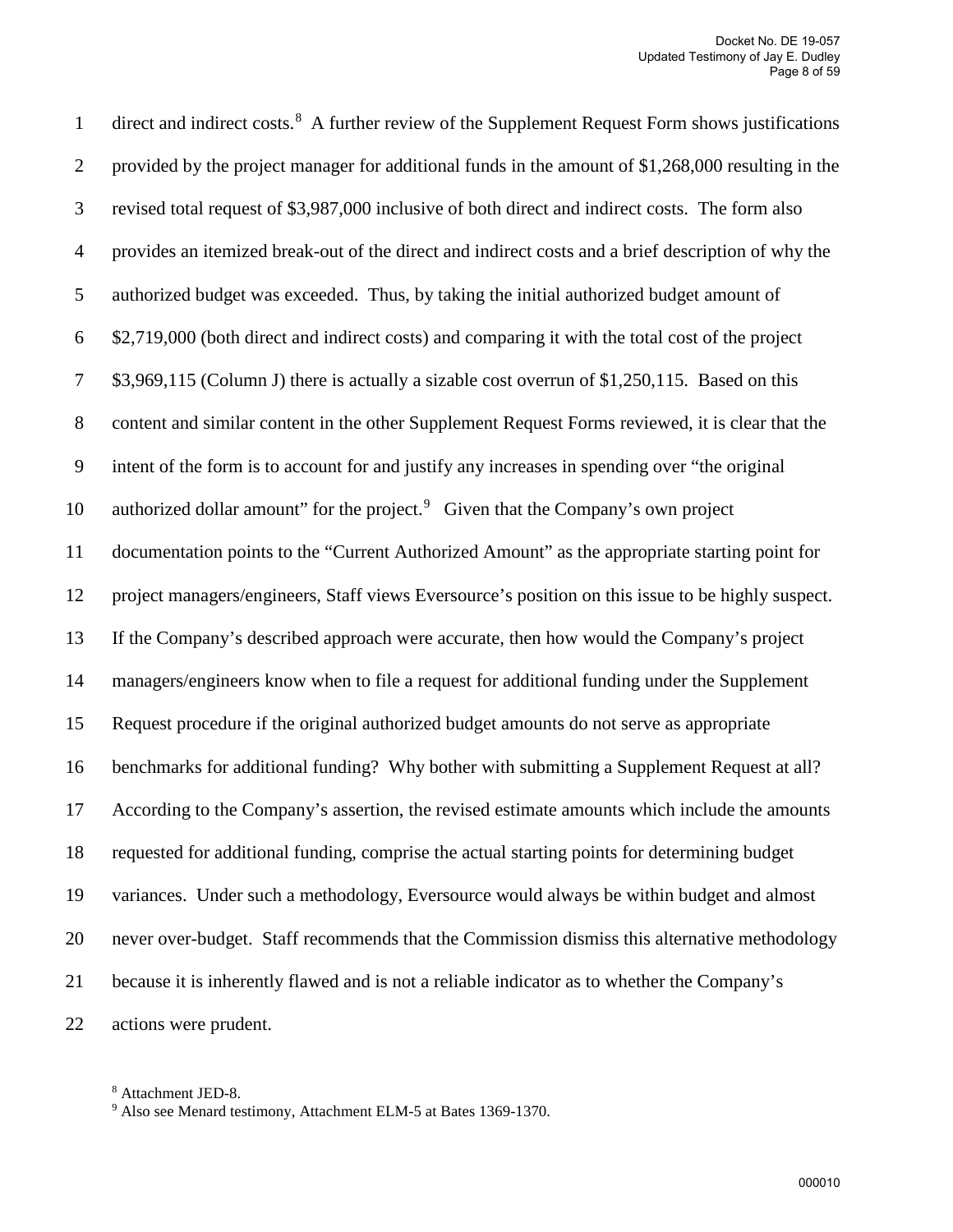1 In addition, the Company consistently argues that initial budget estimates provided under column 2 E of Ms. Menard's Attachment ELM-3 are "iterative" and "conceptual"<sup>[10](#page-10-0)</sup> and therefore cannot 3 be relied upon since they are constantly changing and evolving based on circumstances on the 4 ground. Staff realizes that budgets are subject to change based on unforeseen complications, 5 especially with large complex projects; however, as stated repeatedly in my original testimony 6 and in the analysis contained below, Staff's expectations are that the Company's engineering 7 staff are experienced, knowledgeable, and intimately familiar with all levels of capital projects 8 and the specific engineering requirements of those projects. As such, Staff believes that it is not 9 unreasonable to expect that Eversource's scoping, design, and budgeting processes be as robust 10 and accurate as possible to avoid extensive re-engineering of a project as it progresses to 11 completion. As the Commission has recently held, "Prudent decisions cannot be made if 12 significant, foreseeable cost elements of a project are overlooked at the outset and meaningful 13 reexamination of costs does not take place during project execution, as costs increase.<sup>'[11](#page-10-1)</sup> Indeed, 14 the Company's own project authorization policy, APS-1, requires that the project evaluation 15 criteria contained in the PAF should be "in sufficient detail and with explanations so that the 16 approver is fully informed and can make an educated approval decision."<sup>[12](#page-10-2)</sup> Nevertheless, in 17 many of the Supplement Request Forms reviewed by Staff, and as discussed in my project-by-18 project analysis, the design, scoping, and budgeting process is criticized by the project managers 19 themselves for overlooking foreseeable and knowable costs that should have been recognizable 20 by the project planner and factored into the initial budget. For example, the Supplement Request 21 Forms reviewed for the Blaine St. Substation #A16C09 (Attachment JED-8), Jackman #A16C10 22 (Attachment JED-9), and West Rye Substation #A16E06 (Attachment JED-10), all refer to, and

<span id="page-10-1"></span><span id="page-10-0"></span><sup>10</sup> *Id* at 12-16 (Bates 60-64).

<span id="page-10-2"></span><sup>11</sup> *See Liberty Utilities,* Order No. 26,377 at 9 (June 30, 2020).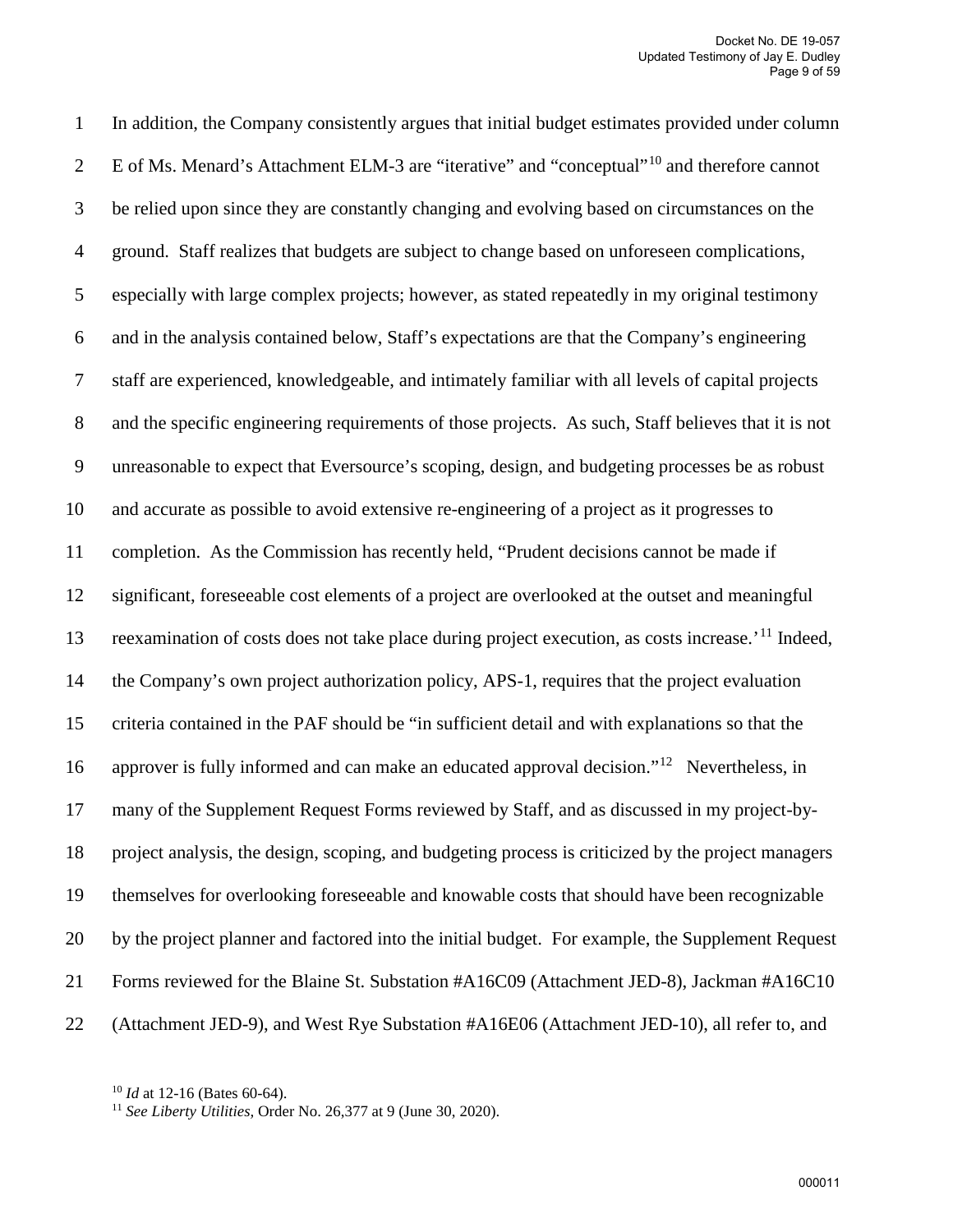1 itemize, many cost elements that were overlooked in the original PAF estimate contributing to 2 the cost overruns for those projects. As outlined in the analysis below, this type of commentary 3 repeated itself for most of the projects reviewed by Staff. Such internal assessments do not give 4 Staff confidence that the Company's design, scoping, and budgeting processes are sufficiently 5 rigorous, efficient, or accurate. Moreover, this only serves to reinforce Staff's original finding 6 that the Company's budgeting process appears to be nebulous and ad hoc in nature, and deficient 7 in discipline and exactness.

8 **Q. Are you recommending the disallowance of the variance between original project**  9 **cost estimates and the final actual costs for certain projects purely because you deem these**  10 **variances to be unjustified cost overruns and evidence of imprudence?**

11 **A.** No, not at all. Staff recognizes that for any project there may be changed circumstances 12 and escalation in costs that are not foreseeable. Staff recommended disallowances are based on 13 record evidence that demonstrates that the Company overlooked significant, foreseeable project 14 costs at the outset, that the Company failed to conduct a meaningful re-examination of cost 15 increases during project execution, that management's review and oversight of the project was 16 severely flawed, that the Company at times did not follow its own procedures and that the 17 Company has failed to meet its burden of demonstrating that its decision making was prudent. 18 **Q. Your direct testimony indicates that you reviewed a sample of the capital projects**  19 **undertaken by the Company since its last rate case. Based on your review of that sample,**  20 **are you recommending that the Commission disallow costs for projects that you did not**  21 **review?**

22 **A.** No. I reviewed a sample of the projects because it was not practical for me to review all 23 500 projects undertaken by the Company since its last rate cases. My recommended

<sup>12</sup> Attachment ELM-5 at Bates 1365.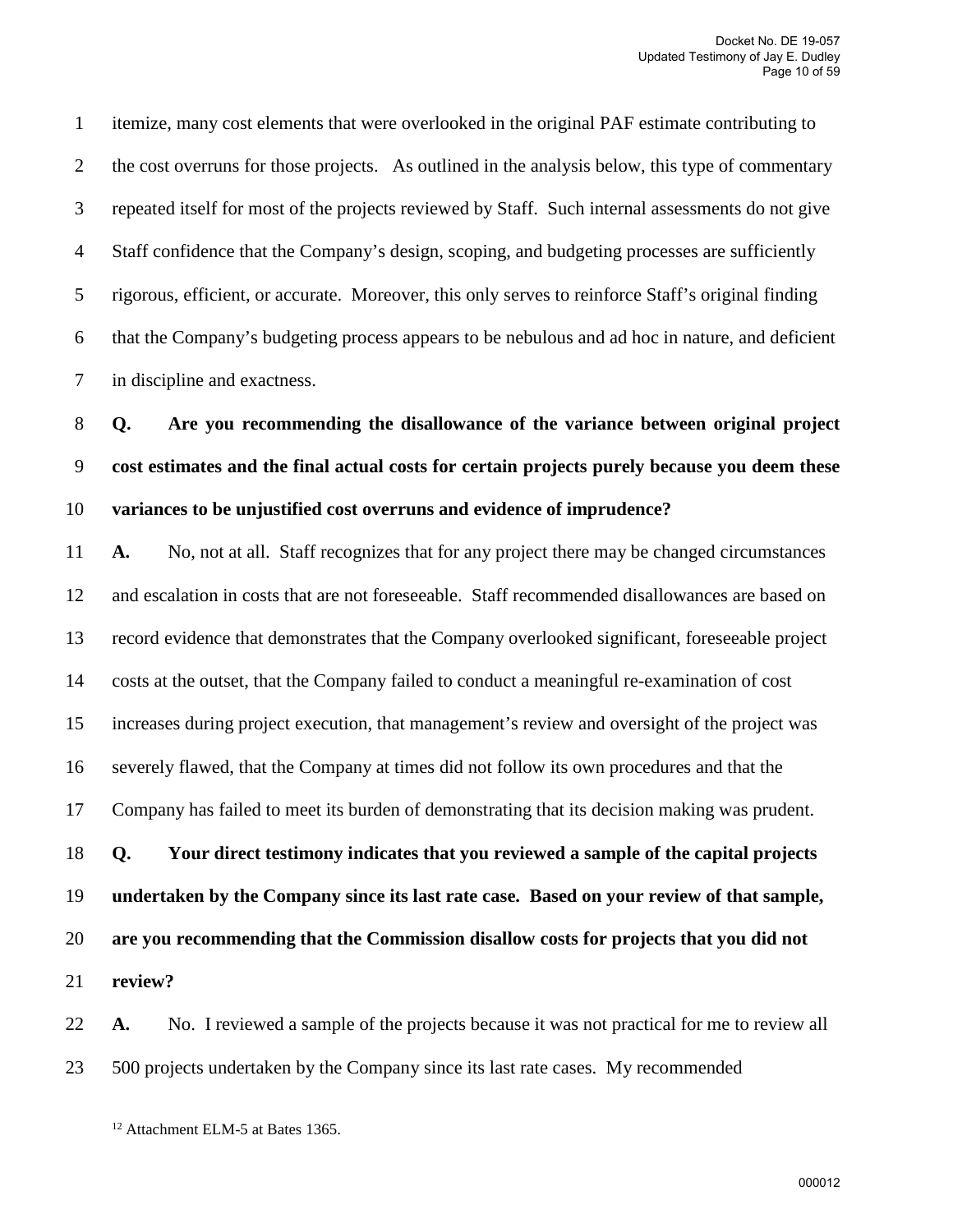1 disallowances only apply to the projects I reviewed based on record evidence of the Company's 2 lack of management oversight with respect to project details, cost containment and compliance 3 with its own written procedures, and the Company's failure to demonstrate that its actions were 4 prudent.

### 5 **Q. Your direct testimony discusses deficiencies in the Company's project**

# 6 **documentation and compliance with Eversource's policies and procedures. Were those**  7 **concerns addressed in the rebuttal testimony of the Company's witnesses?**

8 **A.** No. Although the rebuttal testimony of Menard, Lajoie, and Plante admit to the lack of 9 sufficient detail in Eversource's project documentation, they also claim that the same 10 documentation was in strict compliance with Eversource's capital authorization policy and 11 procedures.<sup>[13](#page-12-0)</sup> This claim runs contrary to the findings of Staff since during the course of Staff's 12 review, numerous examples of policy noncompliance were detected primarily involving the 13 Supplement Request Forms. For example, under the APS-1 Project Authorization Policy, the 14 project manager is responsible for submitting a Supplement Request Form *as soon as it is likely* 15 that the project cost is expected to increase from the original authorized dollar amount.<sup>[14](#page-12-1)</sup> In 16 addition the APS-1 requires that: "Prior to spending any additional funds, the Supplemental 17 Request Form should be routed to and approved by the appropriate approvers in accordance with 18 the DOA based on the total project cost including the supplement."<sup>[15](#page-12-1)</sup> However, as discussed in 19 my direct testimony and the project analysis below, Staff found that the supplement requests for 20 the following projects were filed between one month and up to a year after the projects were 21 completed:

<span id="page-12-1"></span><span id="page-12-0"></span>22 • Daniel/Webster Substation

<sup>13</sup> Rebuttal Testimony of Menard, Lajoie, Plante at 7-8 (Bates 55-56).

<sup>14</sup> Testimony of Erica L. Menard, Attachment ELM-5 at Bates 1369.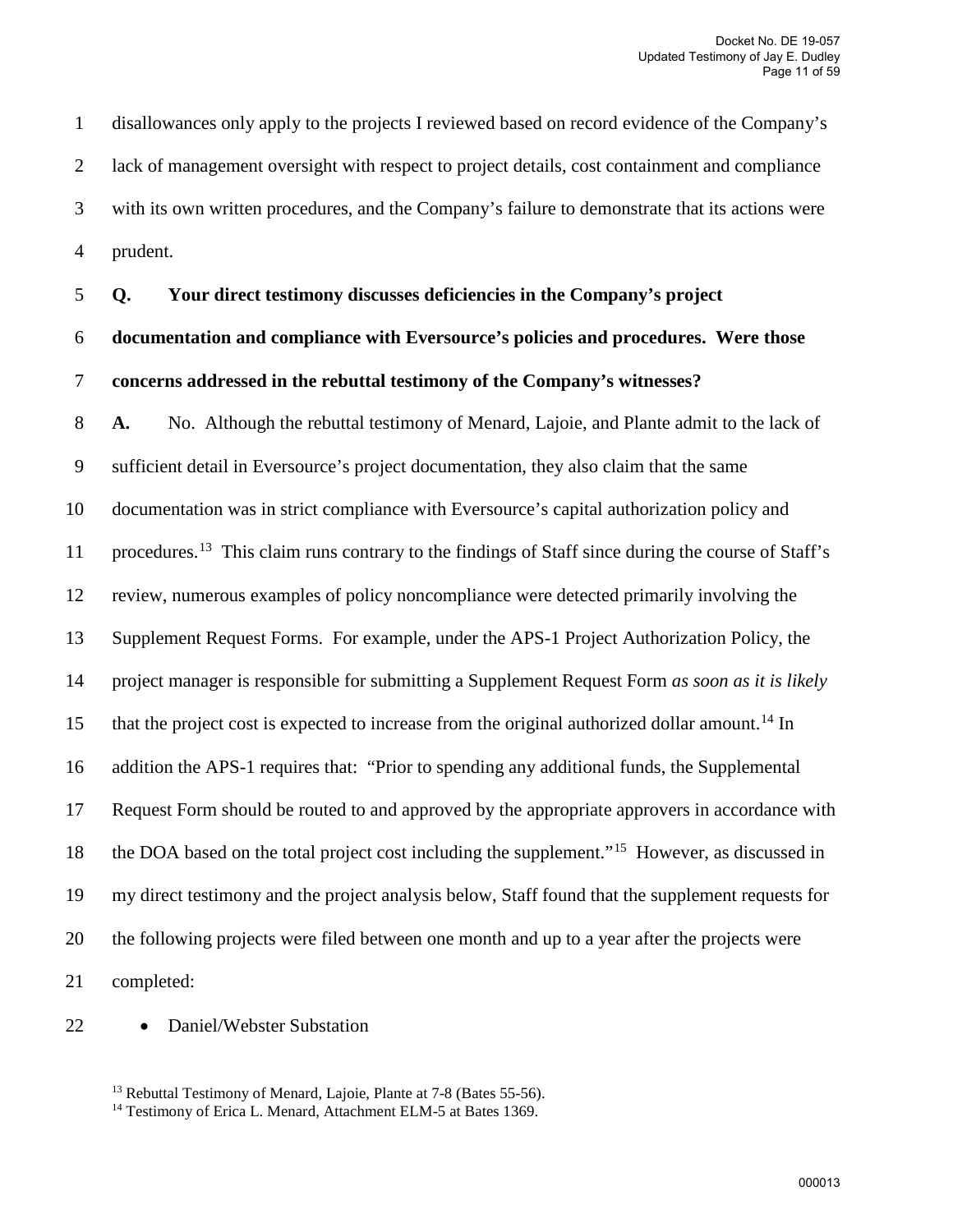- 1 Garvins Substation
- 2 Berlin Eastside
- 3 West Road Overload
- 4 Reject Pole Replacement (#A07X45
- 5 Convert Laconia 4kV
- 6 Reject Pole Replacement (R15RPR)

7 As I state in my direct testimony, the untimely filing of this key document appears to negate the 8 purpose of the form which is to alert management to any cost overruns and obtain authorization 9 for those overages, further indicating that cost overruns were not diligently monitored by 10 management. An additional deficiency was a failure to include "Lessons Learned" sections or 11 "Actions to prevent recurrence" sections in most of the supplement requests reviewed by Staff 12 which, when included, provided a valuable look-back and reassessment from the project 13 engineers/managers' perspective as to what could have been done differently to keep a project 14 within budget. In terms of other non-compliant documentation, as detailed above, most of the 15 PAF's reviewed were faulted in the Supplement Request Forms for overlooking basic and 16 fundamental cost elements that should have been considered by the planners and engineers in 17 developing the initial budget for the project. As the APS-1 requires, project evaluation criteria 18 contained in the PAF should contain "sufficient detail" to allow the approver to be fully 19 informed so that an educated approval decision can be made at the outset. 20 **Q. Your direct testimony discusses missing project documentation that was not** 

- 21 **provided by Eversource in discovery, primarily missing work orders. Did the Company**
- 22 **provide Staff with the missing work orders?**

<sup>15</sup> *Id.* at Bates 1370.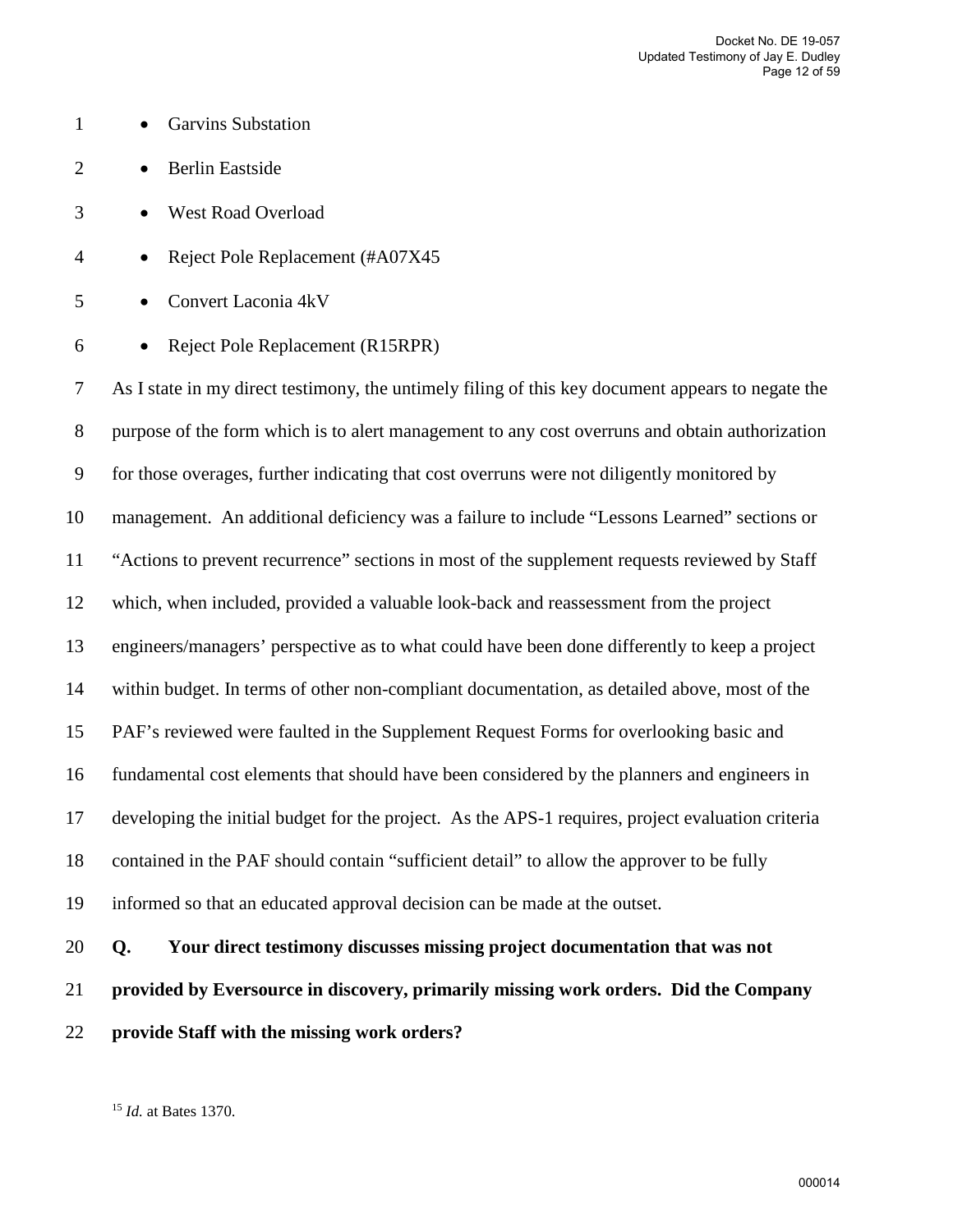1 **A.** Yes, in part. Copies of work orders for all projects under review were originally 2 requested by Staff in Staff Data Request No. 12-045 on September 20, 2019, but not provided by 3 Eversource in its response. Staff inquired again at the Technical Session held on February 12, 4 2020, but Eversource witnesses stated that they did not know or understand what a work order 5 was. Eversource later claimed in the rebuttal testimony of Menard, Lajoie, and Plante that they 6 withheld the documentation because they did not understand what Staff meant by "work order" 7 and also admitted that they were in possession of the documentation and that it was available for 8 Staff's review.<sup>[16](#page-14-0)</sup> Based on this disclosure, Staff issued a second data request in Staff Data 9 Request No. 16-9 and Eversource responded on March 31, 2020; however, copies of individual 10 work orders for each project were not provided. Instead Eversource apparently enters all of the 11 work order information into an Excel spreadsheet and Eversource provided the spreadsheets in 12 its data response. In addition to the work order numbers and amounts, the spreadsheets also 13 contained numerous accounting adjustments, coded entries, and many entries lacking a 14 description, making it difficult for Staff to precisely trace and verify the actual costs assigned to 15 a project leading up to the variance. Adding to the difficulty is the fact that the entries to the 16 spreadsheets are not arranged in chronological order but rather are scattered randomly 17 throughout. As a result, Staff did not find this information useful in that format. If Eversource 18 had provided this information earlier, it would have given Staff the opportunity to work through 19 the line items with the Company's witnesses during the Technical Sessions held in October, and 20 perhaps obtain copies of the physical work orders. However, given that the requested 21 information was not provided until March, the period for both discovery and technical sessions 22 had expired under the procedural schedule precluding any further inquiries by Staff. 23 Interestingly, Staff later learned upon review of the Final Audit Report, that Eversource had

<span id="page-14-0"></span><sup>16</sup> Rebuttal Testimony of Menard, Lajoie, Plante at 39 (Bates 87).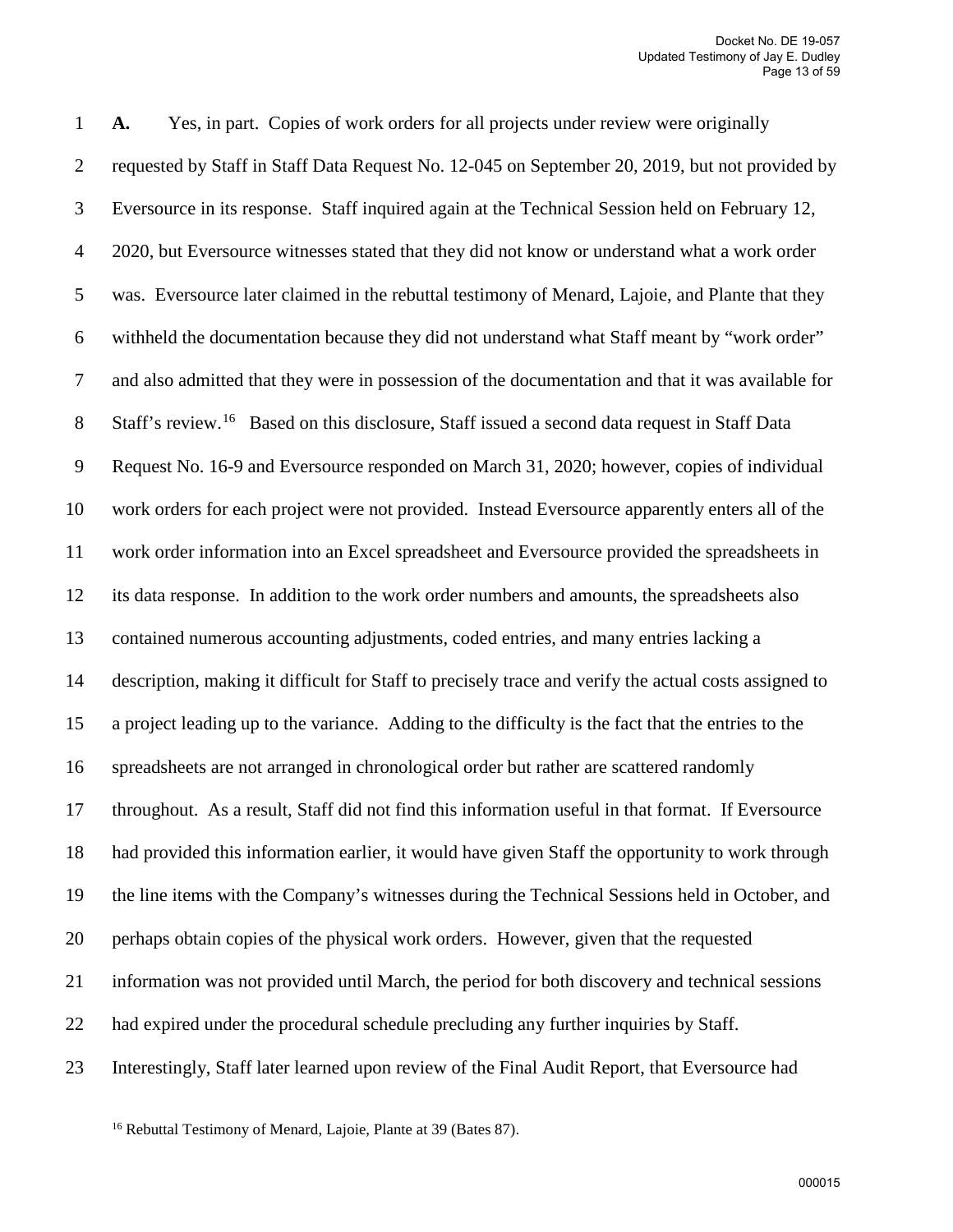1 provided Audit with copies of individual work orders for capital projects under Audit's review 2 apparently without objection or delay.<sup>[17](#page-15-0)</sup>

3 **Q. In addition to your review of the individual capital projects, are you aware of any**  4 **other evidence of the Company's lack of adequate management oversight with respect to**  5 **capital projects.** 

6 A. Yes. On March 25, 2020, the PUC Audit Staff issued its Final Audit Report in this 7 docket. Audit Issue #3 in that Report addressed Budgeted vs. Actual Project Costs. The Report 8 notes a number of projects that had variances in excess of 30% between the budgeted and actual 9 amounts and found that the Company should be better able to track the cost of projects so the 10 cost variances may be identified and justified.<sup>[18](#page-15-1)</sup> Audit Issue #4 addressed Project/Work Order 11 Documentation. The Report notes that the Audit reviewed 21 projects and associated work 12 orders and found instances where the Company was missing supporting information or the 13 project was not adequately justified. The Audit Report recommended that the Company should 14 be able to provide and track project information in an adequate manner so that the Company is 15 better able to track the cost details associated with project and work order expenditures.<sup>[19](#page-15-2)</sup> Audit 16 Issue #4 also corroborated Staff's findings in terms of the Company's inaccurate accounting of 17 the appropriate starting point for calculating budget variances for capital projects by finding "the 18 Company must have meaningful benchmarks to determine budgeted vs. actual costs to measure 19 cost overruns/underruns on projects." $20$ 

# 20 **Q. You note above that you only found the discussion of direct and indirect costs as**  21 **part of the Company's capital budgeting in the rebuttal testimony of Menard, Lajoie, and**

<span id="page-15-3"></span><sup>20</sup> *Id* at 136.

<span id="page-15-0"></span><sup>&</sup>lt;sup>17</sup> Rate Case DE 19-057, FINAL Audit Report at 50-74 (March 25, 2020).

<span id="page-15-1"></span><sup>18</sup> *Id.*at 135.

<span id="page-15-2"></span><sup>19</sup> *Id.*at 137.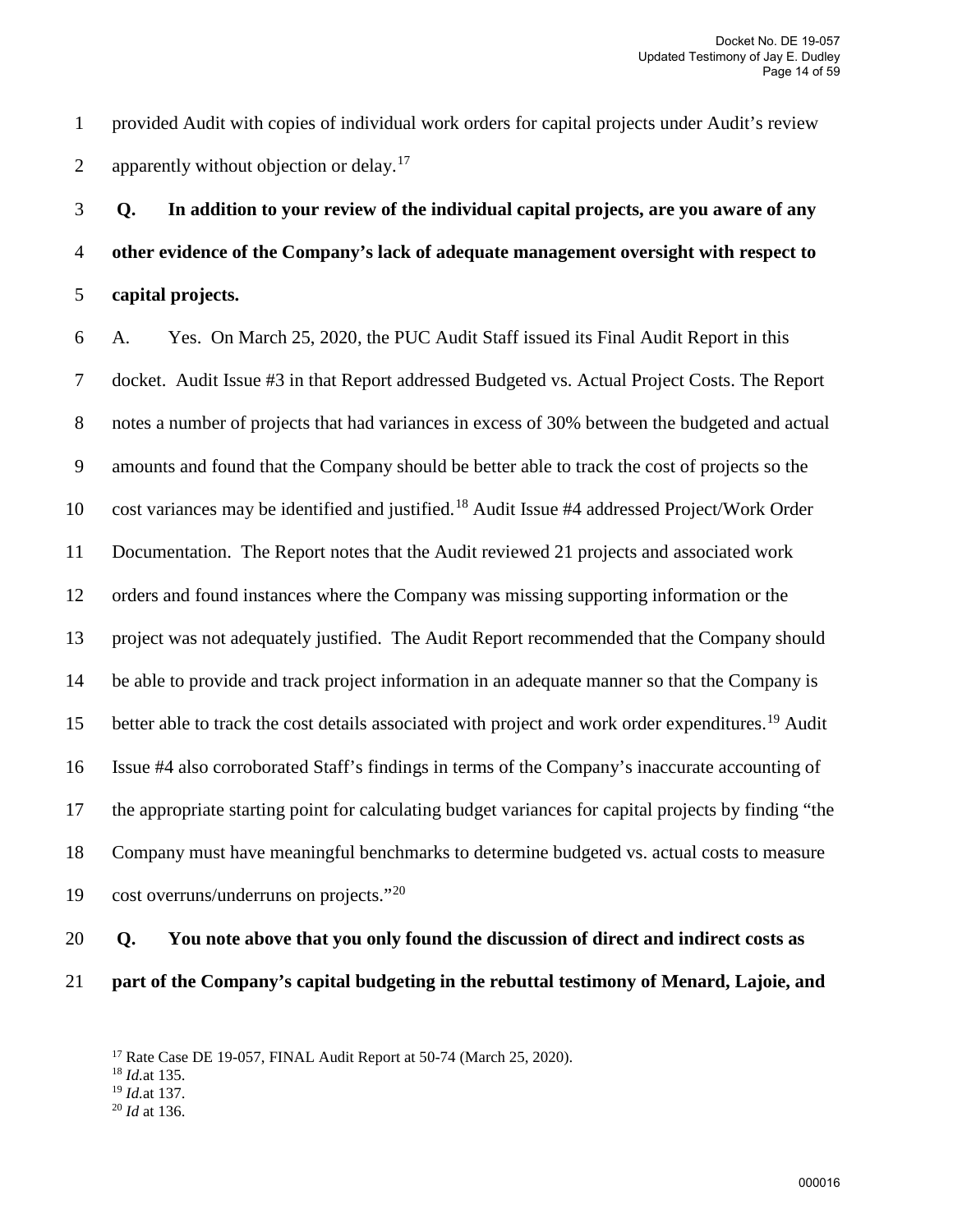#### 1 **Plante to be useful. What about your review of the additional data responses from**

2 **Eversource?**

3 A. Aside from the discussion of direct and indirect costs, the rebuttal testimony of Menard, 4 Lajoie, and Plante was essentially a reiteration of information contained in prior data responses 5 received from Eversource and contained no new insights. In terms of the additional data 6 responses I reviewed, specifically series 16 (Attachment JED-19), I found most of them to 7 largely confirm Staff's prior conclusions as outlined below: 8 • Data Response Staff 16-005 and 16-006, Pole Replacements: Demonstrates that the high 9 number of pole replacements under the Company's pole replacement program was 10 unnecessary and that the increased deployment by Eversource of steel poles is unneeded 11 and wasteful (see discussion of projects A07X45 and R15RPR below). 12 • Data Response Staff 16-010, 16-011, and 16-012, Viper Reclosers: Confirms that the 13 defective Viper reclosers could be replaced and redeployed at no additional cost to 14 Eversource and verifies the complete cooperation of G&W Electric Company in that 15 project. Also confirms that the Viper failure rate was not significant or critical over the 16 time period of 2016-2018. 17 • Data Response Staff 16-013, Used and Useful: Confirms that plant additions deemed by 18 Eversource to be used and useful are subject to full prudence review by Staff. 19 • Data Response Staff 16-015, Daniel/Webster Substation: Confirms Staff's conclusion 20 involving load growth in that service area.

21

22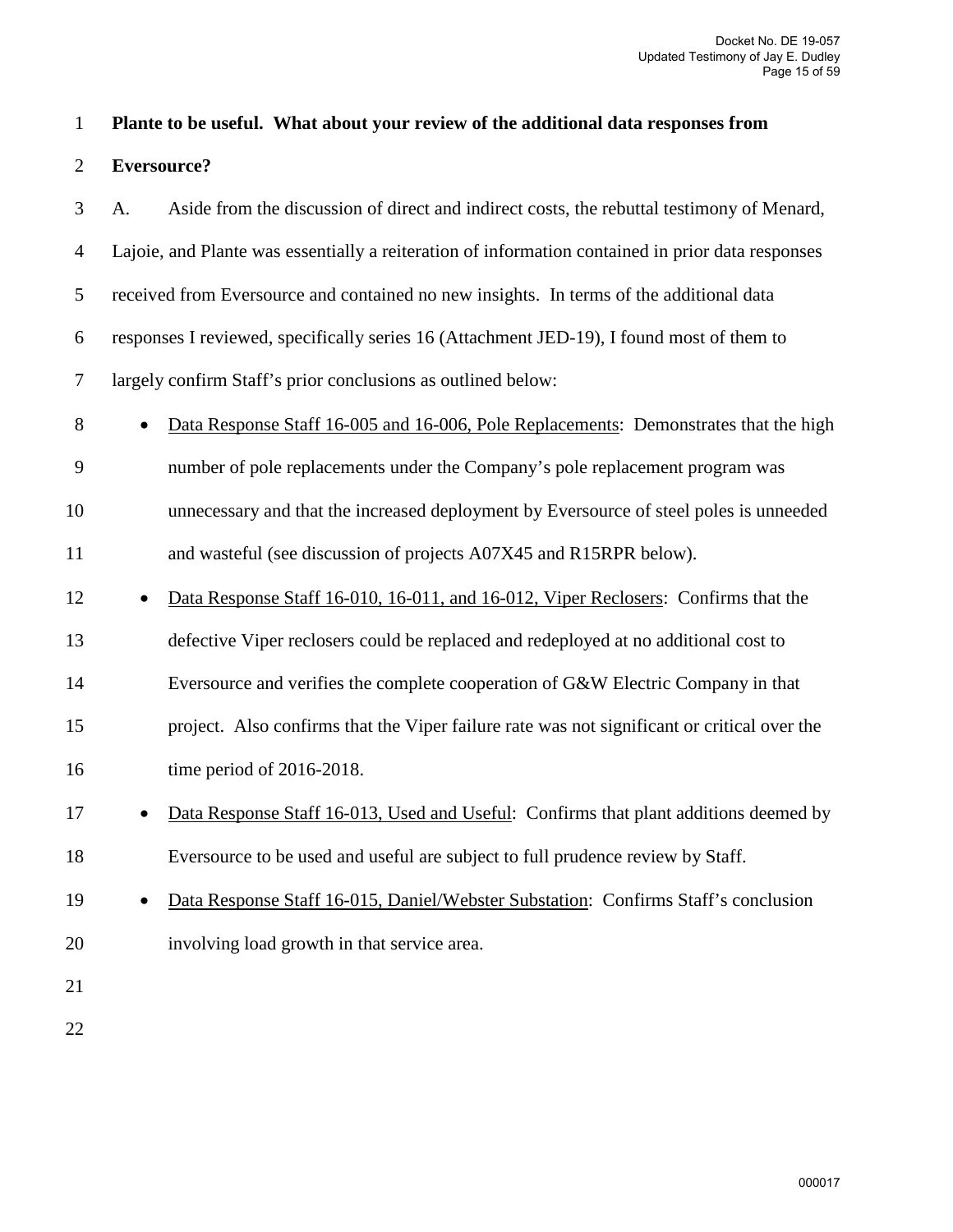# 1 **IV. DISCUSSION OF ADDITIONAL CAPITAL PROJECT REVIEW &**

# 2 **RECOMMENDATIONS FOR 2015 THROUGH AND 2018**

3

### 4 **Q. Do have any additional updates you wish to add to your testimony?**

- 5 A. Yes. In a data request served on Staff by Eversource on February 12, 2020, Eversource
- 6 TS 3-01, the Company requested that I produce my analysis of the remaining capital additions
- 7 referenced in my testimony but not specifically detailed. I provided Eversource with that
- 8 analysis on February 21, 2020, and include it below.

#### 9 **Q. Please provide a list of those additional projects.**

- 10 **A.** A table of the additional projects in question is provided below:
- 11
- 

#### 12 **Table 3: Additional Projects Reviewed**

| Year         | Project ID | <b>Project Description</b>   | Original                  | <b>Total Cost</b> | Variance        |
|--------------|------------|------------------------------|---------------------------|-------------------|-----------------|
|              |            |                              | Authorized                | $(Actual)^{22}$   |                 |
|              |            |                              | Amount <sup>21</sup>      |                   |                 |
| 2018         | A16C09     | <b>Blaine St. Substation</b> | \$2,718,253               | \$3,969,115       | (\$1,250,862)   |
| 2018         | A16C10     | Jackman Replace Equip.       | \$4,556,810               | \$7,132,860       | $(\$2,576,050)$ |
| 2018         | A16E06     | <b>West Rye Substation</b>   | \$1,304,000               | \$2,698,369       | (\$1,394,369)   |
| 2018         | A18E16     | <b>West Road Overload</b>    | 746,000<br>$\mathbb{S}^-$ | \$1,408,801       | 662,801)<br>(\$ |
| 2018         | A07X45     | Reject Pole                  | 850,000<br>\$             | \$1,962,868       | (\$1,112,868)   |
|              |            | Replacement                  |                           |                   |                 |
| <b>Total</b> |            |                              | \$10,175,063              | \$17,172,013      | $(\$6,996,950)$ |
|              |            |                              |                           |                   |                 |
| 2017         | A16C01     | 3271 Line Reconductor        | \$1,096,573               | \$2,458,566       | (\$1,361,993)   |
| 2017         | NHRMTR17   | NH Remote Disconn.           | \$918,793                 | \$2,283,449       | (\$1,364,656)   |
| 2017         | DL9R       | <b>Distribution ROW</b>      | \$1,644,500               | \$2,379,966       | $(\$735,466)$   |
| <b>Total</b> |            |                              | \$3,659,866               | \$7,121,981       | $(\$3,462,115)$ |
|              |            |                              |                           |                   |                 |
| 2016         | A15N01     | Convert Laconia 4kV          | \$1,123,000               | \$2,465,701       | $(\$1,342,701)$ |
| 2016         | DL9R       | <b>Distribution ROW</b>      | \$929,800                 | \$1,643,132       | $(\$713,332)$   |
| <b>Total</b> |            |                              | \$2,052,800               | \$4,108,833       | $(\$2,056,033)$ |

<span id="page-17-0"></span><sup>21</sup> Source: Staff 12-045, Project Authorization Forms and/or Supplemental Request Forms

<span id="page-17-1"></span><sup>22</sup> Source: Attachment ELM-3, column J.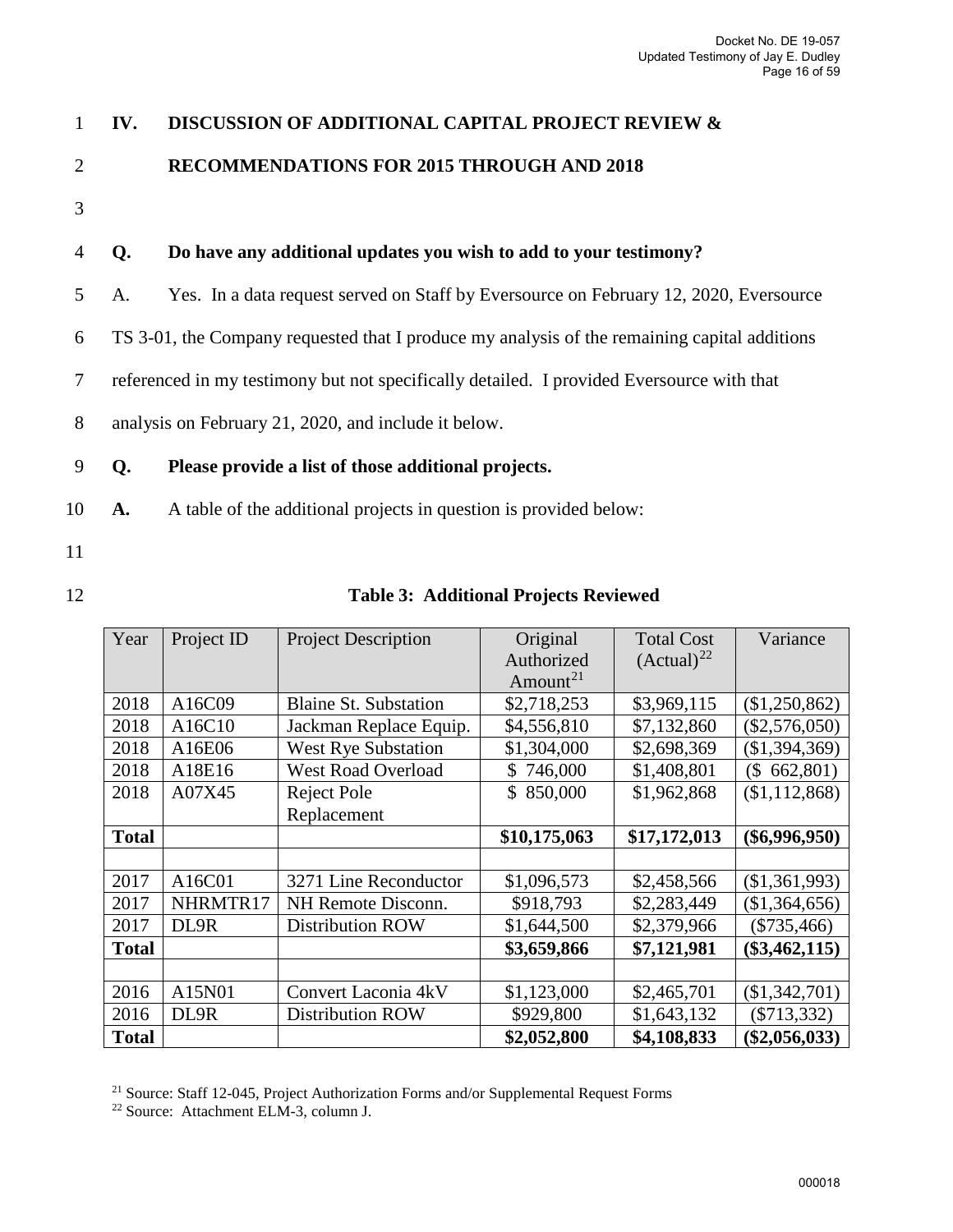| 2015         | R <sub>15</sub> RPR | Reject Pole | \$3,001,000 | \$8,715,864 | (\$5,714,864)   |
|--------------|---------------------|-------------|-------------|-------------|-----------------|
|              |                     | Replacement |             |             |                 |
| <b>Total</b> |                     |             | \$3,001,000 | \$8,715,864 | $(\$5,714,864)$ |

1

2

4

# 3 **2018 Capital Projects**

- 5 **1. Project #A16C09 Blaine St. Sub Add 34.5-12kV 10MVA Transformer**  6 **Attachment JED-8**  7 **Budget: \$2,718,253 Actual: \$3,969,115**  8 **Budget v. Actual: \$1,250,862 (46% variance)**  9 **Recommended Disallowance: \$1,232,862 (see below)** 10 Project Authorization Form: 11 • This project involved the removal and replacement of the 60 year old substation 12 transformer and metal clad switchgear lineup, with the installation of a new 34.5- 13 12.47 kV 12.5 MVA transformer with 15 kV metal clad switchgear to feed two 14 new 12.47 kV circuits which tie to the upgraded Pinardville and Notre Dame 15 substations as part of a multi-year reliability project on the west side of 16 Manchester. 17 • Upon initial review, the project summary, justification, scope, and alternatives
- 18 sections appeared to be sufficient; however, as noted in the Supplement Request 19 Form discussed below, some critical cost elements were overlooked.
- 20 The total authorized budget for the project, including direct and indirect costs, is 21 \$2.7 million. This amount differs from the amounts provided in Attachment 22 ELM-3 at Bates 1268. As the Commission stated in Order No. 26,122, Docket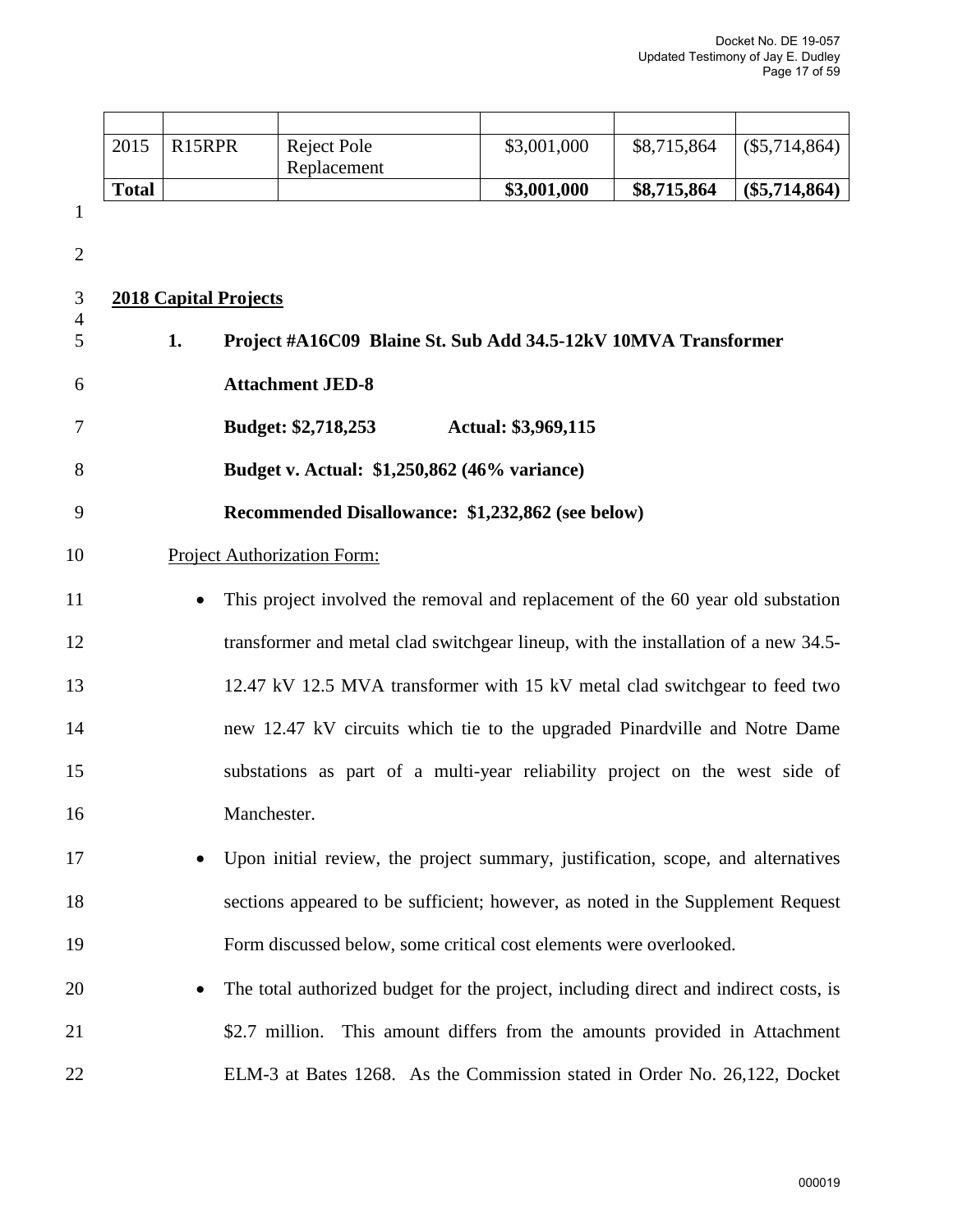| $\mathbf{1}$   | No. DG 17-048 at 23: "Prior to commencing construction, however, the                   |
|----------------|----------------------------------------------------------------------------------------|
| $\overline{2}$ | Commission expects a reasonable utility executive to make certain that projected       |
| 3              | costs are accurate and reasonable and have been appropriately evaluated."              |
| 4              | <b>Supplement Request Form:</b>                                                        |
| 5              | This request is for \$1.3 million in additional funding (including direct and indirect |
| 6              | costs).                                                                                |
| 7              | The justifications included additional costs for services "overlooked" in the          |
| 8              | original estimate including soil testing, soil removal, substation security, fencing   |
| 9              | and landscaping, easement acquisition, permitting, property taxes, and sound           |
| 10             | testing. Cost increases were also experienced for additional engineering related to    |
| 11             | design modifications resulting from a site walk-down conducted by the contractor       |
| 12             | engineer and for defective switchgear from the manufacturer.                           |
| 13             | The section on "Actions to prevent recurrence" emphasized the need for project         |
| 14             | managers to closely monitor project expenditures in comparison with the                |
| 15             | authorized budget and to work more closely with project cost analysts to impede        |
| 16             | cost escalation. This section also states that "A proactive approach in controlling    |
| 17             | project costs isimperative." indicating that cost control measures were not a          |
| 18             | consideration in implementing this project. The Company personnel also                 |
| 19             | recommended greater involvement by project managers in formulating initial             |
| 20             | budgets and scope of work was an additional recommendation.                            |
| 21             | <b>Work Orders:</b>                                                                    |

22 • Eversource did not provide the work orders for this project in response to Staff 23 12-045. Eversource apparently enters all of the work order information into an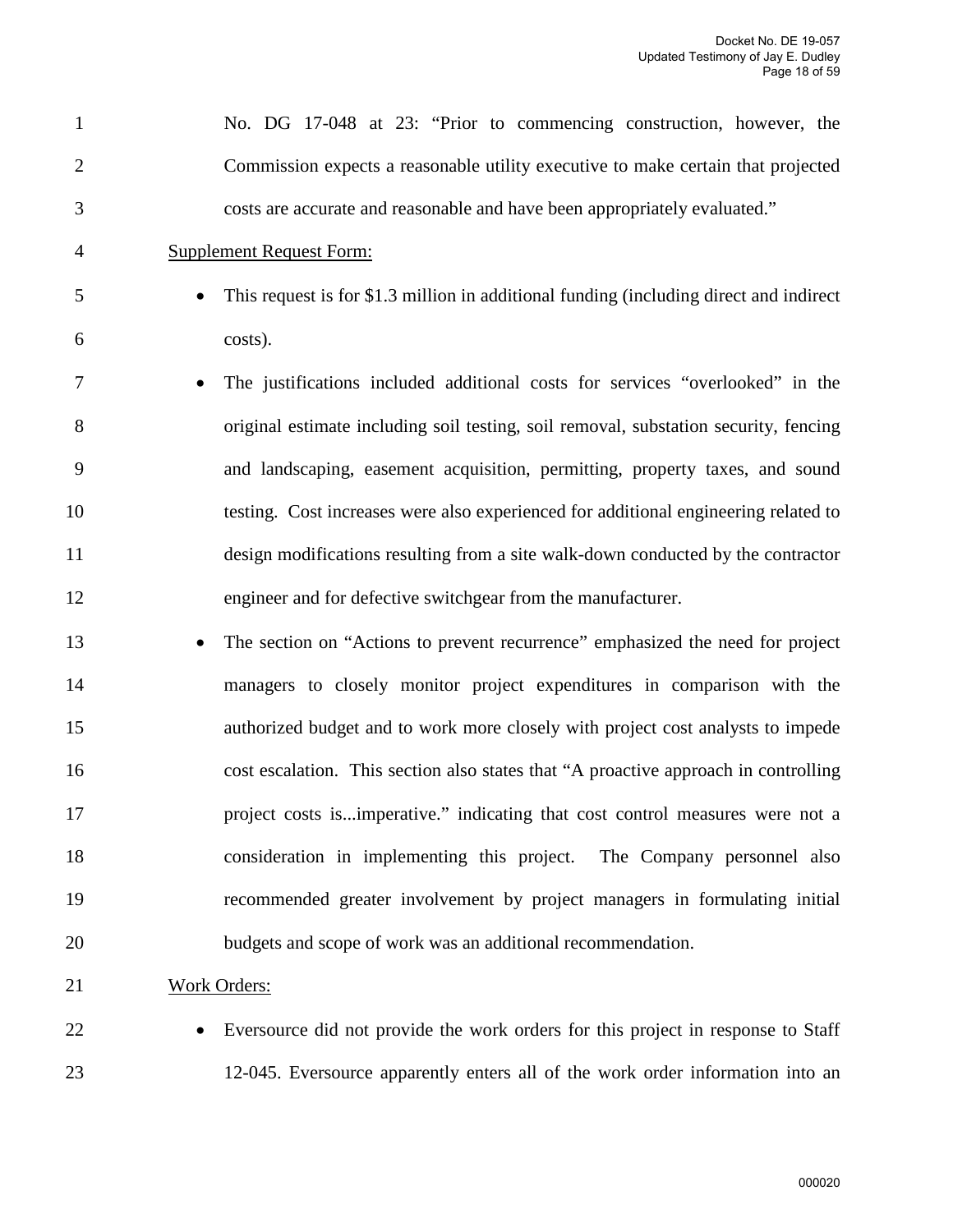- 1 Excel spreadsheet and Eversource provided that spreadsheet in response to Staff 2 16-9, Attachment Staff 16-009K containing a spreadsheet summary of all work 3 orders.
- 4 As noted above, in addition to the work order identification numbers and the 5 amounts, the spreadsheet also contained accounting adjustments, coded entries, 6 and nondescript entries making it difficult for Staff to precisely trace and verify 7 the actual costs assigned to the project leading up to the variance.
- 8 Upon review the spreadsheet shows the final project cost to be \$4,009,770 which 9 conflicts with Attachment ELM-3 Column J which shows the total cost to be 10 \$3,969,115.

#### 11 Project Reviews Performed by Eversource Enterprise Risk Management Group:

12 • This project was not subject to the review of this committee.

#### 13 Project Reviews Performed by the Financial Planning and Analysis Group:

- 14 The reviews were not provided as requested in Staff 12-045.
- 15 Project Reviews & Approvals by the Project Authorization Committee:
- 16 The meeting minutes provided by Eversource indicate that the Committee was 17 aware of the cost overruns but does not mention any concerns or corrective 18 actions other than recommending the attachment of a "Lessons learned that 19 details what was learned to prevent recurrence."
- 21

#### 20 **Staff's Conclusions & Recommendations:**

22 Staff found the initial justification for the project reasonable in terms of known obsolescence

- 23 involving the asset condition of the some of the components of the substation and the need for
- 24 related upgrades. In addition, Staff agrees that the defective manufacturing involving the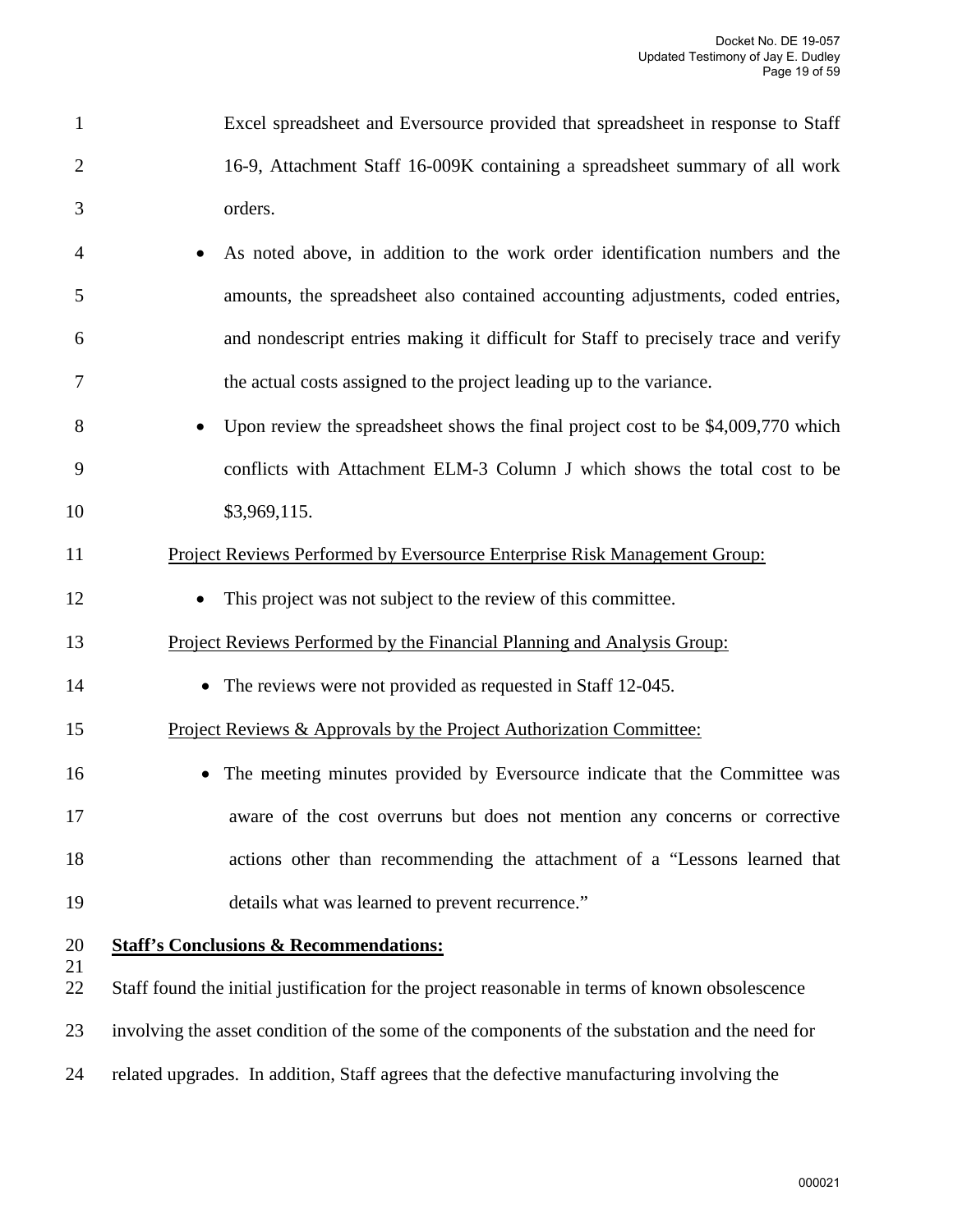1 switchgear was unknowable and unforeseen by Eversource at the time the Company estimated 2 the project. However, after reviewing all of the essential cost components that were missed 3 during the initial engineering and estimating phase of the project (as detailed in the Supplement 4 Request Form), and the resultant cost escalations totaling \$1.25 million, Staff finds this to be 5 additional evidence of a flawed scoping and planning process at Eversource. Again, Staff 6 presumes that Eversource engineers possess a high level of expertise and experience in 7 performing project cost estimates and that those estimates should be reasonably accurate; 8 however, like most of the other projects included in Staff's review, many cost elements were 9 missed during the original scoping stage of the project. As the Commission has recently held 10 "Prudent decisions cannot be made if significant, foreseeable cost elements of a project are over 11 looked at the outset and meaningful re-examination of costs does not take place during project 12 execution, as costs increase." $2<sup>3</sup>$ 

13 In addition, it appears that no attempts at cost containment were implemented during the 14 construction phase as indicated by the recommendations contained in the Supplement Request 15 Form. In response to Staff TS 2-053, Eversource claims the project was monitored monthly 16 during the Distribution Capital Review meetings, however, "cost controls" resulting from those 17 meetings did not appear to involve anything beyond budget forecasts, cost reviews, and updates 18 to project financials. Staff believes a judicious project manager would have been more diligent 19 and forward-looking in considering the various cost components and possible alternatives that 20 could impact the project, and that the site walk-downs should have informed that process, thus 21 producing a scope document and cost estimate that would have been more comprehensive and 22 complete. Instead, as the documentation indicates, Eversource's contract engineers had to

<span id="page-21-0"></span><sup>23</sup> *See Liberty Utilities,* Order No. 26,377 at 9 (June 30, 2020)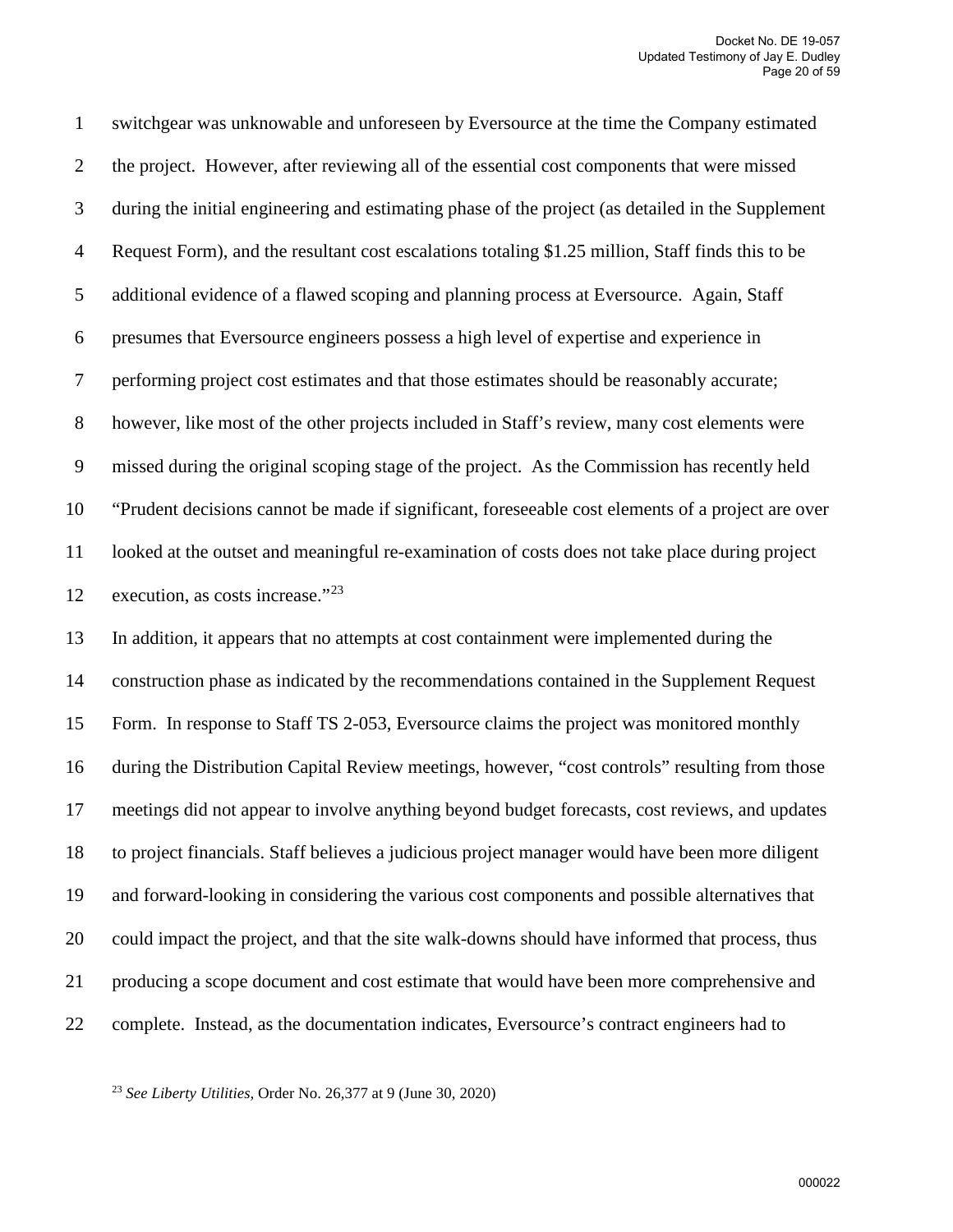| $\mathbf{1}$   |                    | devote much of their time to re-engineering the project during the construction phase thus adding    |  |  |
|----------------|--------------------|------------------------------------------------------------------------------------------------------|--|--|
| $\overline{2}$ |                    | to the costs. Because the evidence demonstrates that the Company overlooked significant,             |  |  |
| 3              |                    | foreseeable project costs at the outset, that management's review and oversight of the project       |  |  |
| $\overline{4}$ |                    | was severely flawed, and that the Company has failed to meet its burden of demonstrating that its    |  |  |
| 5              |                    | decision making was prudent, Staff recommends that the Commission disallow all of the costs          |  |  |
| 6              |                    | over and above the original estimate of \$2.7 million, except for unforeseen costs associated with   |  |  |
| $\tau$         |                    | the defective switchgear totaling \$18,000 (see Staff TS 2-053 b), resulting in a total disallowance |  |  |
| $8\phantom{1}$ | of \$1.23 million. |                                                                                                      |  |  |
| 9              |                    |                                                                                                      |  |  |
| 10             | 2.                 | Project #A16C10 Jackman - Replace Obsolete Equipment                                                 |  |  |
| 11             |                    | <b>Attachment JED-9</b>                                                                              |  |  |
| 12             |                    | Budget: \$4,556,810<br>Actual: \$7,132,860                                                           |  |  |
| 13<br>14       |                    | Budget v. Actual: \$2,576,050 (56% variance)                                                         |  |  |
| 15             |                    | Recommended Disallowance: \$2,491,663 (see below)                                                    |  |  |
| 16             |                    | <b>Project Authorization Form:</b>                                                                   |  |  |
| 17             |                    | This project involved the removal and replacement of obsolete oil circuit breakers                   |  |  |
| 18             |                    | as part of an obsolete equipment replacement program. The project also included                      |  |  |
| 19             |                    | removal of distribution equipment from a generation control house, replacement                       |  |  |
| 20             |                    | of electromechanical relays, reconfiguration of substation bus work, and                             |  |  |
| 21             |                    | construction of a new distribution control house.                                                    |  |  |
| 22             |                    | Upon initial review, the project summary, justification, scope, and alternatives                     |  |  |
| 23             |                    | sections appeared to be sufficient; however, as noted in the Supplement Request                      |  |  |
| 24             |                    | Form discussed below, many critical cost elements were overlooked.                                   |  |  |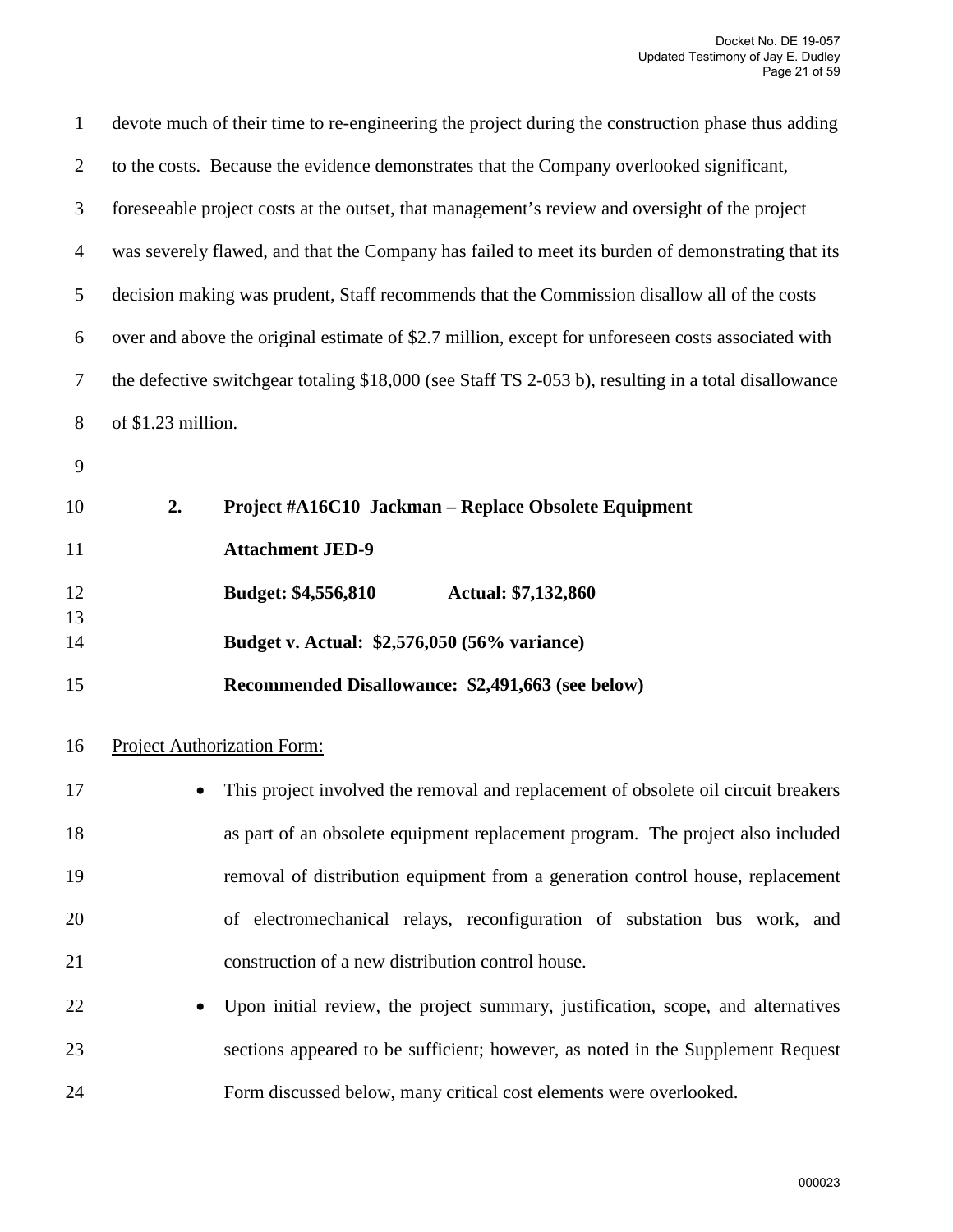- 1 The total authorized cost of the project, including direct and indirect costs, was 2 \$4.56 million. This amount differs from the amount provided in Attachment 3 ELM-3, column F., at Bates 1268 by \$1.3 million. As the Commission stated in 4 Order No. 26,122, Docket No. DG 17-048 at 23: "Prior to commencing 5 construction, however, the Commission expects a reasonable utility executive to 6 make certain that projected costs are accurate and reasonable and have been 7 appropriately evaluated."
- 8 Supplement Request Form:
- 9 There were three Supplement Request Forms submitted for this project, the first 10 dated January 31, 2017, the second dated February 9, 2017, and the third dated 11 February 8, 2018. Both of the 2017 requests outline an additional amount of 12 \$843,154 and the 2018 request is for an additional amount of \$1.775 million 13 (including direct and indirect costs).
- 14 The justifications provided in 2017 involved many cost elements that were 15 overlooked in the original PAF estimate. Those elements included lack of 16 available drawings, re-design of equipment, buried equipment not shown on 17 drawings, "issued for construction" (IFC) drawings resulting in additional 18 materials costs, contracting of a lead commissioning engineer, contaminated soil 19 removal, contracting of an Owner's Engineer, mobile substation costs, site 20 security, station lighting, and lightning protection.
- 21 No "Lessons Learned" section nor an "Actions to prevent recurrence" section was 22 included in the 2017 form.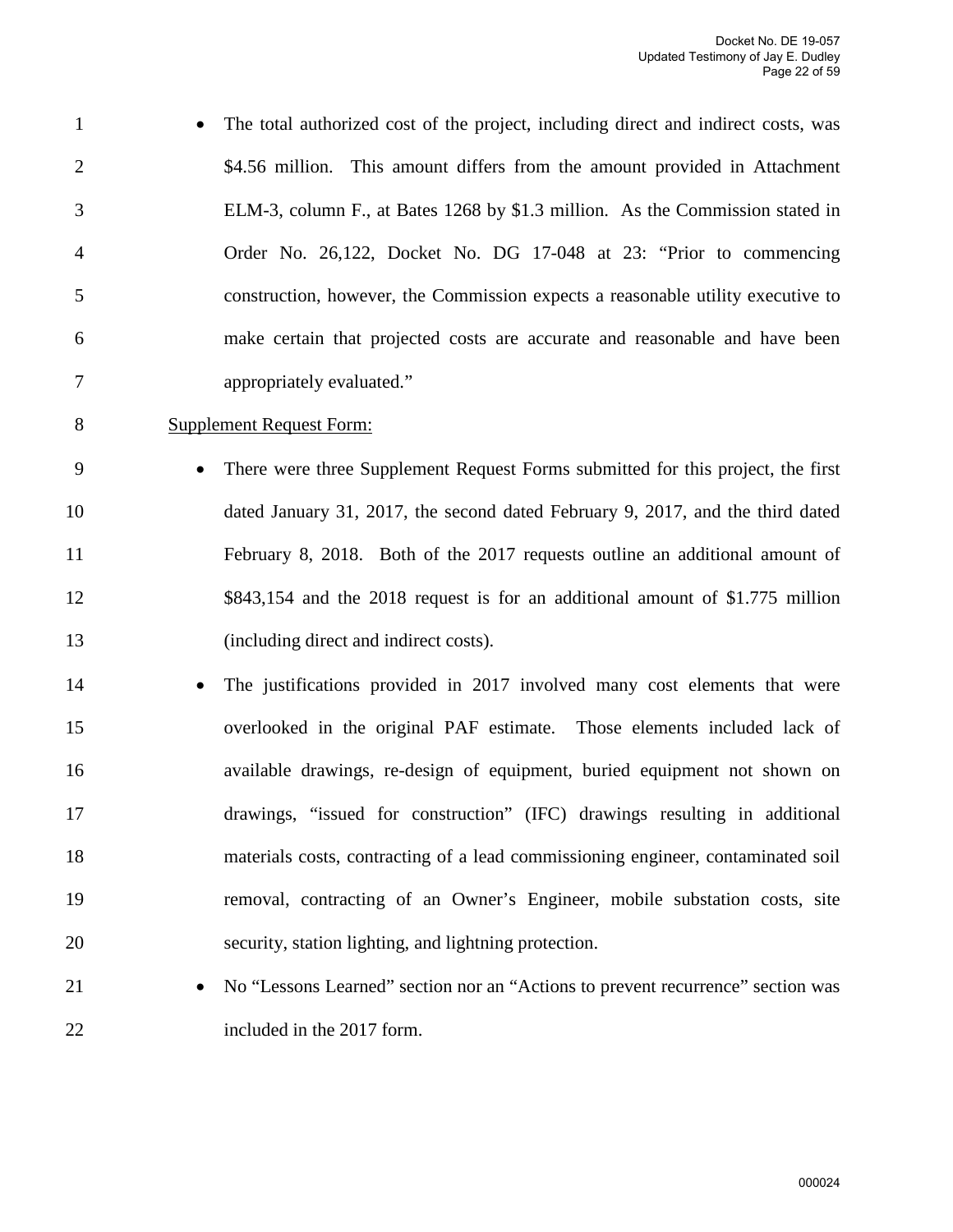| $\mathbf{1}$   | The justifications provided in 2018 involved costs associated with the hiring (and   |
|----------------|--------------------------------------------------------------------------------------|
| $\overline{2}$ | replacement) of an engineering contractor (Altran) that lacked sufficient            |
| 3              | experience, additional and substantial on-site engineering, property taxes, and      |
| $\overline{4}$ | substantial under-estimation of indirect costs and AFUDC.                            |
| 5              | Like the 2017 forms, no "Lessons Learned" section nor an "Actions to prevent         |
| 6              | recurrence" section was included in the 2018 form.                                   |
| 7              | Work Orders:                                                                         |
| 8              | Eversource did not provide the individual work orders for this project in response   |
| 9              | to Staff 12-045 despite the fact that the PAF states "A total of ten (10) substation |
| 10             | project work orders have been written under this project." Later, in response to     |
| 11             | Staff 16-9, the Company provided Attachment Staff 16-009L containing a               |
| 12             | spreadsheet summary of all work orders.                                              |
| 13             | As noted above, in addition to the work order identification numbers and the         |
| 14             | amounts, the spreadsheet also contained accounting adjustments, coded entries,       |
| 15             | and nondescript entries making it difficult for Staff to precisely trace and verify  |
| 16             | the actual costs assigned to the project leading up to the variance.                 |
| 17             | The spreadsheet shows the final project cost to be \$7,132,860 which conflicts       |
| 18             | with Attachment ELM-3 Column J which shows the total cost to be \$7,151,858          |
| 19             | Project Reviews Performed by Eversource Enterprise Risk Management Group:            |
| 20             | This project was not subject to the review of this committee.                        |
| 21             | Project Reviews Performed by the Financial Planning and Analysis Group:              |
| 22             | The reviews were not provided as requested in Staff 12-045.                          |
| 23             |                                                                                      |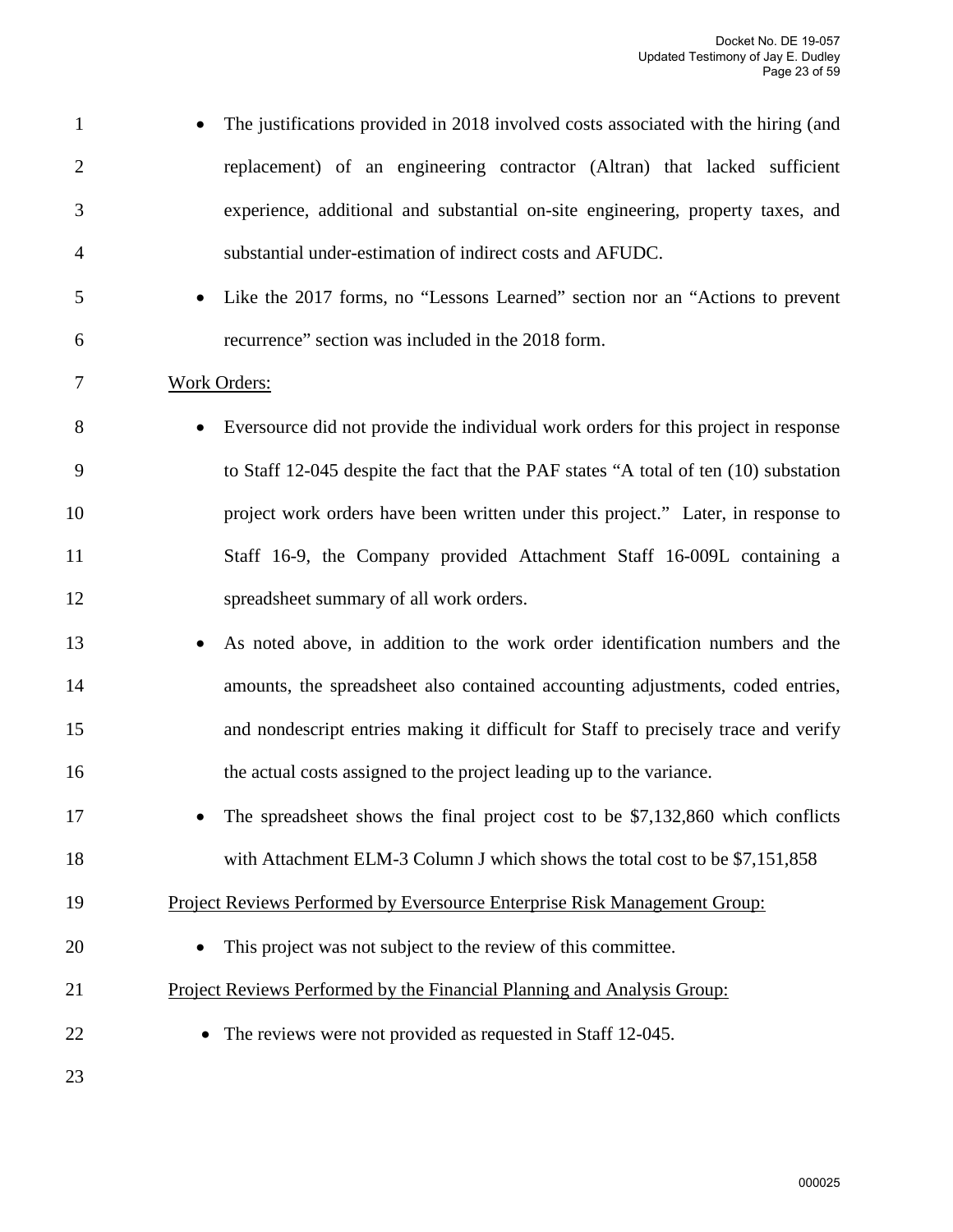#### 1 Project Reviews & Approvals by the Project Authorization Committee:

2 • The meeting minutes and documented approvals by the Committee were not 3 provided by Eversource as requested in Staff 12-045.

#### 4 **Staff's Conclusions & Recommendations:**

5 Like many of the projects reviewed in Staff's sample, Staff found the initial justification for the 6 project reasonable in terms of known obsolescence involving asset condition and the fact that 7 many of the upgrades and additions were driven by Eversource's subsequent divestiture of its 8 generation assets. However, after reviewing all of the essential cost components that were missed 9 during the initial engineering and estimating phase of the project, despite several site visits 10 conducted by Eversource engineers (see Data Response TS 2-054a included in Attachment JED-11 9), and the resultant cost escalations totaling \$2.6 million, Staff finds this to be additional 12 evidence of a flawed scoping and planning process at Eversource. Staff understands that much 13 of the additional costs experienced in 2018 were the result of hiring a new engineering 14 contractor, Altran, with which Eversource had little previous working experience. However, 15 Staff presumes that a large utility like Eversource utilizes a rigorous vetting and monitoring 16 process that would reasonably mitigate and prevent this type of risk, especially involving large 17 and complex projects such as Jackman. Nevertheless, as the project documents show, project 18 designs created by Altran did not meet Eversource's standards and Altran's inability to complete 19 the project according specifications was not discovered by the Company until the project was 20 nearly complete in 2018 (see Data Response TS 2-054 a and b included in Attachment JED-9). 21 Again, Staff presumes that Eversource engineers possess a high level of expertise and experience 22 in performing project cost estimates and project management; however, like most of the other 23 projects reviewed in Staff's sample, many cost elements were missed during the original scoping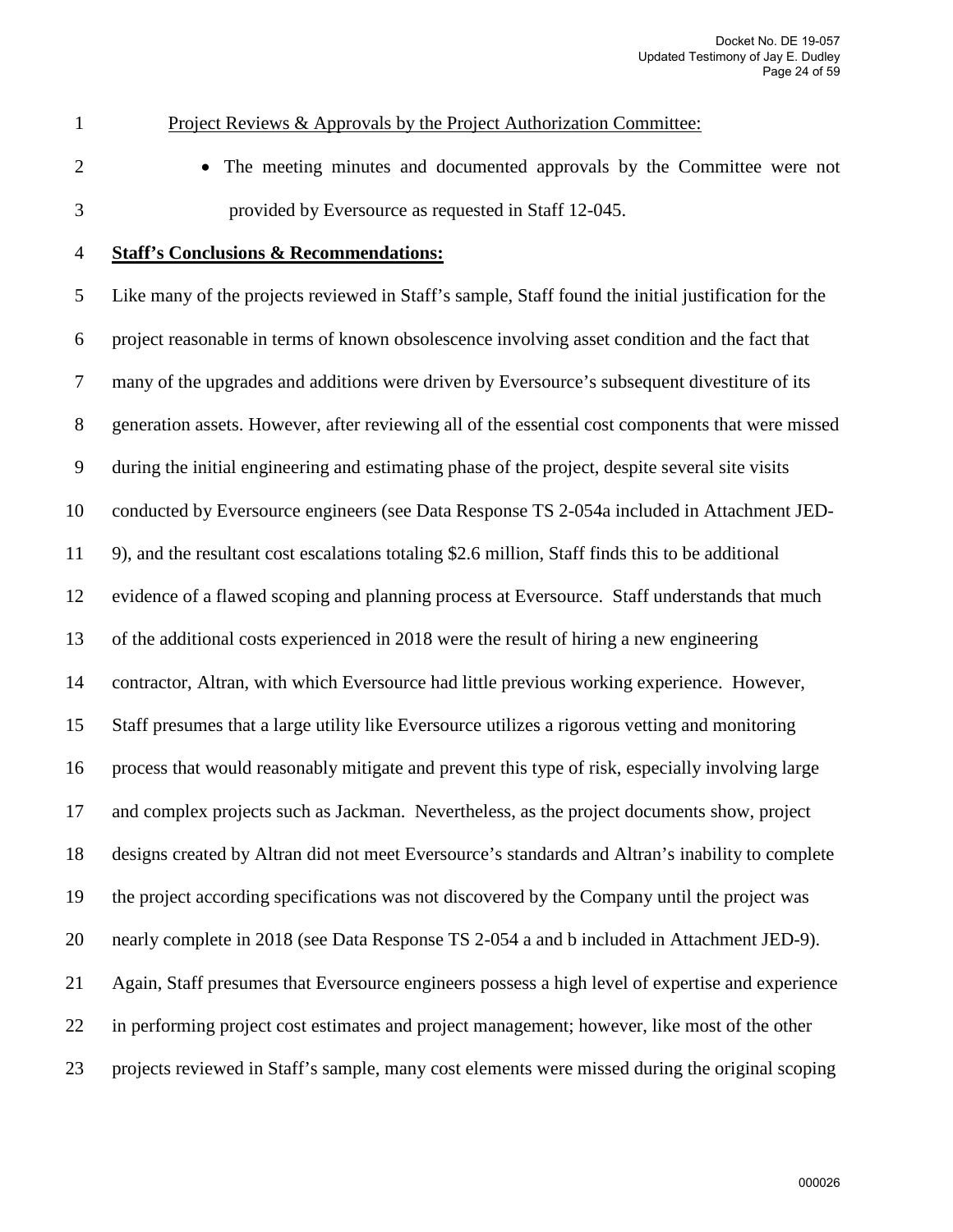1 phase of the project and diligent management during construction appeared to be absent. 2 Prudent decisions cannot be made where significant, foreseeable cost elements are overlooked at 3 the outset of a project and are not subject to meaningful re-examination during project execution. 4 In addition, although the Supplement Request Form outlines the primary cost drivers for the 5 project, there is no discussion involving any attempts at cost containment by the Company. In 6 response to Staff TS 2-054, Eversource claims the project was monitored monthly during the 7 Distribution Capital Review meetings, however, "cost controls" resulting from those meetings 8 did not appear to involve anything beyond budget forecasts, cost reviews, and updates to project 9 financials. Staff believes a judicious project manager would have been more diligent and 10 forward-looking in considering the various cost components and possible scenarios that could 11 impact the project, thus producing a more accurate cost estimate and employing a more effective 12 monitoring process once the project was underway. Instead, as the documentation indicates, 13 Eversource's engineering contractors had to devote much of their time to re-engineering the 14 project during the construction phase substantially adding to the costs. Because the evidence 15 shows that the Company overlooked significant, foreseeable project costs at the outset, that 16 management's review and oversight of the project was severely flawed, and that the Company 17 has failed to meet its burden of demonstrating that its decision making was prudent, Staff 18 recommends that the Commission disallow all of the costs over and above the original estimate 19 of \$4.56 million, except for costs associated with unforeseen delays in scheduling outages for 20 testing (estimated at \$84,387), resulting in a total disallowance of \$2.49 million. 21 22 **3. Project #A16E06 West Rye Substation Rebuild Attachment JED-10**  23 24 **Budget: \$1,304,000 Actual: \$2,698,369**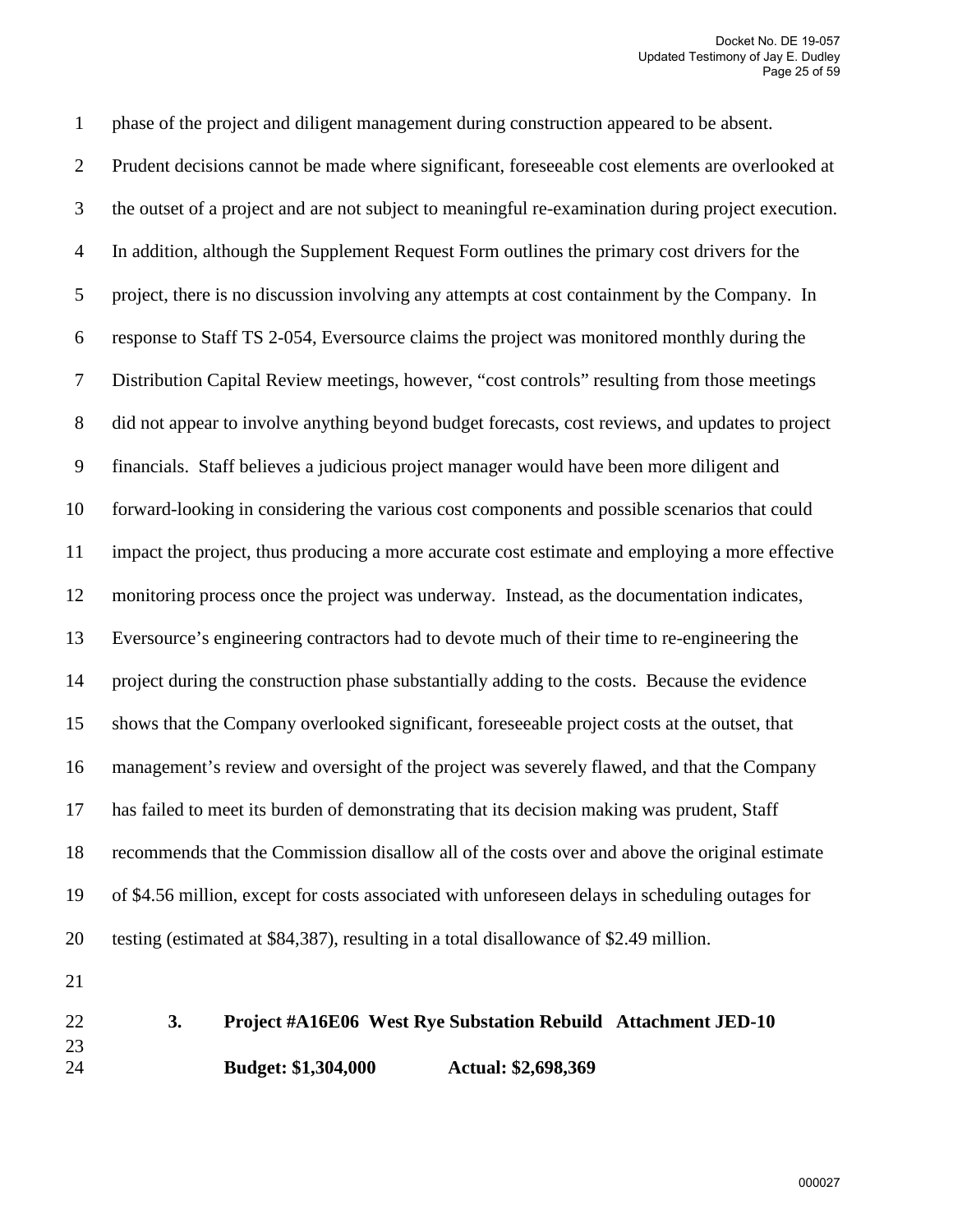| $\mathbf{1}$   | Budget v. Actual: \$1,394,369 (107% variance)                                        |
|----------------|--------------------------------------------------------------------------------------|
| $\overline{2}$ | Recommended Disallowance: \$1,394,369                                                |
| 3              | <b>Project Authorization Form:</b>                                                   |
| $\overline{4}$ | This project involved the removal and replacement of two 1.5 MVA transformers        |
| 5              | and related switchgear that have exceeded their life expectancy (1950's) for         |
| 6              | which replacement parts are no longer available. The obsolete transformers and       |
| 7              | switchgear were to be replaced by a new 10 MVA transformer, three new                |
| 8              | reclosers, and distribution automation converting the substation to a $34.5kV -$     |
| 9              | 12kV substation.                                                                     |
| 10             | Upon initial review, the project summary, justification, scope, and alternatives     |
| 11             | sections appeared to be sufficient; however, as noted in the Supplement Request      |
| 12             | Form discussed below, many critical cost elements were overlooked.                   |
| 13             | The original authorized budget for the project, including direct and indirect costs, |
| 14             | was estimated at \$1.3 million. The total direct costs were \$1.04 million.          |
| 15             | <b>Supplement Request Form:</b>                                                      |
| 16             | There were three Supplement Request Forms submitted for this project, the first      |
| 17             | dated July 3, 2017, the second dated November 28, 2017, and the third dated          |
| 18             | April 10, 2018. The June 3 request indicates an increase of \$286,000 and the        |
| 19             | November 28 request shows an increase of \$712,385. The April 10 request             |
| 20             | provides an increase of \$364,000 for total combined increase in project costs of    |
| 21             | \$1.36 million (including direct and indirect costs).                                |
| 22             | The justifications provided in July 3, 2017 form involved many cost elements that    |
| 23             | were overlooked in the original PAF estimate. Those elements included hiring an      |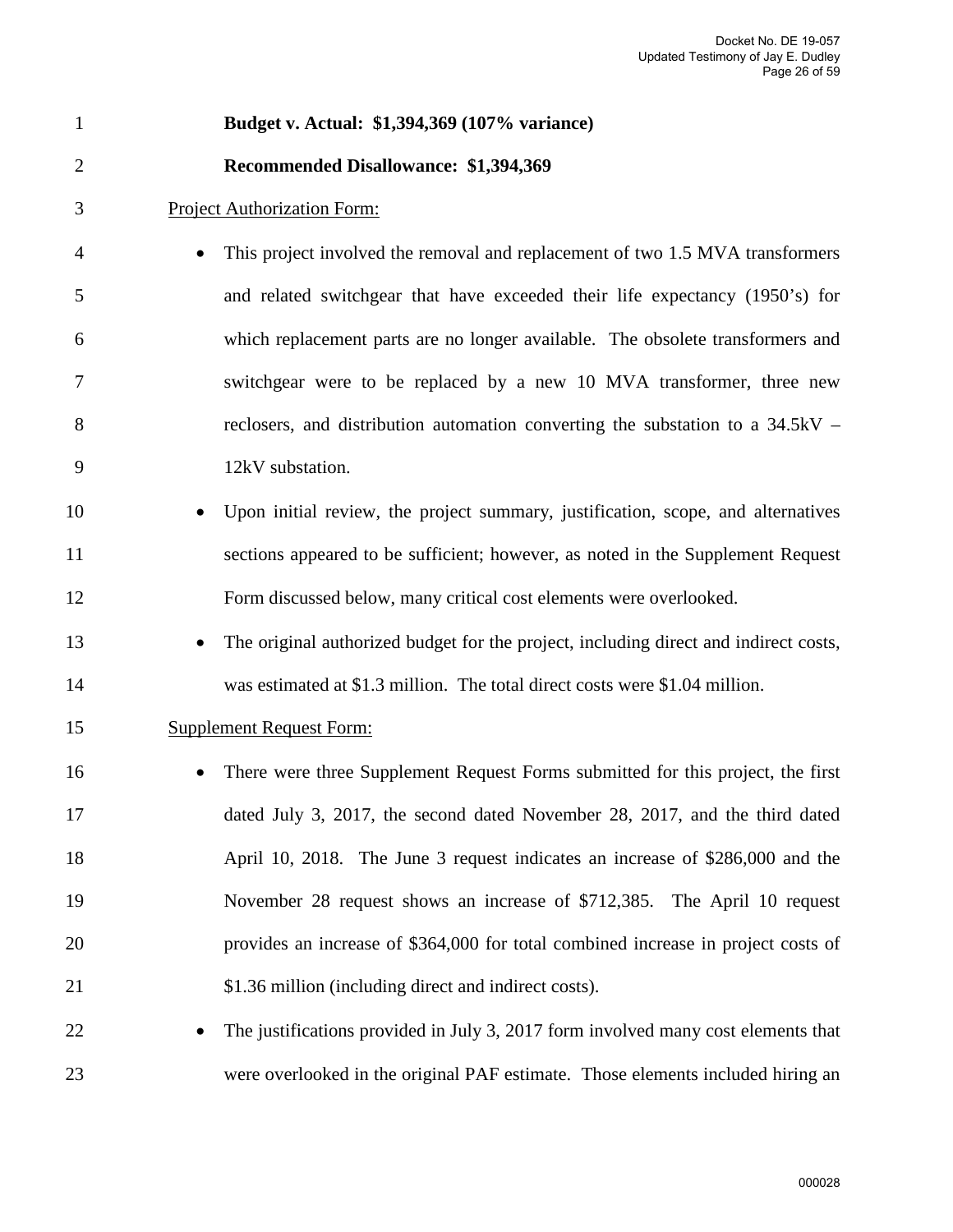1 engineering contractor, undertaking several revisions to the site design, and 2 failure to consider station service, site expansion, fencing, grounding, and stoning 3 in the original estimate.

- 4 The justifications provided in the November 28, 2017 form involved "significant 5 oversight" in estimating construction costs in the July 3 request which did not 6 consider costs for testing and commissioning, ROW clearing, environmental 7 monitoring, and additional materials. Eversource attributes this oversight to the 8 fact that the July 3 request was "apparently" written by someone who was not the 9 project manager and the oversight went undetected during the monthly meetings.
- 10 No "Lessons Learned" section nor an "Actions to prevent recurrence" section was 11 included in the 2017 forms.
- 12 The justifications provided in 2018 involved costs associated with "engineering 13 deficiencies (both internal and external)," poor fit of structural steel and other 14 materials due to multiple design changes, addition of animal protection, and 15 wiring discrepancies.
- 16 The 2018 form included an "Actions to prevent recurrence" section which 17 highlighted the importance of the project manager "being more involved in the 18 estimates created by Engineering as well as scope of work for projects," and "the 19 importance of monitoring the status of planned project spend and comparing 20 against the authorized budget.."
- 21 Work Orders:
- 

22 • Eversource did not provide the work orders for this project in response to Staff 23 12-045. Eversource apparently enters all of the work order information into an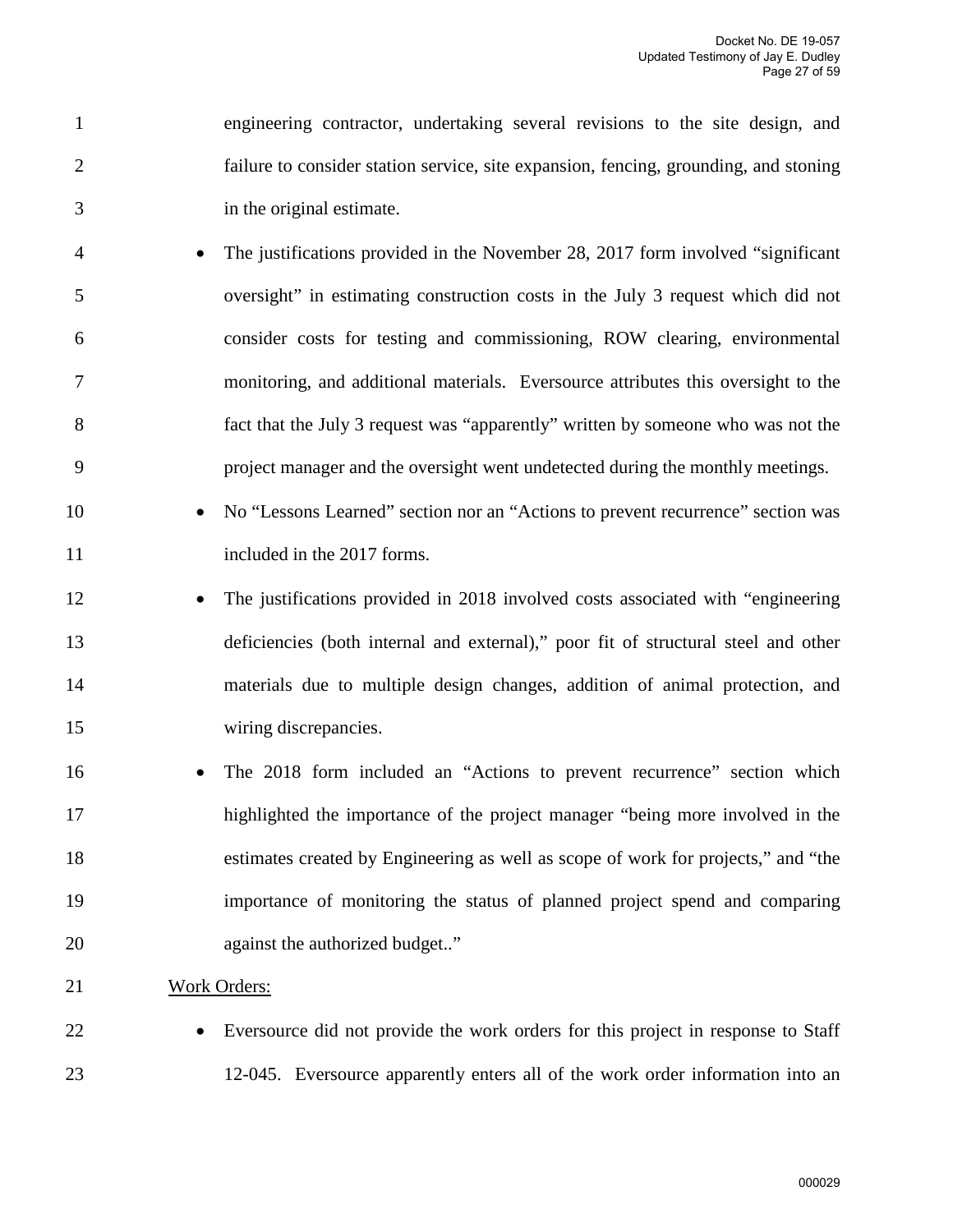| Excel spreadsheet and Eversource provided that spreadsheet in response to Staff |
|---------------------------------------------------------------------------------|
| 16-9, Attachment Staff 16-009M containing a spreadsheet summary of all work     |
| orders.                                                                         |

- 4 As noted above, in addition to the work order identification numbers and the 5 amounts, the spreadsheet also contained numerous accounting adjustments, coded 6 entries, and nondescript entries making it difficult for Staff to precisely trace and 7 verify the actual costs assigned to the project leading up to the variance.
- 8 Upon review the spreadsheet shows the final project cost to be \$3,190,715 which 9 conflicts with Attachment ELM-3 Column J which shows the total cost to be 10 \$2,698,369.
- 11 Project Reviews Performed by Eversource Enterprise Risk Management Group:
- 12 This project was not subject to the review of this committee.
- 13 Project Reviews Performed by the Financial Planning and Analysis Group:
- 14 The reviews were not provided as requested in Staff 12-045.
- 15 Project Reviews & Approvals by the Project Authorization Committee:
- 16 The meeting minutes and documented approvals by the Committee were not 17 provided by Eversource as requested in Staff 12-045.

#### 18 **Staff's Conclusions & Recommendations:**

- 19 Again, like many of the projects reviewed by Staff, the initial justification for the project
- 20 reasonable in terms of known obsolescence involving asset condition. However, after reviewing
- 21 all of the essential cost components that were missed during the initial engineering and
- 22 estimating phase of the project (as detailed in the Supplement Request Forms), and the resultant
- 23 cost escalations totaling \$1.4 million, Staff finds this to be additional evidence of a flawed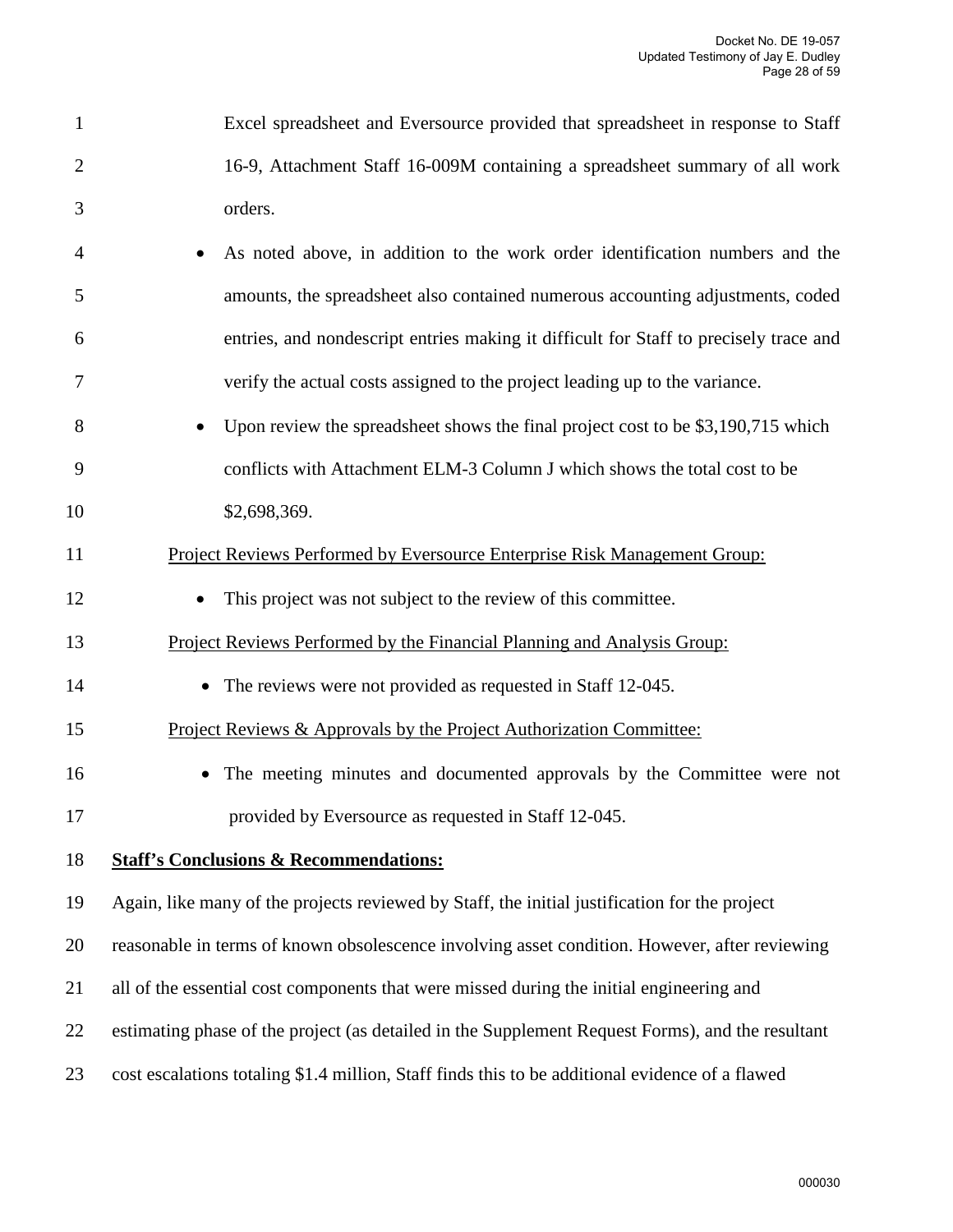1 scoping and planning process at Eversource. Staff presumes that Eversource engineers possess a 2 high level of expertise and experience in performing project cost estimates and project 3 management; however, like most of the other projects reviewed by Staff, many cost elements 4 were overlooked during the original scoping phase of this project, and during a subsequent 5 review (2017). In addition, diligent management during the construction phase appeared to be 6 absent. Although the Supplement Request Forms outline the primary cost drivers for the project, 7 there is no discussion involving cost containment by the Company until the filing of the form on 8 November 28 when the project was near completion (estimated completion was April 1, 2018). 9 Staff believes a judicious project manager would have been more diligent and forward-looking in 10 considering the various cost components and possible scenarios that could impact the project, 11 thus producing a more accurate cost estimate and employing a more effective monitoring process 12 once the project was underway. Instead, as the documentation indicates, Eversource's engineers 13 and engineering contractors had to devote much of their time to re-engineering the project during 14 the construction phase substantially adding to the costs. Because the evidence demonstrates that 15 the Company overlooked significant, foreseeable project costs at the outset, that management's 16 oversight and review of the project was severely flawed, and that the Company has failed to meet 17 its burden of demonstrating that its decision making was prudent, Staff recommends that the 18 Commission disallow all of the costs over and above the original estimate of \$1.304 million, 19 resulting in a total disallowance of \$1.4 million. 20 **4. Project #A18E16 West Road Overload Attachment JED-11**  21

22 **Budget: \$746,000 Actual: \$1,408,801** 

23 **Budget v. Actual: \$662,801 (88% variance)** 

24 **Recommended Disallowance: \$662,801**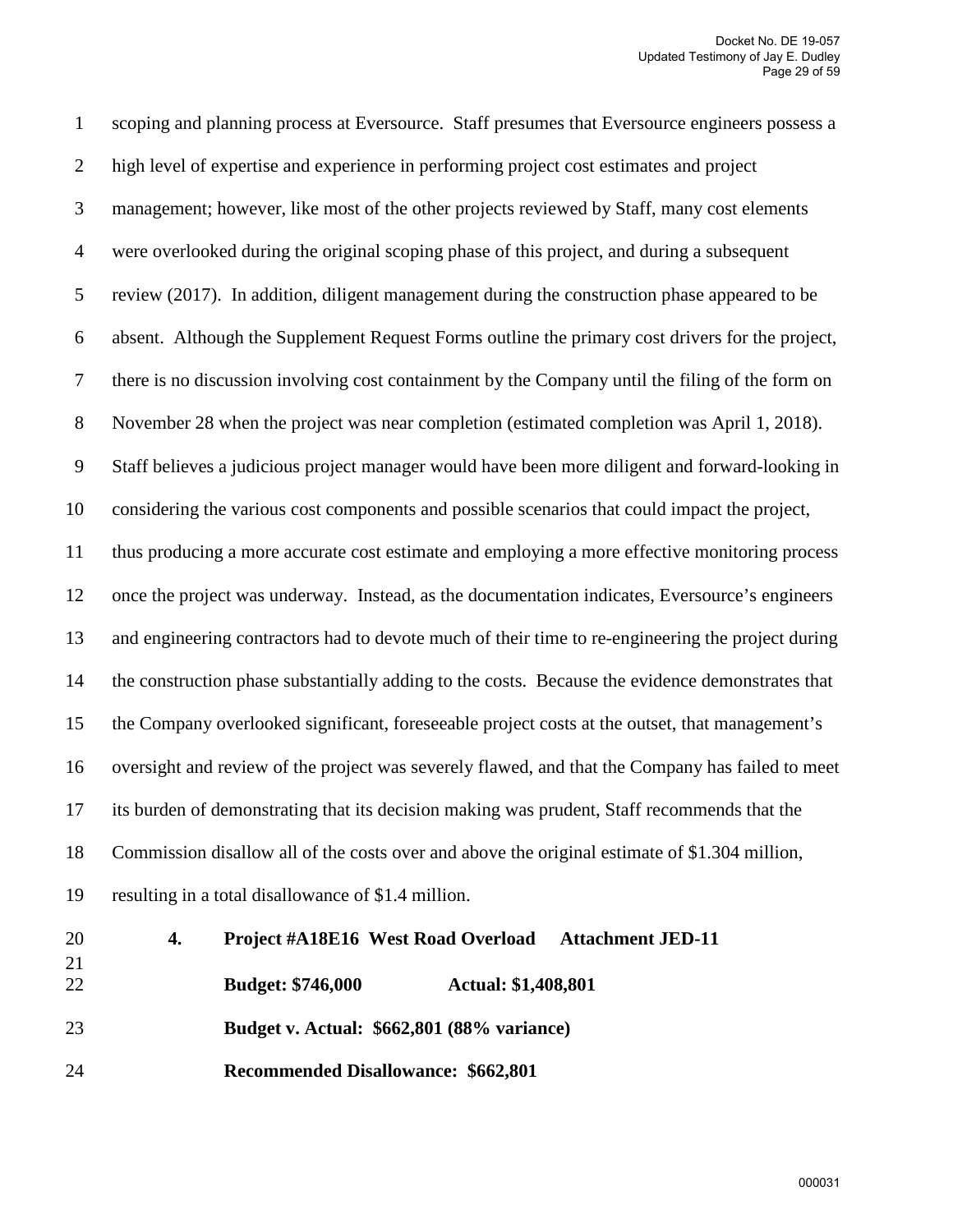| $\overline{2}$ | <b>Project Authorization Form:</b>                                                    |
|----------------|---------------------------------------------------------------------------------------|
| 3              | This project involved the elimination of a set of overloaded 500kV stepdown           |
| $\overline{4}$ | transformers by converting the radially fed area from 12.47kV to 34.5kV. In           |
| 5              | addition, two new 34.5kV circuit ties were to be installed to bypass 12 sections      |
| 6              | that are located in tidal saltmarshes that are inaccessible by truck.                 |
| 7              | Upon initial review, the project summary, justification, scope, and alternatives      |
| 8              | sections appeared to be sufficient; however, as noted in the Supplement Request       |
| 9              | Form discussed below, many critical cost elements were overlooked.                    |
| 10             | The total cost of the project, including direct and indirect costs, was estimated at  |
| 11             | \$746,000. The total direct costs were \$536,000.                                     |
| 12             | <b>Supplement Request Form:</b>                                                       |
| 13             | This request for supplemental funding is in the amount of \$682,000 (including        |
| 14             | direct and indirect costs) essentially doubling the original authorized budget of the |
| 15             | project from \$746,000 to \$1.428 million.                                            |
| 16             | The form was dated January 26, 2019, approximately six months after the<br>$\bullet$  |
| 17             | projected in-service date of June 2018. This delay in filing is contrary to the       |
| 18             | requirement for timely submission and approval as provided in the APS-1. Based        |
| 19             | on Staff's review of Eversource's project authorization policy, the apparent intent   |
| 20             | of the form as described is to alert management to cost overruns during the course    |
| 21             | of the project either before or at the time the changes occur. This after-the-fact    |
| 22             | notification undermines the purpose of the form.                                      |

1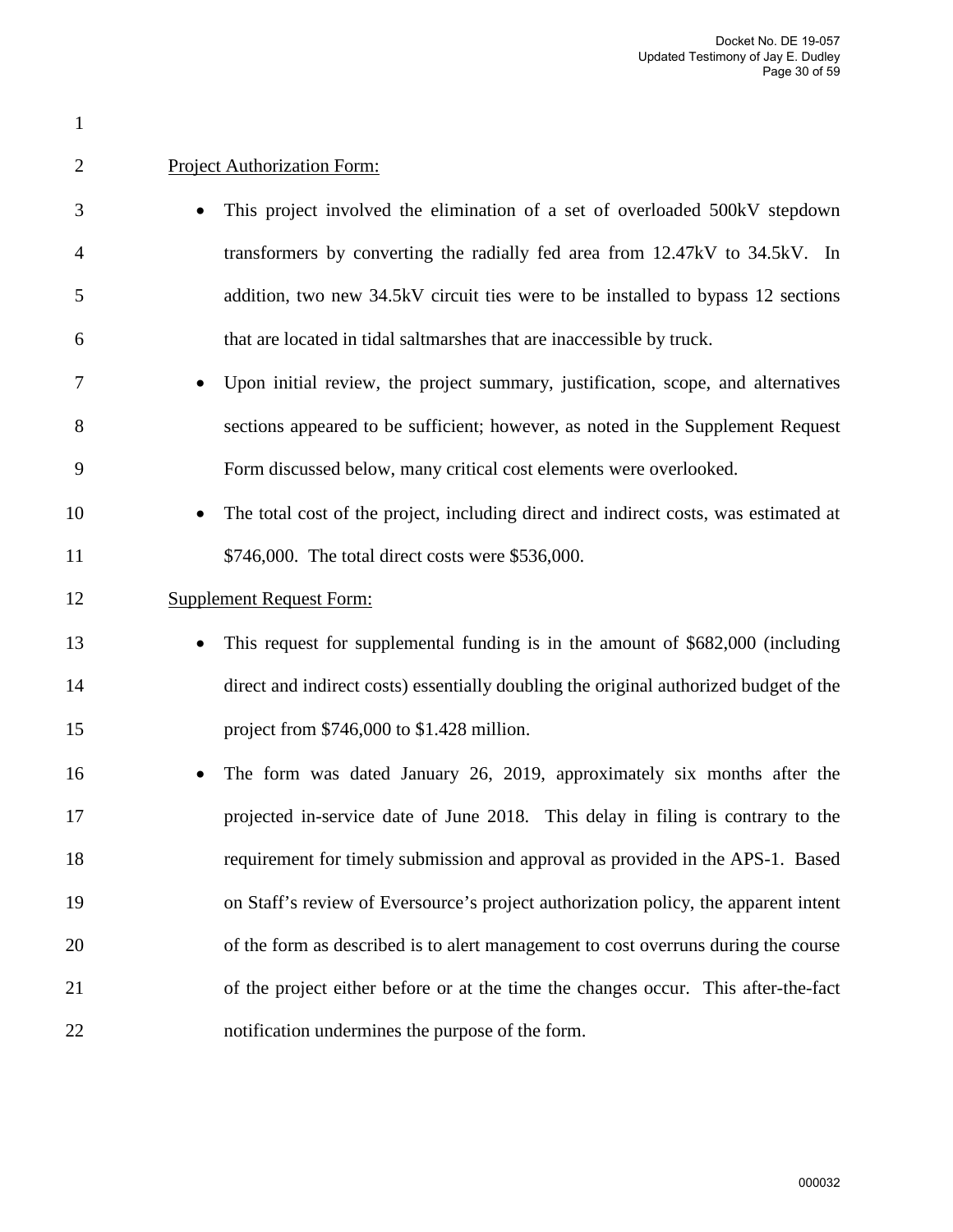| $\mathbf{1}$   | The justifications provided in the form involved significant underestimation of the<br>$\bullet$ |
|----------------|--------------------------------------------------------------------------------------------------|
| 2              | man-hours needed to complete the job. Eversource's work management system                        |
| 3              | had initially estimated 1,900 hours of labor whereas the project contractors                     |
| $\overline{4}$ | estimated 4,500 hours. This increase was apparently overlooked since the work                    |
| 5              | management system was never updated to re-estimate the job. In addition, costs                   |
| 6              | for materials and overheads were substantially underestimated and permitting and                 |
| 7              | traffic conditions within the City of Portsmouth contributed to the added costs.                 |

- 8 No "Lessons Learned" section nor an "Actions to prevent recurrence" section was 9 included in the form.
- 10 Work Orders:
- 11 Eversource did not provide the work orders for this project in response to Staff 12 12-045. Eversource apparently enters all of the work order information into an 13 Excel spreadsheet and Eversource provided that spreadsheet in response to Staff 14 16-9, Attachment Staff 16-009N containing a spreadsheet summary of all work 15 orders.
- 16 As noted above, in addition to the work order identification numbers and the 17 amounts, the spreadsheet also contained numerous accounting adjustments, coded 18 entries, and nondescript entries making it difficult for Staff to precisely trace and 19 verify the actual costs assigned to the project leading up to the variance.
- 20 Upon review the spreadsheet shows the final project cost to be \$1,430,363 which 21 conflicts with Attachment ELM-3 Column J which shows the total cost to be 22 \$1,408,801.
- 23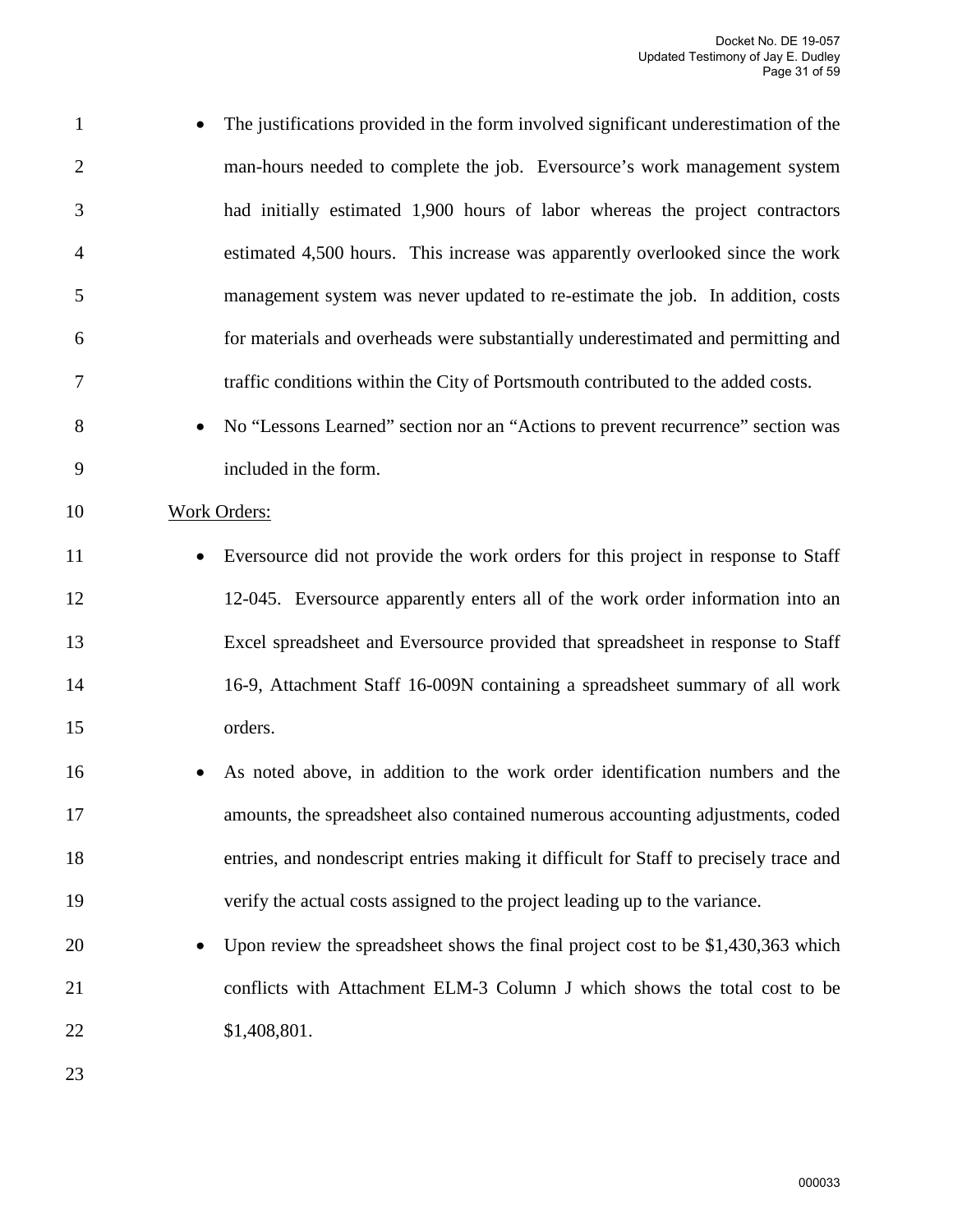| 1                | Project Reviews Performed by Eversource Enterprise Risk Management Group:                               |
|------------------|---------------------------------------------------------------------------------------------------------|
| $\overline{2}$   | This project was not subject to the review of this committee.                                           |
| 3                | Project Reviews Performed by the Financial Planning and Analysis Group:                                 |
| $\overline{4}$   | The reviews were not provided as requested in Staff 12-045.<br>$\bullet$                                |
| 5                | Project Reviews & Approvals by the Project Authorization Committee:                                     |
| 6                | The meeting minutes and documented approvals by the Committee were not                                  |
| $\tau$           | provided by Eversource as requested in Staff 12-045.                                                    |
| $8\,$            | <b>Staff's Conclusions &amp; Recommendations:</b>                                                       |
| $\boldsymbol{9}$ | Staff found the initial justification for the project reasonable in terms of asset condition, potential |
| 10               | overloading, and planned road widening by the City of Portsmouth. However, after reviewing              |
| 11               | all of the essential cost components that were missed during the initial engineering and                |
| 12               | estimating phase of the project (as detailed in the Supplement Request Form), and the resultant         |
| 13               | cost escalations totaling \$682,000 (\$662,801 final), Staff finds this to be additional evidence of a  |
| 14               | flawed scoping and planning process at Eversource. Staff presumes that Eversource engineers             |
| 15               | possess a high level of expertise and experience in performing project cost estimates and project       |
| 16               | management; however, like most of the other projects reviewed by Staff, many cost elements              |
| 17               | were overlooked during the original scoping phase of this project. Staff finds that most of these       |
| 18               | cost elements were foreseeable during this phase, in particular the cost escalations associated         |
| 19               | with labor costs and the potential complications involved with conducting a project in the City of      |
| 20               | Portsmouth. In addition, although the Supplement Request Form outlines the primary cost                 |
| 21               | drivers for the project, there is no discussion involving cost containment and, contrary to the         |
| 22               | Company's own procedures, the request for approval of increased costs was submitted after               |
| 23               | completion of the project, precluding any meaningful re-examination of the cost increases. Staff        |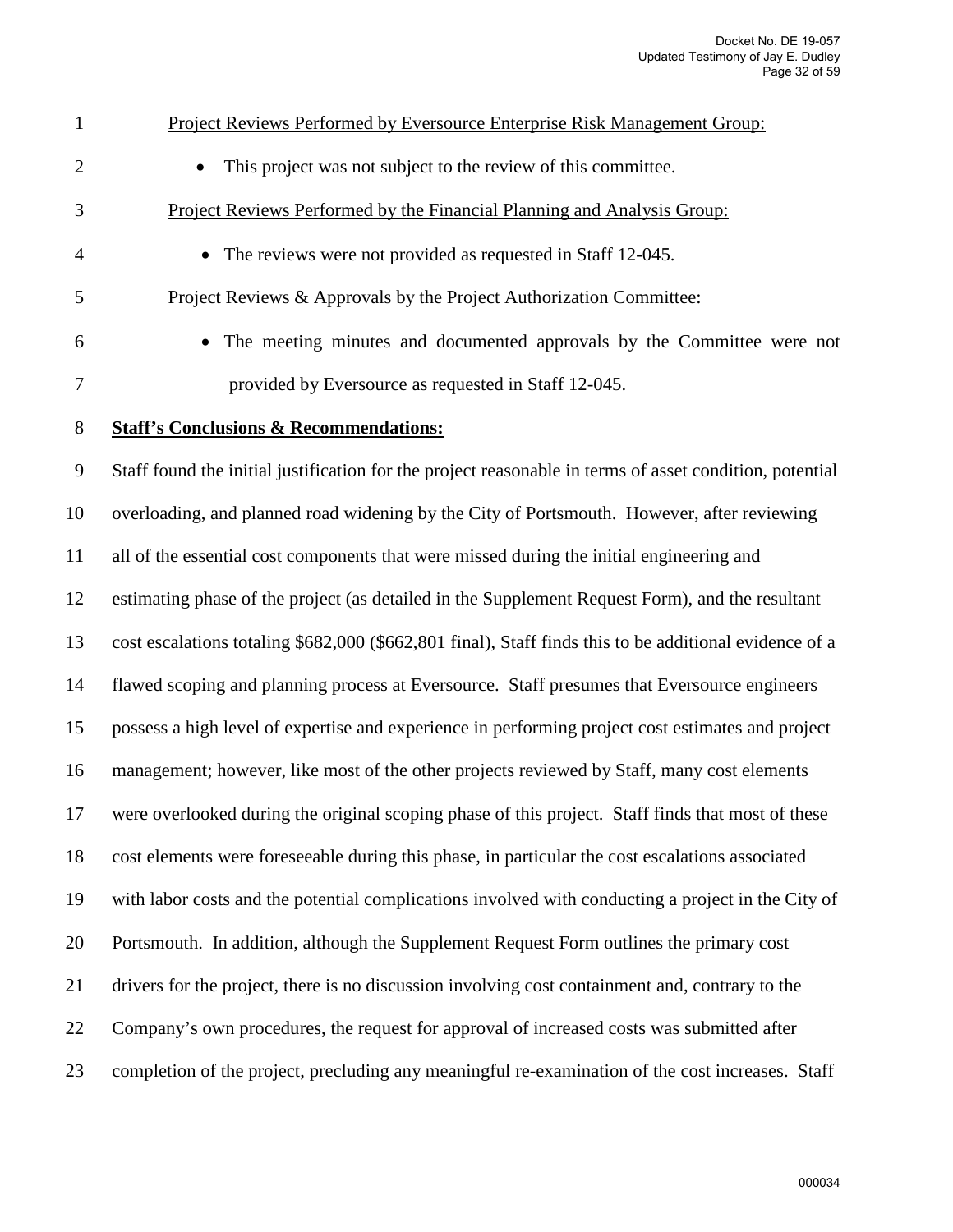| $\mathbf{1}$   | believes a judicious project manager would have been more diligent and forward-looking in        |
|----------------|--------------------------------------------------------------------------------------------------|
| $\overline{2}$ | considering the various cost components and possible scenarios that could impact the project,    |
| 3              | thus producing a more accurate cost estimate and employing a more effective monitoring process   |
| $\overline{4}$ | once the project was underway. Instead, as the documentation indicates, Eversource engineers     |
| 5              | and project managers dealt with these added costs as they arose during the construction phase.   |
| 6              | Because the evidence demonstrates that the Company overlooked significant, foreseeable project   |
| $\tau$         | costs at the outset, that management's oversight and review of the project was severely flawed,  |
| $8\phantom{.}$ | and that the Company has failed to meet its burden of demonstrating that its decision making was |
| $\overline{9}$ | prudent, Staff recommends that the Commission disallow all of the costs over and above the       |
| 10             | original estimate of \$746,000, resulting in a total disallowance of \$662,801.                  |
| 11             |                                                                                                  |
| 12             | 5.<br><b>Project #A07X45 Reject Pole Replacement</b><br><b>Attachment JED-12</b>                 |
|                |                                                                                                  |
| 13             | <b>Budget: \$850,000</b><br>Actual: \$1,962,868                                                  |
| 14             | Budget v. Actual: \$1,112,868 (131% variance)                                                    |
| 15             | <b>Recommended Disallowance: \$1,112,868</b>                                                     |
| 16             | <b>Project Authorization Form:</b>                                                               |
| 17             | This project involves the annual inspection of wood poles in Eversource's                        |
| 18             | maintenance territory and the replacement of poles deemed to be "rejects." As a                  |
| 19             | result of the 2016 pole inspection program, 1,386 poles were identified as                       |
| 20             | deficient based on Eversource's pole inspection criteria. Eversource utilizes a 10-              |
| 21             | year inspection cycle.                                                                           |
| 22             | The annual inspection typically identifies between 300 and 500 poles that require                |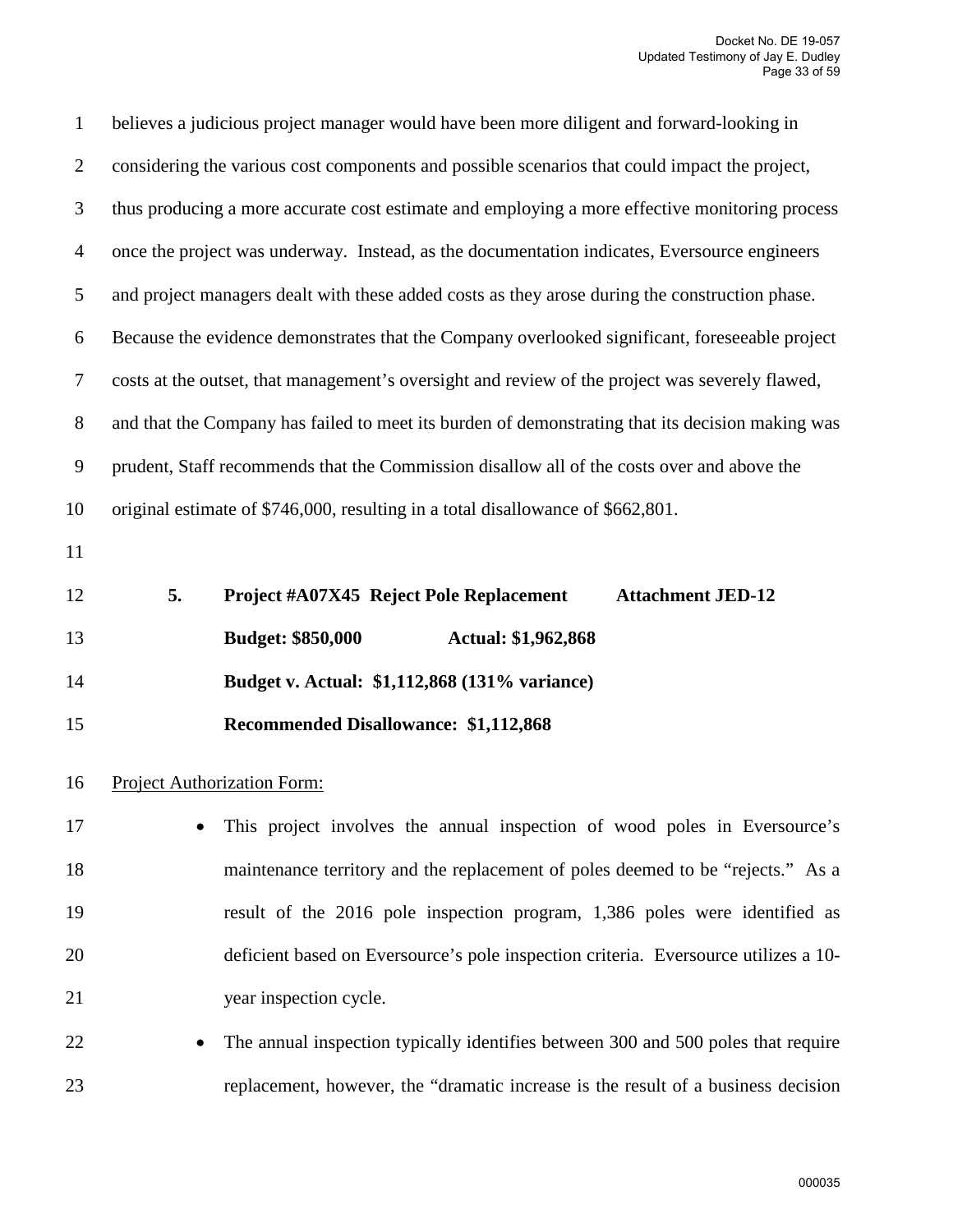1 to replace poles that would have previously been braced or restored until the next 2 inspection occurred 10 years later." 3 • Upon initial review, the project summary, justification, scope, and alternatives 4 sections appeared to be sufficient; however, no explanation was provided as to 5 why Eversource decided to ignore its own pole inspection criteria in this instance. 6 • The total cost of the project, including direct and indirect costs, was estimated at 7 \$850,000. The total direct costs are \$634,000. 8 Supplement Request Form: 9 • This request for supplemental funding is in the amount of \$1.113 million 10 (including direct and indirect costs) more than doubling the cost estimate of the 11 project from \$850,000 to \$1.963 million. 12 • The form was dated January 25, 2019, approximately one month after the 13 completion date of December 2018. This delay in filing is contrary to the 14 requirement for timely submission and approval as provided in the APS-1. Based 15 on Staff's review of Eversource's project authorization policy, the apparent intent 16 of the form as described is to alert management to cost overruns during the course 17 of the project either before or at the time the changes occur. This after-the-fact 18 notification undermines the purpose of the form. 19 • The justifications provided in the form were identical to those outlined in the 20 PAF, i.e. the failure rate from the inspection (4 percent) was much higher than the 21 average (1.5 to 2 percent) resulting in the rejection of 1,386 poles. Although the 22 number of reject poles remained the same as included in the original PAF

23 estimate, no specifics or details were provided to explain the significant escalation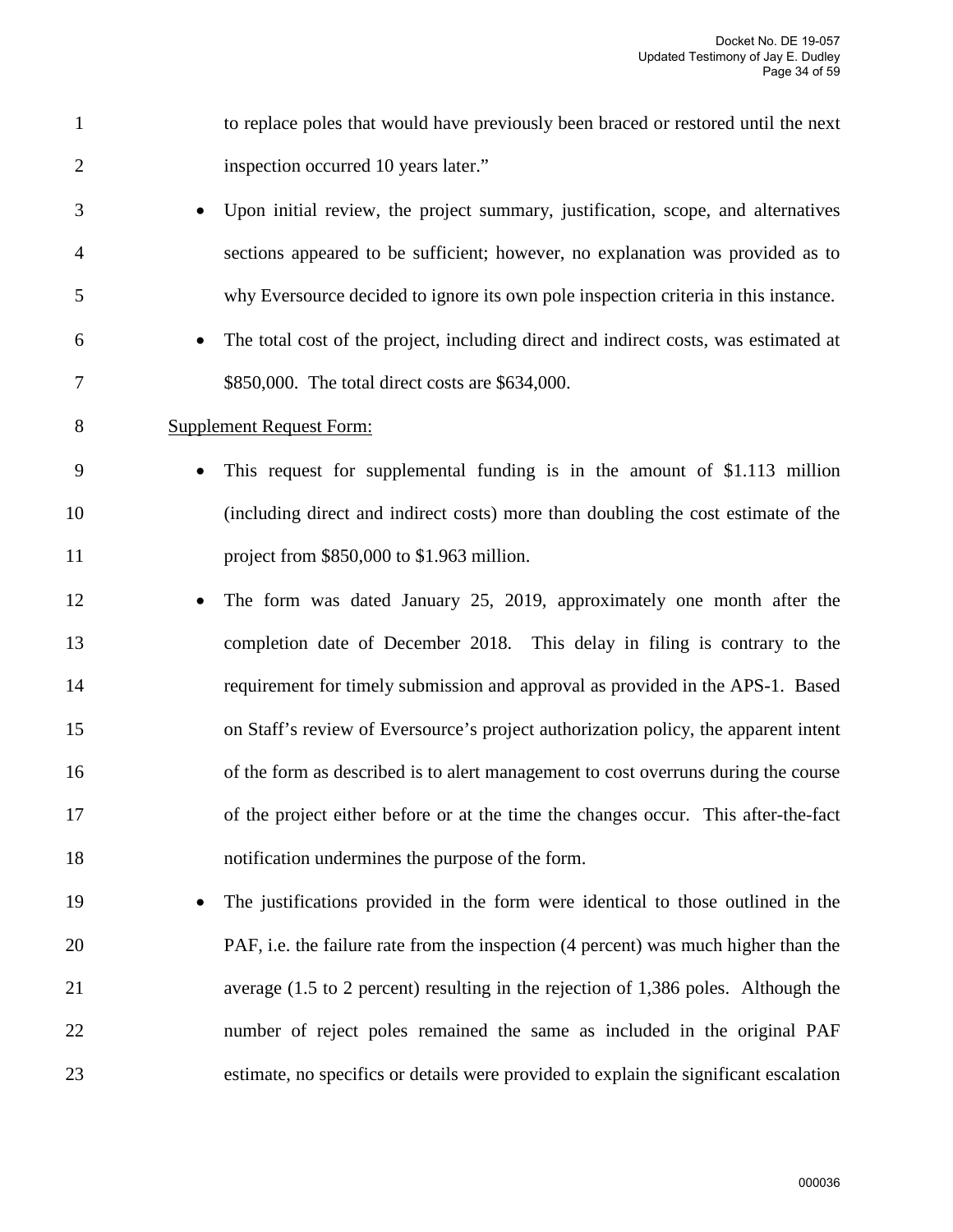| $\mathbf{1}$   | in costs of \$1.113 million or why the factors driving the increase were overlooked |
|----------------|-------------------------------------------------------------------------------------|
| $\overline{2}$ | in the initial estimate.                                                            |
| 3              | No "Lessons Learned" section nor an "Actions to prevent recurrence" section was     |
| 4              | included in the form.                                                               |
| 5              | <b>Work Orders:</b>                                                                 |
| 6              | Eversource did not provide the individual work orders for this project in response  |
| 7              | to Staff 12-045. Eversource apparently enters all of the work order information     |
| 8              | into an Excel spreadsheet and Eversource provided that spreadsheet in response to   |
| 9              | Staff 16-9, Attachment Staff 16-009A containing a spreadsheet summary of all        |
| 10             | work orders. Note: Attachment Staff 16-009A and Attachment Staff 16-009C are        |
| 11             | duplicate filings.                                                                  |
| 12             | As noted above, in addition to the work order identification numbers and the        |
| 13             | amounts, the spreadsheet also contained accounting adjustments, coded entries,      |
| 14             | and nondescript entries making it difficult for Staff to precisely trace and verify |
| 15             | the actual costs assigned to the project leading up to the variance.                |
| 16             | Upon review the spreadsheet shows the final project cost to be \$2,423,396 which    |
| 17             | conflicts with Attachment ELM-3 Column J which shows the total cost to be           |
| 18             | \$1,962,868.                                                                        |
| 19             | Project Reviews Performed by Eversource Enterprise Risk Management Group:           |
| 20             | This project was not subject to the review of this committee.                       |
| 21             | Project Reviews Performed by the Financial Planning and Analysis Group:             |
| 22             | The reviews were not provided as requested in Staff 12-045.                         |
| 23             | <u>Project Reviews &amp; Approvals by the Project Authorization Committee:</u>      |
|                |                                                                                     |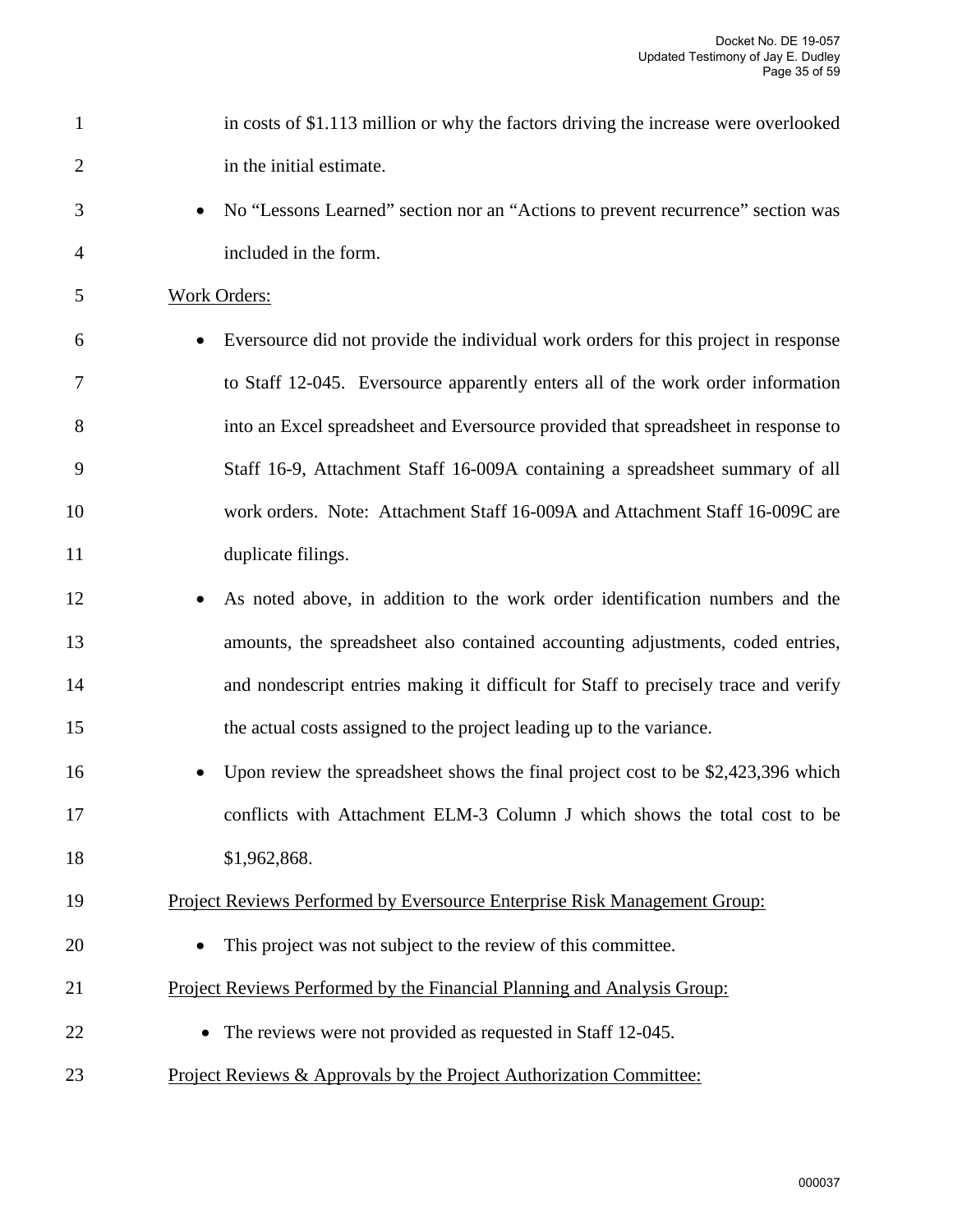- 1 The meeting minutes and documented approvals by the Committee were not 2 provided by Eversource as requested in Staff 12-045, even though the 3 Supplement Request Form states that "Additional investment in reject pole 4 replacement was monitored and approved by the capital budget review 5 committee during monthly project meetings."
- 

#### 6 **Staff's Conclusions & Recommendations:**

7 Staff found the initial justification for the project reasonable in terms of the asset condition of 8 some of the poles discovered during the annual inspection, and because this is part of standard 9 business practices at Eversource and other electric utilities. However, Staff is troubled by the 10 fact that the "dramatic increase" in reject poles apparently resulted from a "business decision" to 11 deviate from Eversource's policy and procedure involving reject pole replacement. According to 12 the Eversource Maintenance Program, Document 6.61A Rev. 3, Wood Pole Restoration, 13 Guidelines for Reject Pole Replacement, reject poles are first categorized as "Priority Reject" or 14 "Normal Reject." Priority reject poles are poles that are hollowing or are in imminent danger of 15 falling. Normal reject poles are poles that have experienced a reduced circumference at 67 16 percent of original circumference but are not deteriorated enough to be classified as Priority. 17 Under the guidelines, a Normal reject pole must be evaluated for the potential of extending its 18 useful life until the next inspection cycle. If a Normal reject pole is deemed salvageable, it must 19 be restored or braced according to several methods outlined in the "Pole Restoration" section. 20 According the PAF referenced above, Eversource chose to sidestep its own restoration guidelines 21 for these types of poles resulting in a significant cost increase for this project. Again, no 22 justification was provided by Eversource to support this deviation from its policy or explain why 23 restoration efforts were not appropriate or economic in this instance. Moreover, the Supplement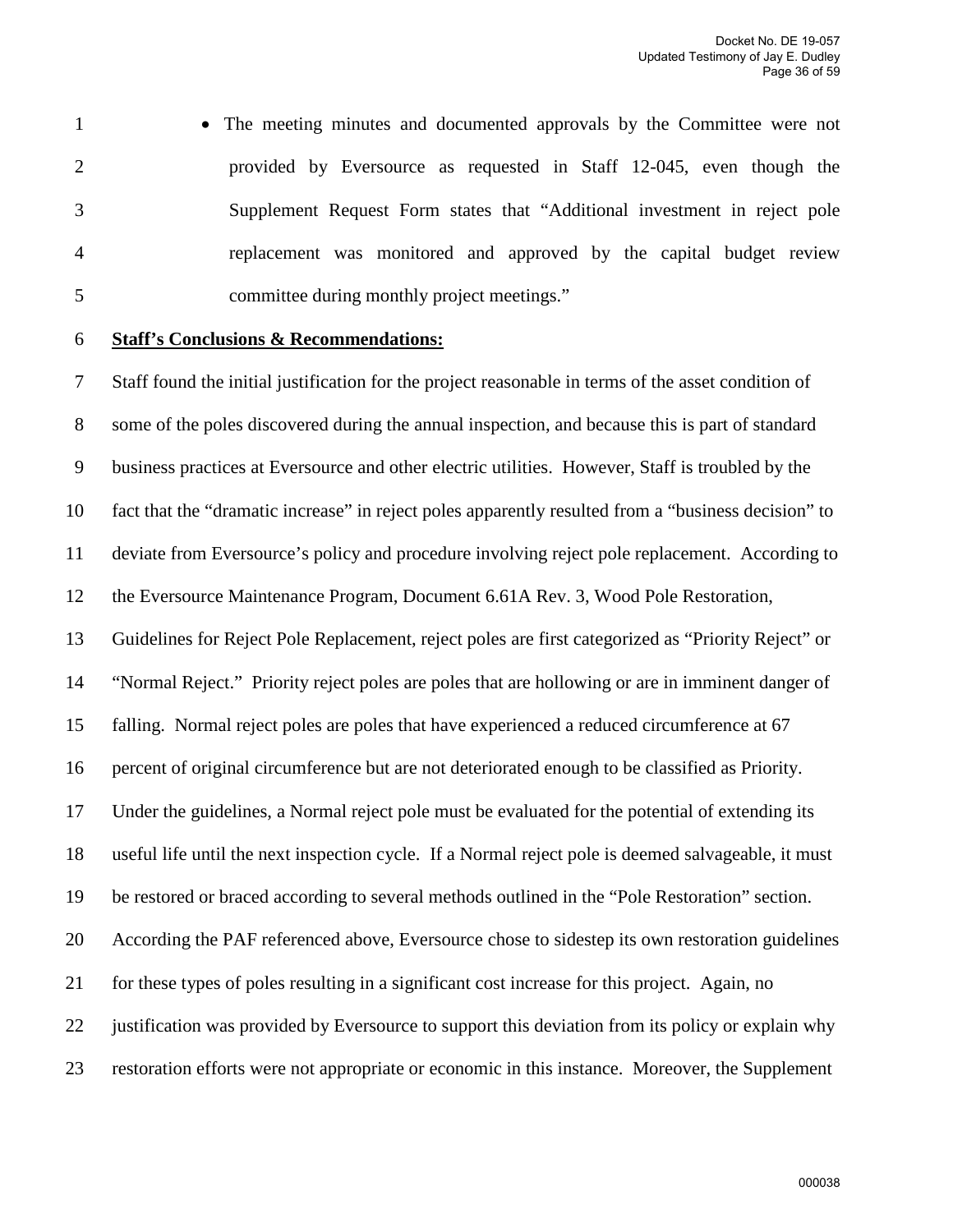| $\mathbf{1}$   |                              | Request Form was submitted after completion of the project, preventing any meaningful re-         |
|----------------|------------------------------|---------------------------------------------------------------------------------------------------|
| $\overline{2}$ |                              | examination and approval of the cost increases. Because the evidence demonstrates that the        |
| 3              |                              | Company failed to follow its own internal process for pole replacements, that management's        |
| $\overline{4}$ |                              | oversight and review of the project was severely flawed, and that the Company has failed to meet  |
| 5              |                              | its burden of demonstrating that its decision making was prudent, Staff recommends that the       |
| 6              |                              | Commission disallow all of the costs over and above the original estimate of \$850,000, resulting |
| 7              |                              | in a total disallowance of \$1.1 million.                                                         |
| 8              |                              |                                                                                                   |
| 9              | <b>2017 Capital Projects</b> |                                                                                                   |
| 10             |                              |                                                                                                   |
| 11             | 1.                           | Project #A16C01 3271 Line Re-conductor<br><b>Attachment JED-13</b>                                |
| 12             |                              | <b>Budget: \$1,096,573</b><br><b>Actual: \$2,458,566</b>                                          |
| 13             |                              | Budget v. Actual: \$1,361,993 (124% variance)                                                     |
| 14             |                              | Recommended Disallowance: \$1,361,993                                                             |
| 15             |                              | <b>Project Authorization Form:</b>                                                                |
| 16             |                              | This project involved the re-conductoring and upgrade of a 2.66 mile section of                   |
| 17             |                              | the 3271 line between Weare Substation and Greggs Substation to help support                      |
| 18             |                              | load in the Rimmon area of Manchester, allow removal of obsolete equipment at                     |
| 19             |                              | Greggs Substation, and develop a major tie between the two substations.                           |
| 20             |                              | Upon initial review, the project summary, justification, scope, and alternatives                  |
| 21             |                              | sections appeared to be sufficient; however, as noted in the Supplement Request                   |
| 22             |                              | Form discussed below, many critical cost elements were overlooked.                                |
| 23             |                              | The total cost of the project, including direct and indirect costs, was estimated at              |
| 24             |                              | \$1.1 million. The total direct costs are \$771,000.                                              |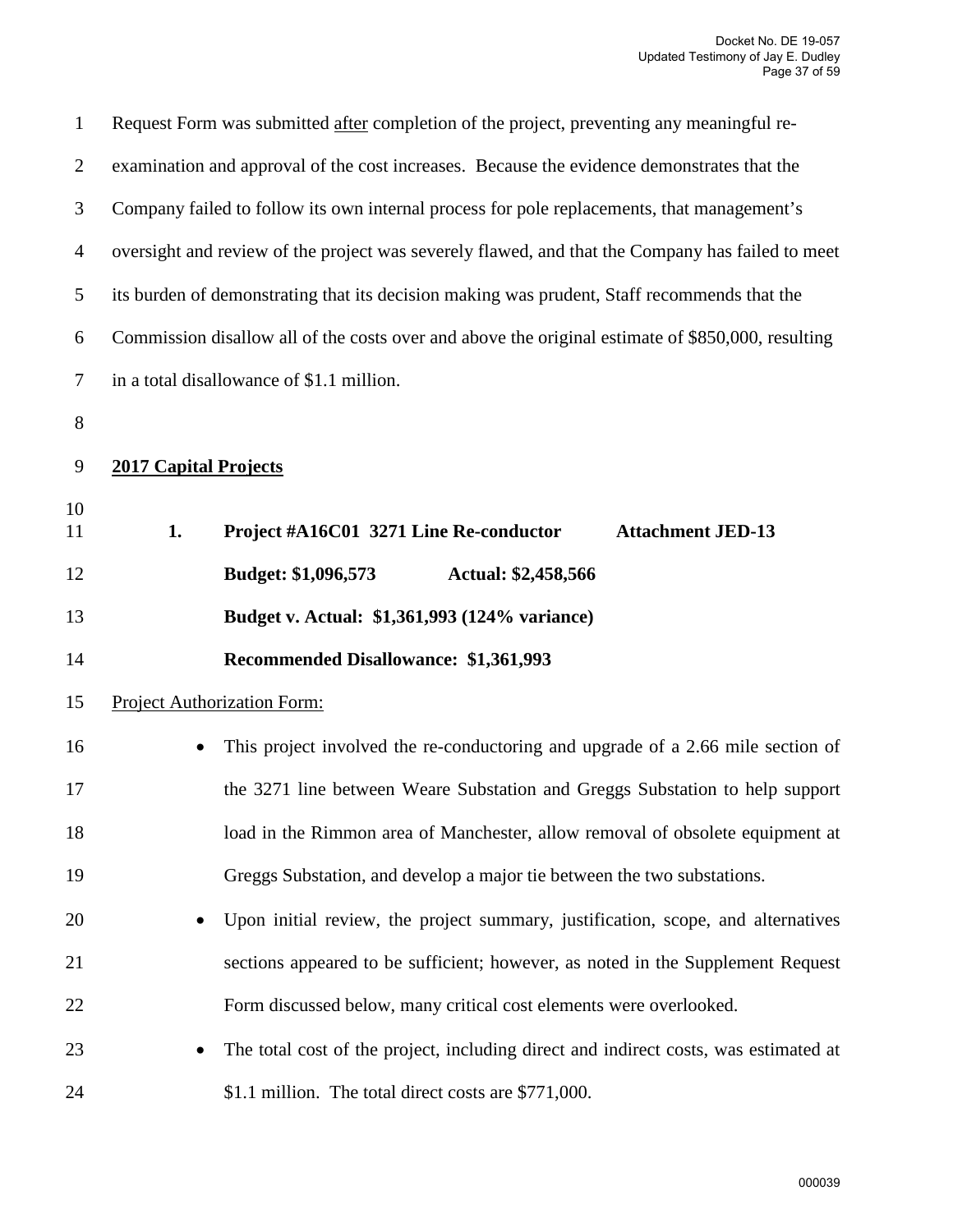| $\mathbf{1}$   |                                                                                              |
|----------------|----------------------------------------------------------------------------------------------|
| $\overline{2}$ |                                                                                              |
| 3              | <b>Supplement Request Form:</b>                                                              |
| 4              | This request for supplemental funding is in the amount of \$1.4 million (including           |
| 5              | direct and indirect costs) essentially more than doubling the original authorized            |
| 6              | budget for the project from \$1.1 million to \$2.5 million.                                  |
| 7              | The justifications provided in the form involved significant underestimation of              |
| 8              | certain cost elements of the project including changing the design from open wire            |
| 9              | to bundled Hendrix tree wire (\$352,000) and contracting outside services for                |
| 10             | wetland permitting, mitigation plans, line construction, wetland matting, and tree           |
| 11             | clearing (\$960,000). Commitments to abutting property owners for an access                  |
| 12             | easement and failure to consider hazardous trees and compliance with DES and                 |
| 13             | Army Corps of Engineers requirements also added to the cost escalations                      |
| 14             | (\$168,000).                                                                                 |
| 15             | No "Lessons Learned" section nor an "Actions to prevent recurrence" section was<br>$\bullet$ |
| 16             | included in the form.                                                                        |
| 17             | <b>Work Orders:</b>                                                                          |
| 18             | Eversource did not provide the individual work orders for this project in response           |
| 19             | to Staff 12-045. Eversource apparently enters all of the work order information              |
| 20             | into an Excel spreadsheet and Eversource provided that spreadsheet in response to            |
| 21             | Staff 16-9, Attachment Staff 16-009J containing a spreadsheet summary of all                 |
| 22             | work orders.                                                                                 |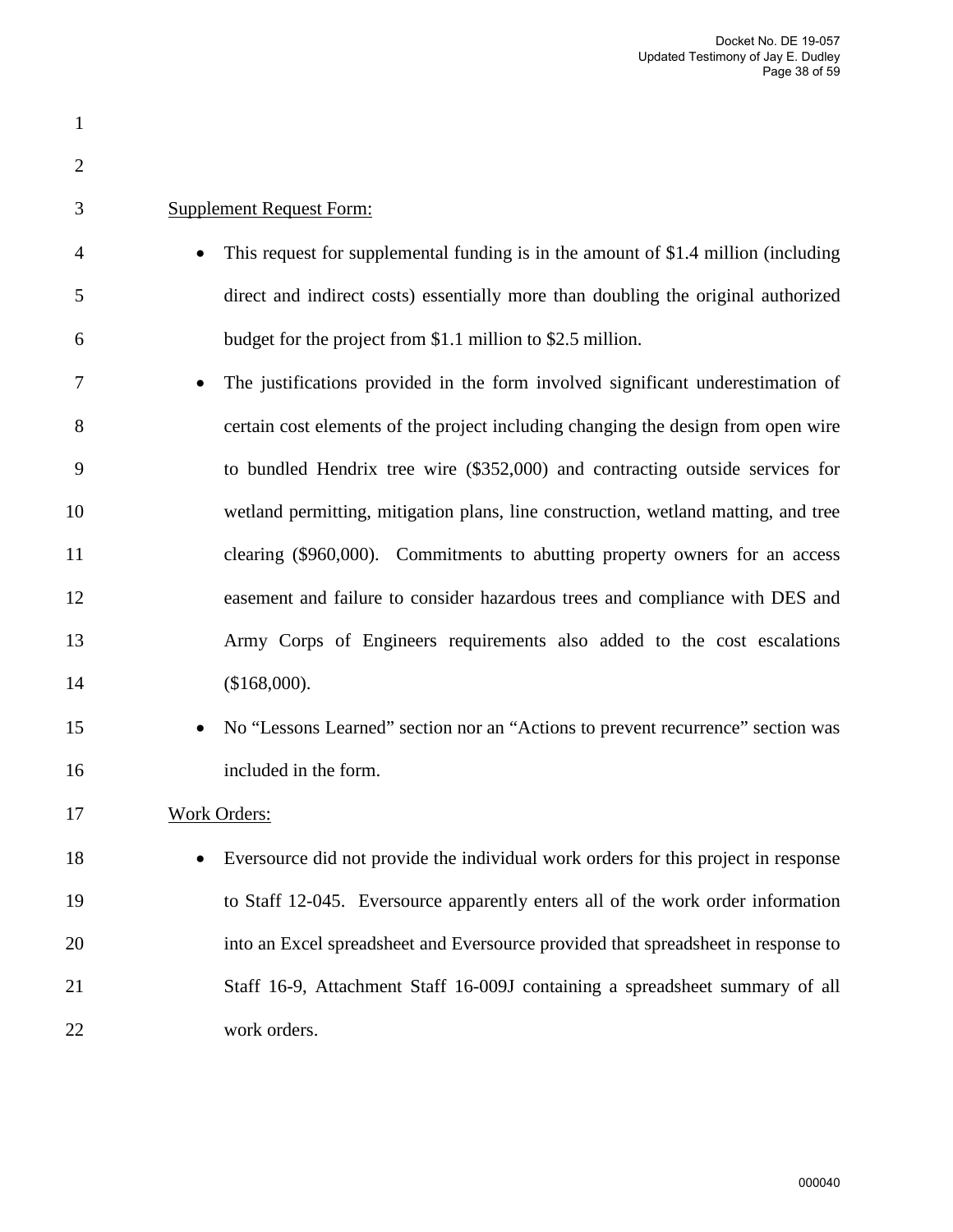| $\mathbf{1}$   | As noted above, in addition to the work order identification numbers and the                        |
|----------------|-----------------------------------------------------------------------------------------------------|
| $\overline{2}$ | amounts, the spreadsheet also contained accounting adjustments, coded entries,                      |
| 3              | and nondescript entries making it difficult for Staff to precisely trace and verify                 |
| 4              | the actual costs assigned to the project leading up to the variance.                                |
| 5              | The spreadsheet shows the final project cost to be \$2,427,609 which conflicts                      |
| 6              | with Attachment ELM-3 Column J which shows the total cost to be \$2,458,566.                        |
| 7              | Project Reviews Performed by Eversource Enterprise Risk Management Group:                           |
| 8              | This project was not subject to the review of this committee.                                       |
| 9              | Project Reviews Performed by the Financial Planning and Analysis Group:                             |
| 10             | • The reviews were not provided as requested in Staff 12-045.                                       |
| 11             | Project Reviews & Approvals by the Project Authorization Committee:                                 |
| 12             | The meeting minutes and documented approvals by the Committee were not                              |
| 13             | provided by Eversource as requested in Staff 12-045.                                                |
| 14             | <b>Staff's Conclusions &amp; Recommendations:</b>                                                   |
| 15             | Staff found the initial justification for the project reasonable in terms of asset condition and    |
| 16             | potential overloading. However, after reviewing all of the essential cost components that were      |
| 17             | missed during the initial engineering and estimating phase of the project (as detailed in the       |
| 18             | Supplement Request Form), and the resultant cost escalations totaling \$1.36 million, Staff finds   |
| 19             | this to be additional evidence of a flawed scoping and planning process at Eversource. Staff        |
| 20             | presumes that Eversource engineers possess a high level of expertise and experience in              |
| 21             | performing project cost estimates and project management; however, like most of the other           |
| 22             | projects reviewed by Staff, many cost elements were overlooked during the original scoping          |
| 23             | phase of this project. Staff believes that most of these cost elements were foreseeable during this |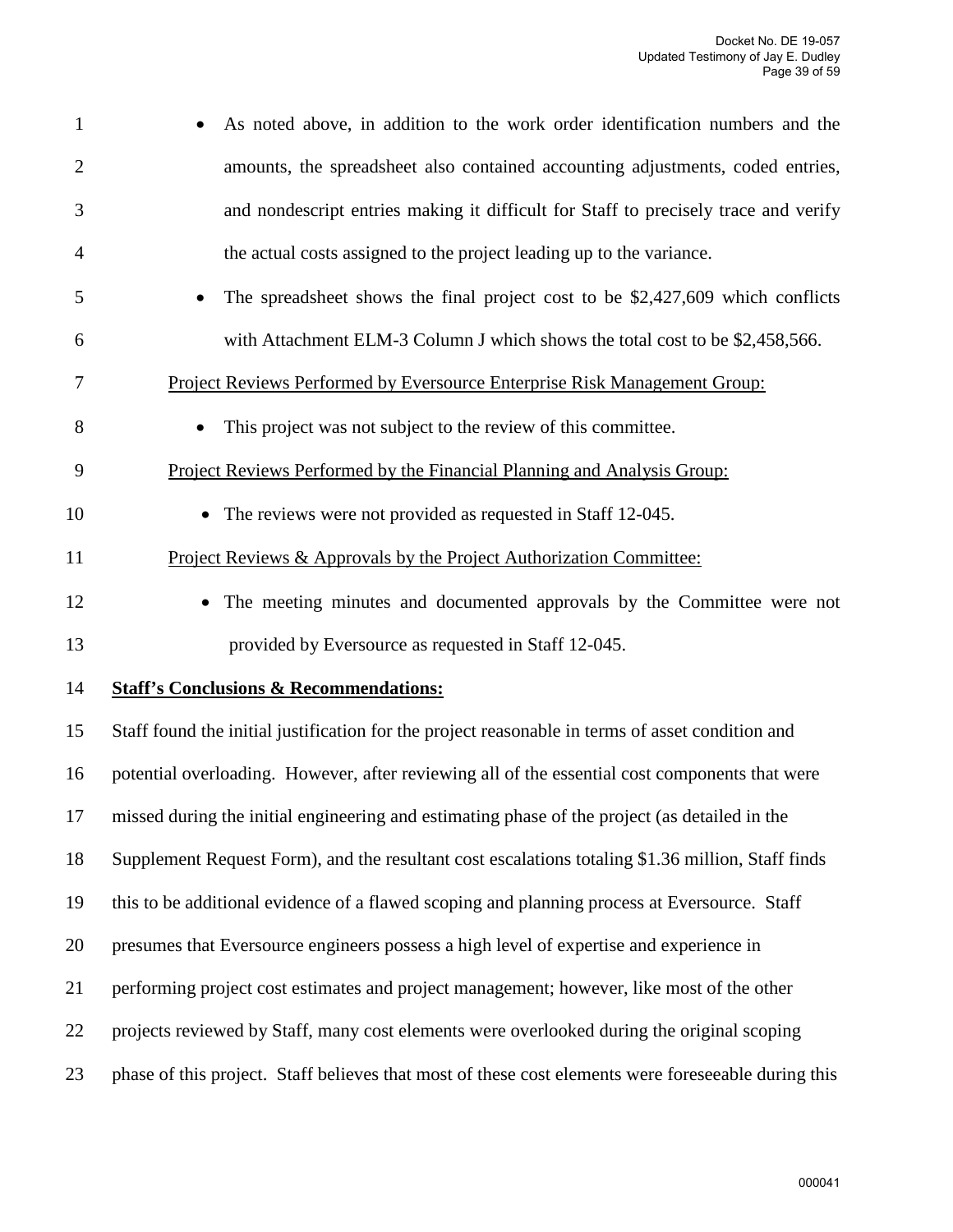1 phase, in particular the cost escalations associated with Hendrix tree wire and the need of 2 additional outside services. It is unknown whether or not Eversource engineers conducted a site 3 visit during the initial design and scoping phase of the project and Eversource provided no 4 justification for the necessity of the design changes noted in the Supplement Request Form. In 5 addition, although the Supplement Request Form outlines the primary cost drivers for the 6 project, there is no discussion involving cost containment or whether or not the increased costs 7 were a concern. Staff believes a judicious project manager would have been more diligent and 8 forward-looking in considering the various cost components and possible scenarios that could 9 impact the project, thus producing a more accurate cost estimate and employing a more effective 10 monitoring process once the project was underway. Instead, as the documentation appears to 11 indicate, Eversource engineers and project managers devoted much of their time to project re-12 design and acquisition of additional resources during the construction phase. Because the 13 evidence demonstrates that the Company overlooked significant, foreseeable project costs at the 14 outset, that management's oversight and review of the project was severely flawed, and that the 15 Company has failed to meet its burden of demonstrating that its decision making was prudent, 16 Staff recommends that the Commission disallow all of the costs over and above the original 17 estimate of \$1.1 million, resulting in a total disallowance of \$1.36 million. 18 19 **2. Project #NHRMTR17 NH Remote Disconnect 2017-2018**  20 **Attachment JED-14**  21 **Budget: \$918,793 Actual: \$2,283,449**  22 **Budget v. Actual: \$1,364,656 (149% variance)** 

23 **Recommended Disallowance: \$1,364,656** 

24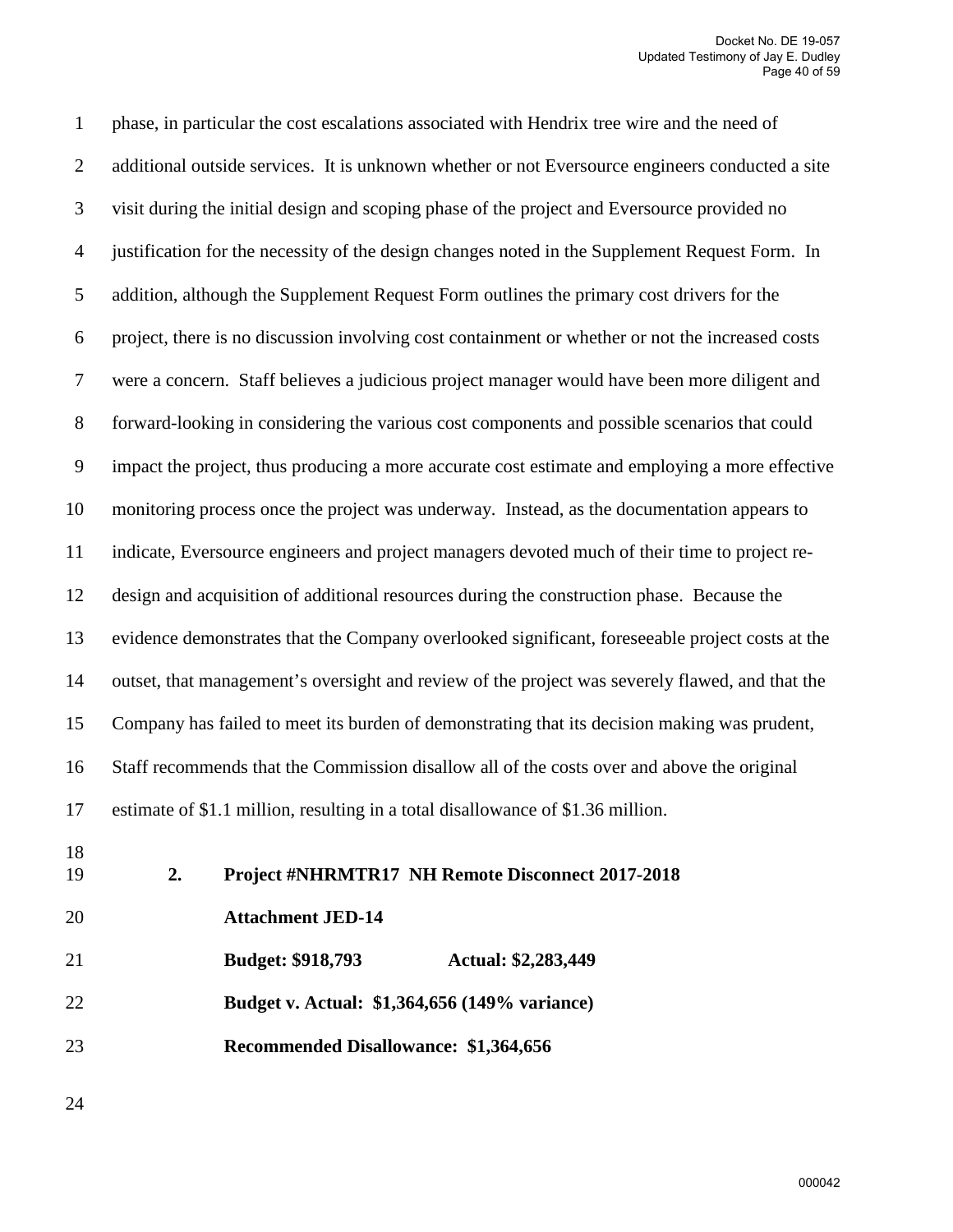#### 1 Project Authorization Form:

- 2 This project involved a corporate shared services project undertaken by 3 Eversource electric utilities located in New Hampshire, Massachusetts and 4 Connecticut to replace manually probed interval meters in NH, and 5 electromechanical meters in MA and CT, with remote disconnect meters. A 6 specific PAF for NH operations was not provided in the data response even 7 though the Supplement Request Form indicates that one was created.
- 8 Upon initial review, the project summary, justification, scope, and alternatives 9 sections appeared to be sufficient.
- 10 The project was originally scheduled as a two-year project to take place in 2017 11 and 2018. The total cost of the project for 2017 was estimated at \$918,793 and 12 \$316,825 in 2018, for a total overall cost of \$1.26 million.

#### 13 Supplement Request Form:

- 14 This request for supplemental funding is in the amount of \$1.06 million 15 (including direct and indirect costs) essentially doubling the cost of the 2017 16 project from \$918,793 to \$1.98 million.
- 17 The justifications provided in the form involved a decision by Meter Operations 18 to accelerate the project for completion in 2017 due to the availability of 19 additional resources (meters, materials, and labor). Significant underestimation of 20 the total costs to complete (\$1.26 million) appears to have resulted since the 21 request exceeds the amount budgeted for 2018 (\$316,825) by \$750,000. Aside 22 from Eversource's expressed desire to complete the project ahead of schedule, no 23 details or additional support was provided for the cost increase of \$1.06 million.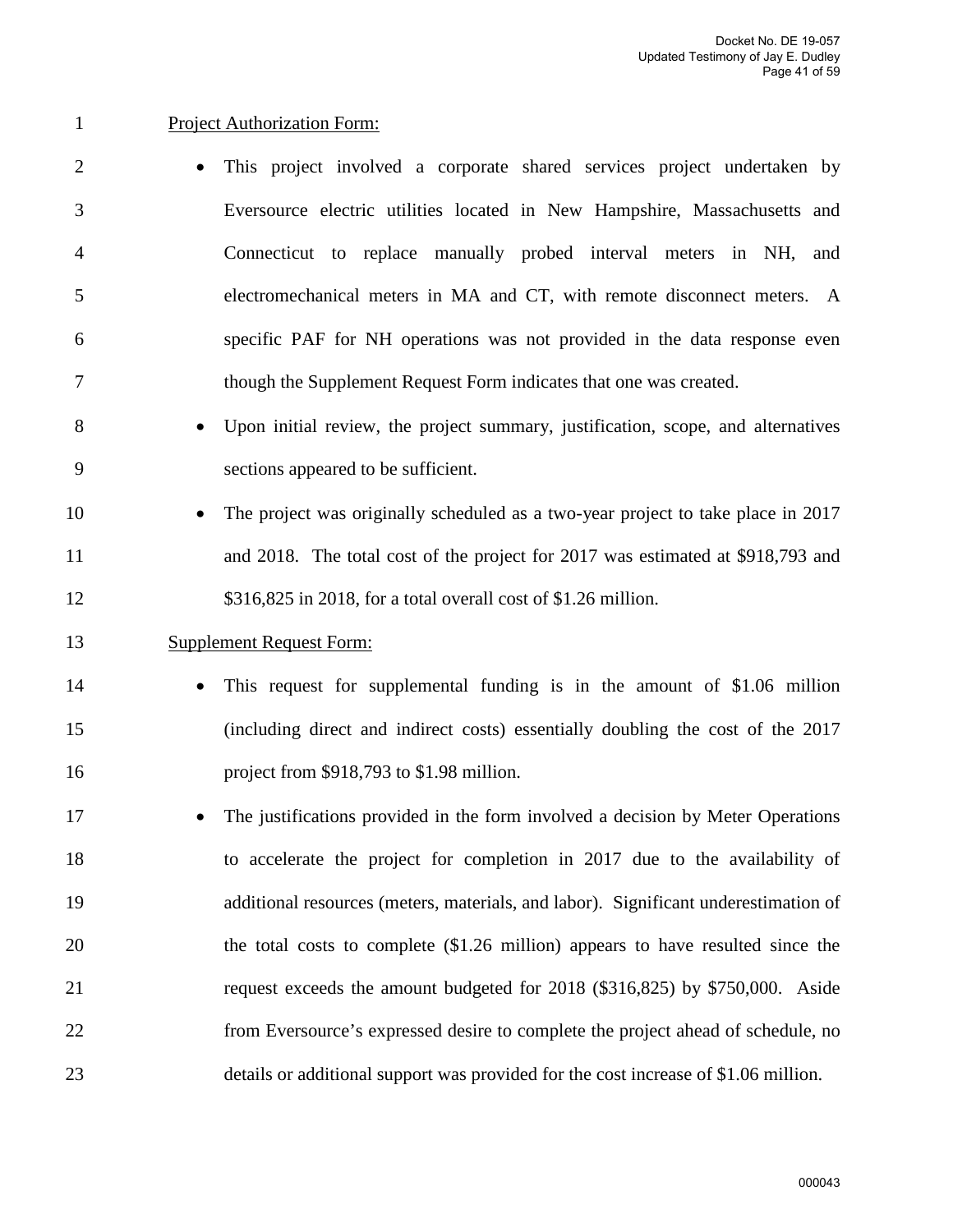- 1 No "Lessons Learned" section nor an "Actions to prevent recurrence" section was 2 included in the form.
- 3 Work Orders:
- 4 Eversource did not provide the work orders for this project in response to Staff 5 12-045. Eversource apparently enters all of the work order information into an 6 Excel spreadsheet and Eversource provided that spreadsheet in response to Staff 7 16-9, Attachment Staff 16-009R containing a spreadsheet summary of all work 8 orders.
- 9 As noted above, in addition to the work order identification numbers and the 10 amounts, the spreadsheet also contained accounting adjustments, coded entries, 11 and nondescript entries making it difficult for Staff to precisely trace and verify 12 the actual costs assigned to the project leading up to the variance.
- 13 Upon review the spreadsheet shows the final project cost to be \$2,283,449 which 14 matches the total cost shown on Attachment ELM-3 Column J.
- 15 Project Reviews Performed by Eversource Enterprise Risk Management Group:
- 16 This project was not subject to the review of this committee.
- 17 Project Reviews Performed by the Financial Planning and Analysis Group:
- 18 The reviews were not provided as requested in Staff 12-045.
- 19 Project Reviews & Approvals by the Project Authorization Committee:
- 20 The meeting minutes and documented approvals by the Committee were not 21 provided by Eversource as requested in Staff 12-045.
- 22
- 23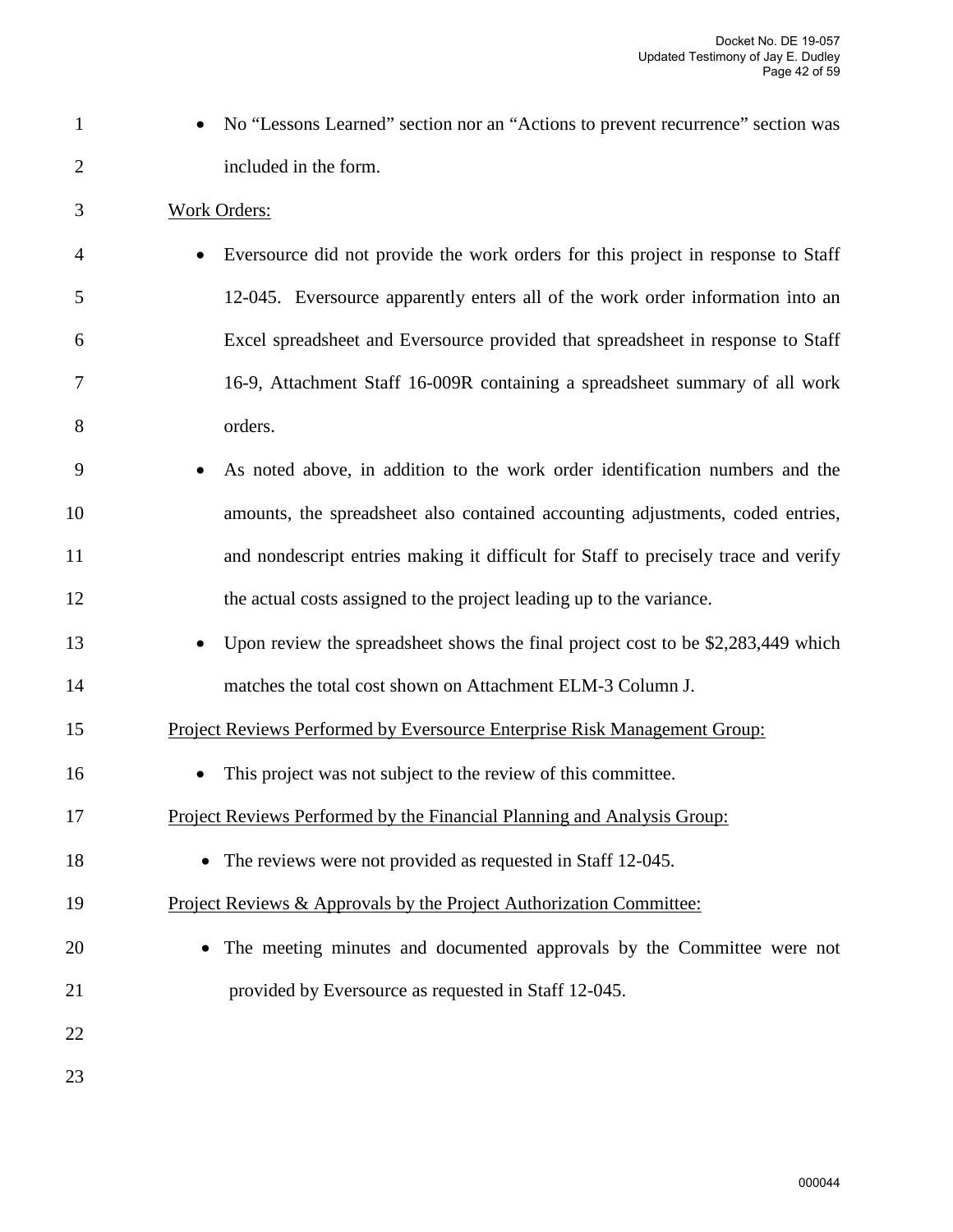#### 1 **Staff's Conclusions & Recommendations:**

2 Staff found the initial justification for the project reasonable in terms of asset condition and 3 potential cost savings in O&M resulting from replacement of the manually probed meters. 4 However, because of the lack of details in the Supplement Request Form, no insight was 5 provided on the necessity of the cost overrun of \$1.06 million or why acceleration of the project 6 in 2017 was a determining factor. Staff finds this to be additional evidence of a flawed scoping 7 and planning process at Eversource. As a result, because the evidence does not provide a 8 justification for the additional cost increases and Eversource failed to provide documentary 9 evidence supporting the prudency of the significant cost increase, Staff recommends that the 10 Commission disallow all of the costs over and above the original estimate of \$918,793, resulting 11 in a total disallowance of \$1.365 million.

12

13 **3. Project #DL9R Distribution ROW Annual Attachment JED-15**  14 **Budget: \$1,644,500 Actual: \$2,379,966**  15 **Budget v. Actual: \$735,466 (48% variance)** 

16 **Recommended Disallowance: \$735,466** 

#### 17 Project Authorization Form:

18 • This project involves an annual Eversource program that covers planned 19 replacement of equipment in distribution right of ways. Two separate PAF's 20 were provided by Eversource: a standard PAF and a Technical Authorization 21 Form.

22 • Upon initial review, the project summary, justification, scope, and alternatives 23 sections appeared to be sufficient in terms of this project constituting an annual 24 ongoing program.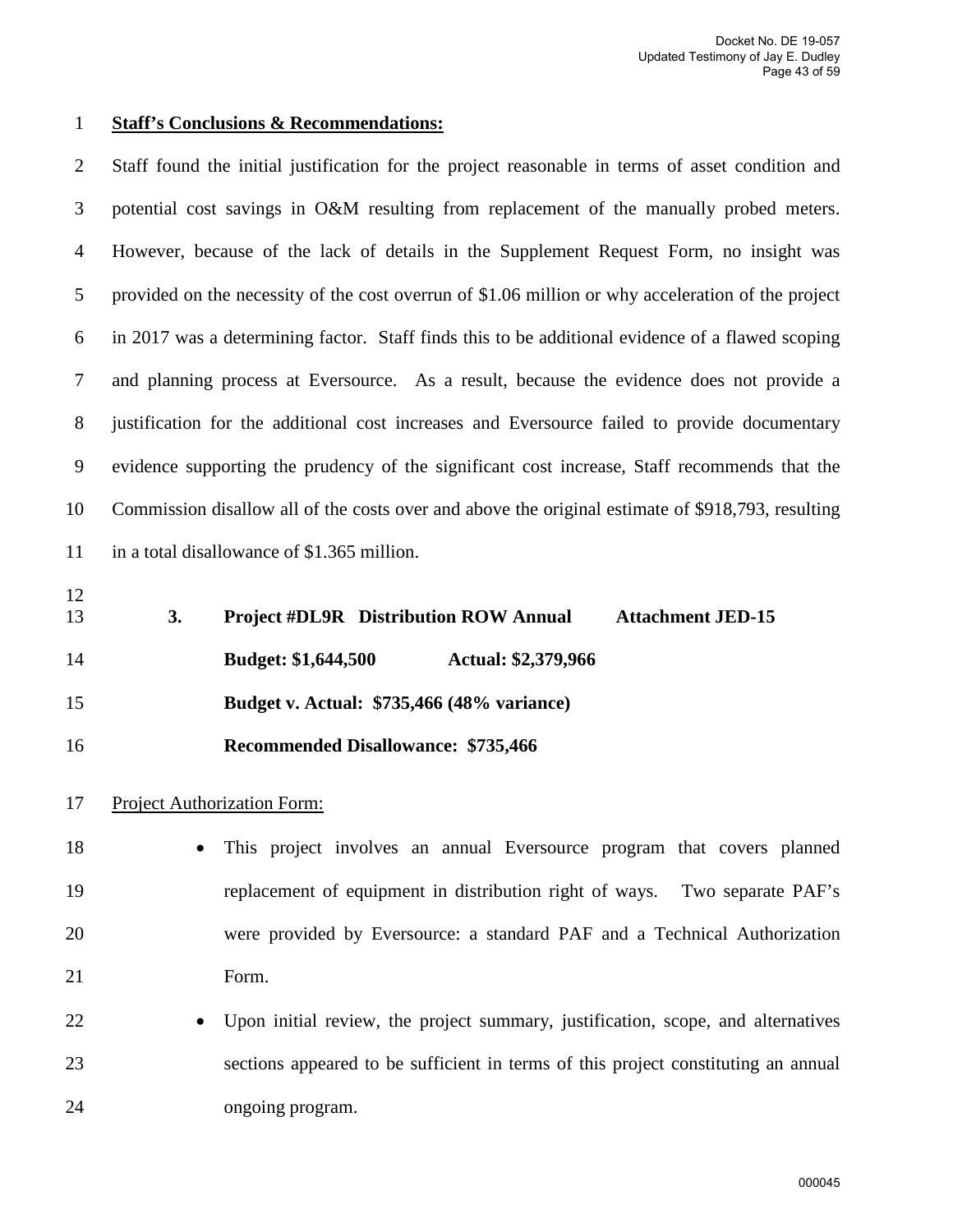1 • The total cost of the project was estimated at \$1.644 million in both PAF forms. 2 Annual expenditure estimates for this project are based on historical spending and 3 known spending levels. 4 Supplement Request Form: 5 • This request for supplemental funding is in the amount of \$711,600 (including 6 direct and indirect costs) increasing the authorized budget amount of the project 7 from \$1.644 million to \$2.36 million. 8 • The justifications provided in the form involved "more work being performed on 9 the system than anticipated" related to 115 pole replacements and 32 cross arm or 10 brace repairs, and repairs to insulators and overhead lines. Aside from 11 Eversource's expressed desire to improve reliability, no details or additional 12 support was provided for the requested cost increase of \$711,600. 13 • No "Lessons Learned" section nor an "Actions to prevent recurrence" section was 14 included in the form. 15 Work Orders: 16 • Eversource did not provide the work orders for this project in response to Staff 17 12-045. Eversource apparently enters all of the work order information into an 18 Excel spreadsheet and Eversource provided that spreadsheet in response to Staff 19 16-9, Attachment Staff 16-009Q containing a spreadsheet summary of all work 20 orders. 21 • As noted above, in addition to the work order identification numbers and the 22 amounts, the spreadsheet also contained accounting adjustments, coded entries,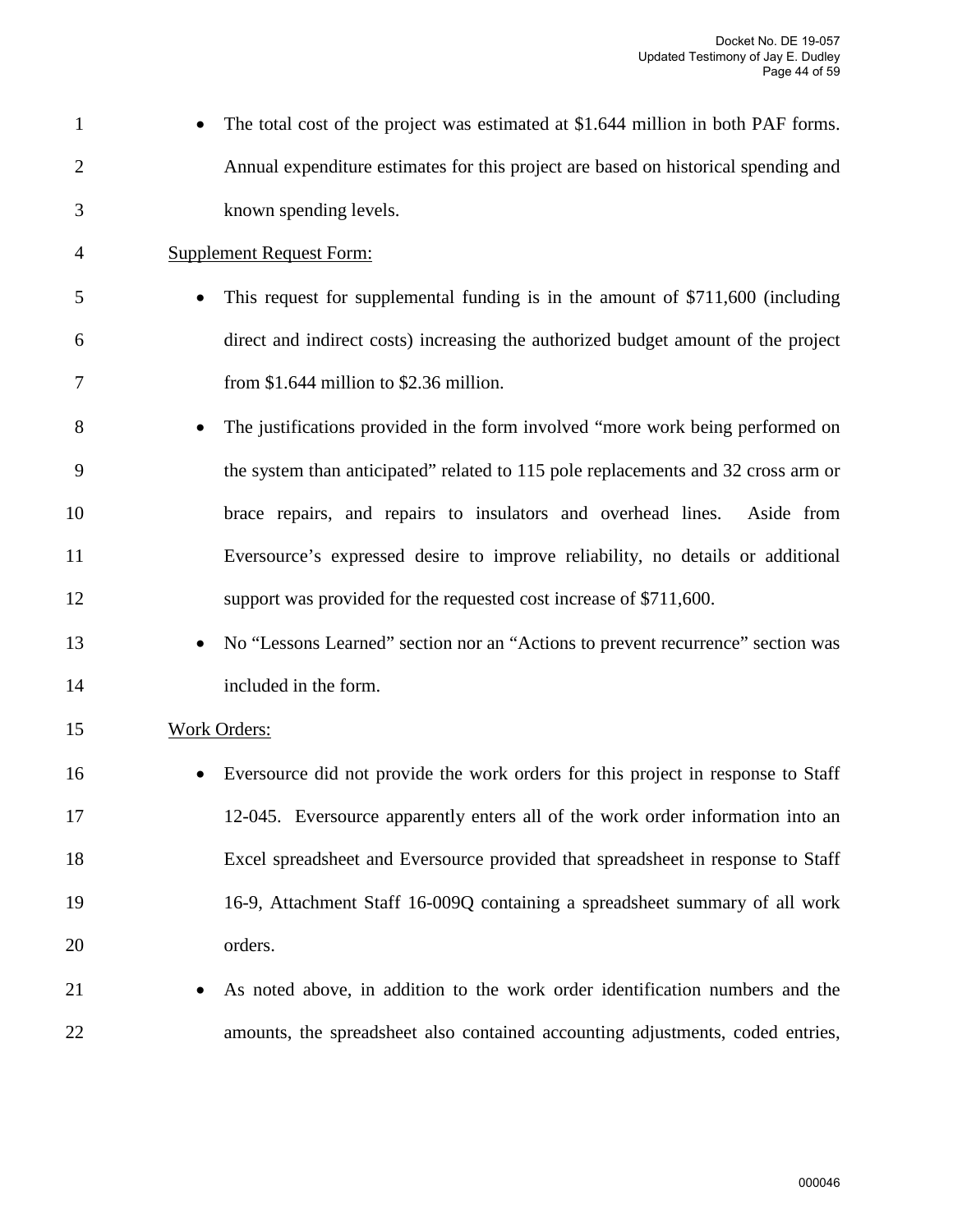| $\mathbf{1}$   | and nondescript entries making it difficult for Staff to precisely trace and verify                  |
|----------------|------------------------------------------------------------------------------------------------------|
| $\overline{2}$ | the actual costs assigned to the project leading up to the variance.                                 |
| 3              | Upon review the spreadsheet shows the final project cost to be \$2,380,580 which                     |
| 4              | conflicts with Attachment ELM-3 Column J which shows the total cost to be                            |
| 5              | \$2,379,966.                                                                                         |
| 6              | Project Reviews Performed by Eversource Enterprise Risk Management Group:                            |
| 7              | This project was not subject to the review of this committee.                                        |
| 8              | Project Reviews Performed by the Financial Planning and Analysis Group:                              |
| 9              | • The reviews were not provided as requested in Staff 12-045.                                        |
| 10             | Project Reviews & Approvals by the Project Authorization Committee:                                  |
| 11             | The meeting minutes and documented approvals by the Committee were provided                          |
| 12             | by Eversource but contained no additional details related to the project.                            |
| 13             | <b>Staff's Conclusions &amp; Recommendations:</b>                                                    |
| 14             | Staff found the initial justification for the project reasonable in terms of continuing and ongoing  |
| 15             | efforts to address asset condition in the distribution right of way as part of an annual program.    |
| 16             | However, the lack of details in the Supplement Request Form provided no explanation of the           |
| 17             | need for the requested cost increase of \$711,600 or why the increase was out of trend given that    |
| 18             | the annual cost estimates are based on historical spending. In addition, no commentary was           |
| 19             | provided to account for or support the additional expenditure of \$23,866 leading to the final total |
| 20             | cost amount of \$2.4 million. Vague generalizations such as costs were higher than originally        |
| 21             | budgeted does not serve as an adequate analysis and justification for a significant cost increase.   |
| 22             | Because Eversource did not provide any documentary evidence supporting the cost increase and         |
| 23             | failed to demonstrate that the additional expenditures were prudent, Staff recommends that the       |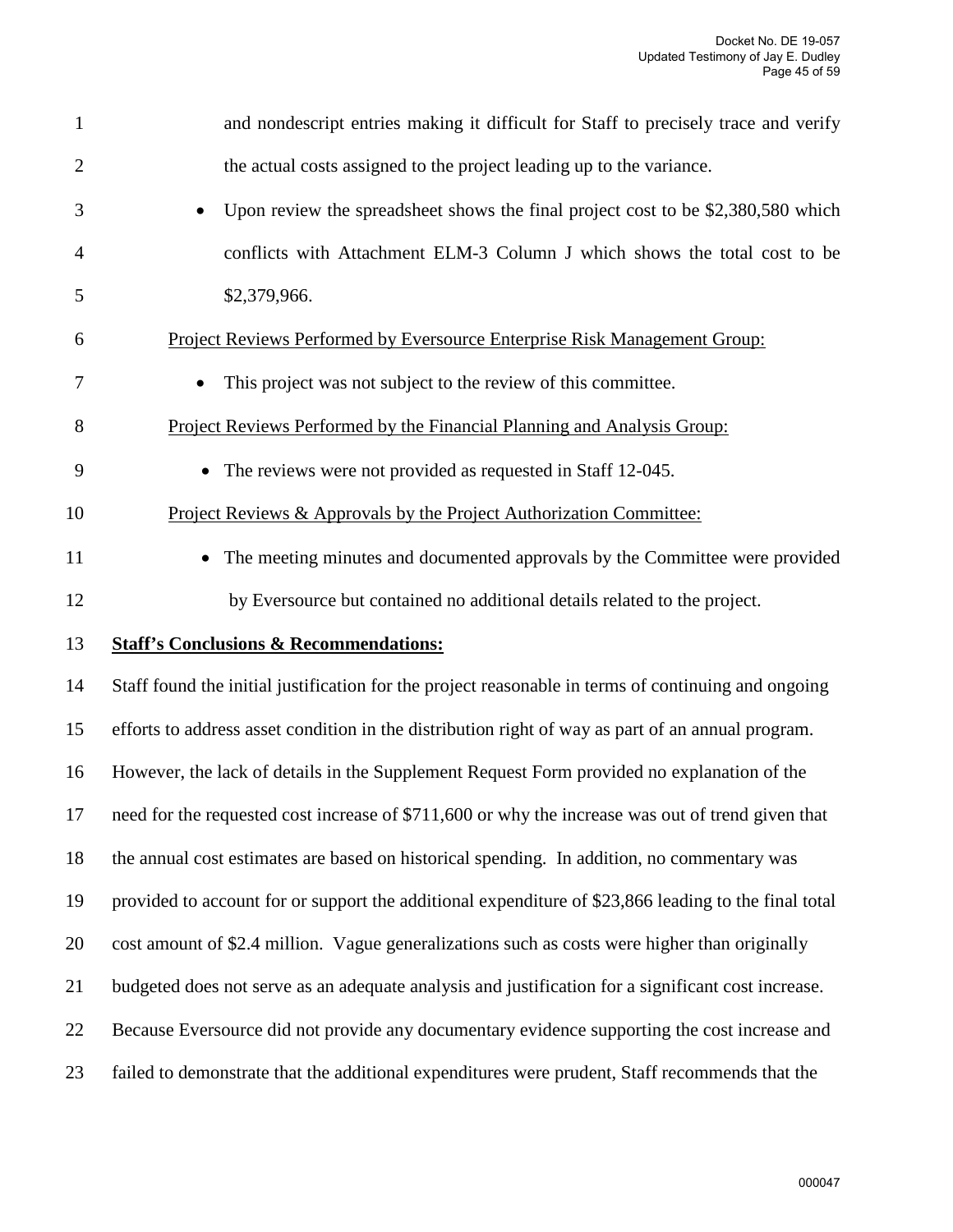| $\mathbf{1}$   |                              | Commission disallow all of the costs over and above the original estimate of \$1.644 million, |
|----------------|------------------------------|-----------------------------------------------------------------------------------------------|
| $\overline{2}$ |                              | resulting in a total disallowance of \$735,466.                                               |
| 3              |                              |                                                                                               |
| 4              | <b>2016 Capital Projects</b> |                                                                                               |
| 5              | 1.                           | Project #A15N01 Convert Laconia 4kV to 12.47kV Attachment JED-16                              |
| 6              |                              | <b>Budget: \$1,123,000</b><br><b>Actual: \$2,465,701</b>                                      |
| 7              |                              | Budget v. Actual: \$1,342,701 (84% variance)                                                  |
| 8              |                              | Recommended Disallowance: \$1,342,701                                                         |
| 9              |                              | <b>Project Authorization Form:</b>                                                            |
| 10             |                              | This project involved the final phase of converting the Laconia area from 4kV to              |
| 11             |                              | 12kV to retire old equipment and create an interconnected 12kV system with                    |
| 12             |                              | other circuits and substations pursuant to the findings of the Laconia Area                   |
| 13             |                              | Distribution System Study. This project converted the two remaining 4kV                       |
| 14             |                              | circuits (38H1 and 38H3) to 12kV allowing for the retirement of the existing 4kV              |
| 15             |                              | substation equipment at the Messer Street Substation.                                         |
| 16             |                              | Upon initial review, the project summary, justification, scope, and alternatives              |
| 17             |                              | sections appeared to be sufficient; however, as noted in the Supplement Request               |
| 18             |                              | Form discussed below, problems with project management and oversight                          |
| 19             |                              | contributed to substantial cost increases.                                                    |
| 20             |                              | The total authorized cost of the project, including direct and indirect costs, was            |
| 21             |                              | estimated to be \$1.123 million.                                                              |
| 22             |                              |                                                                                               |
| 23             |                              |                                                                                               |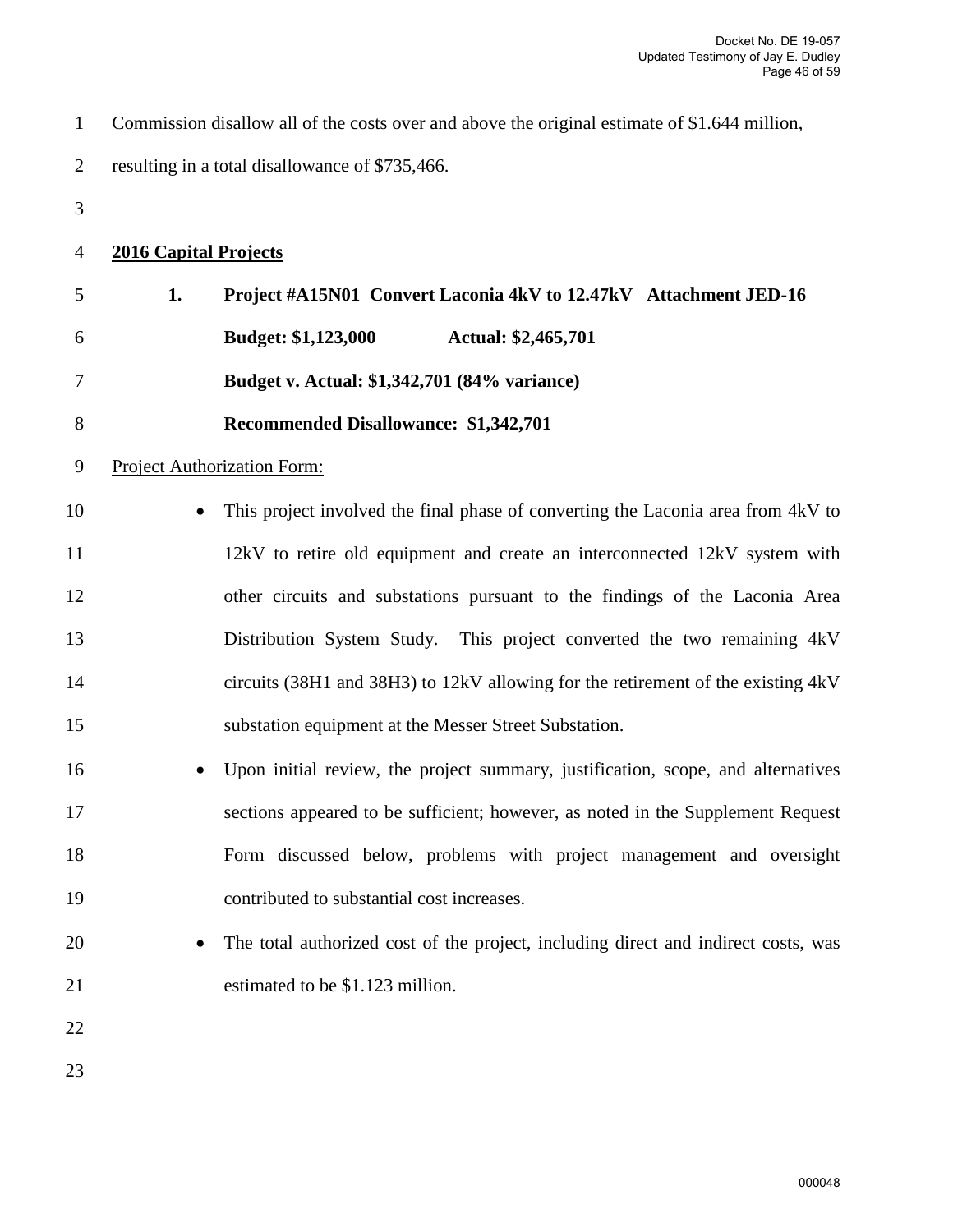#### 1 Supplement Request Form:

- 2 The Supplement Request Form requests an additional amount of \$1.336 million 3 (including direct and indirect costs) nearly doubling the original cost estimate of 4 \$1.123 million.
- 5 The form was dated October 29, 2018, approximately one year after the 6 completion of the project in 2017. This excessive delay in filing is contrary to the 7 requirement for timely submission and approval as provided in the APS-1. Based 8 on Staff's review of Eversource's project authorization policy, the apparent intent 9 of the form as described is to alert management to cost overruns during the course 10 of the project either before or at the time the changes occur. This after-the-fact 11 notification undermines the purpose of the form.
- 12 The justification involved "higher than anticipated contracted outside service 13 costs" primarily driven by a decision of Eversource's Construction Rep to replace 14 many of the existing poles during the course of the project by upgrading the poles 15 from Class 3 to Class 2 resulting in delays and additional costs totaling 16 approximately \$1.1 million. These pole replacements were not contemplated in 17 the original estimate. Staff's understanding of this occurrence, based on 18 information provided by Eversource at the October 29, 2019 technical session and 19 in response to Staff TS 2-063, was that the Construction Rep acted unilaterally in 20 response to recommendations made by the contractor involving the pole 21 condition. Eversource represented that the Construction Rep was later terminated 22 prior to completion of the project.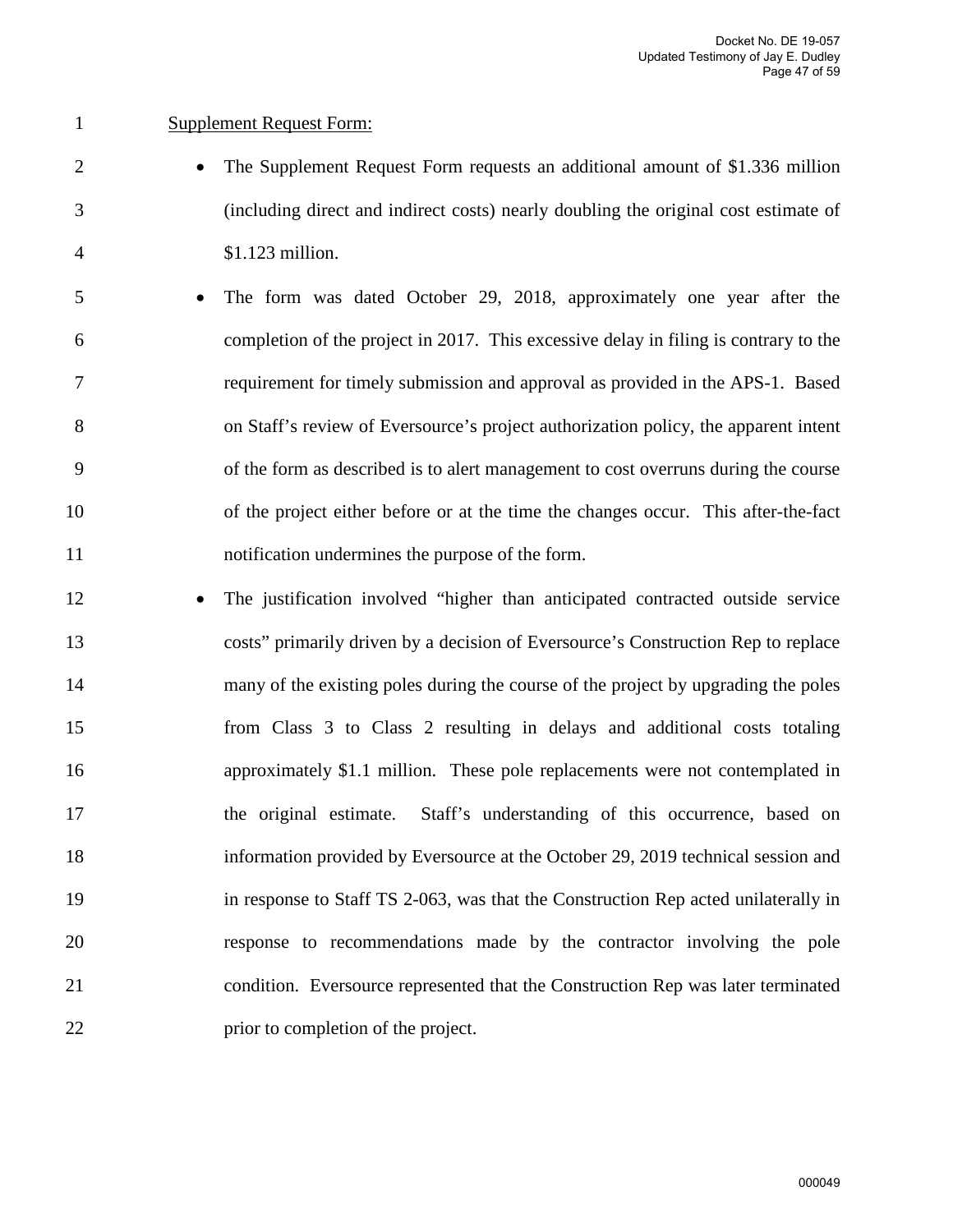- 1 No "Lessons Learned" section nor an "Actions to prevent recurrence" section was 2 included in the form; however, the "Justification" section states: "Project controls 3 have been put in place to monitor funding at monthly T&D capital project 4 meetings. This will provide the necessary controls to address the need for 5 supplements in a timely manner."
- 6 Work Orders:
- 7 Eversource did not provide the individual work orders for this project in response 8 to Staff 12-045. Eversource apparently enters all of the work order information 9 into an Excel spreadsheet and Eversource provided that spreadsheet in response to 10 Staff 16-9, Attachment Staff 16-009G containing a spreadsheet summary of all 11 work orders.
- 12 As noted above, in addition to the work order identification numbers and the 13 amounts, the spreadsheet also contained accounting adjustments, coded entries, 14 and nondescript entries making it difficult for Staff to precisely trace and verify 15 the actual costs assigned to the project leading up to the variance.
- 16 The spreadsheet shows the final project cost to be \$2,643,839 which conflicts 17 with Attachment ELM-3 Column J which shows the total cost to be \$2,465,701.
- 18 Project Reviews Performed by Eversource Enterprise Risk Management Group:
- 19 This project was not subject to the review of this committee.
- 20 Project Reviews Performed by the Financial Planning and Analysis Group:
- 21 The reviews were not provided as requested in Staff 12-045.
- 22 Project Reviews & Approvals by the Project Authorization Committee: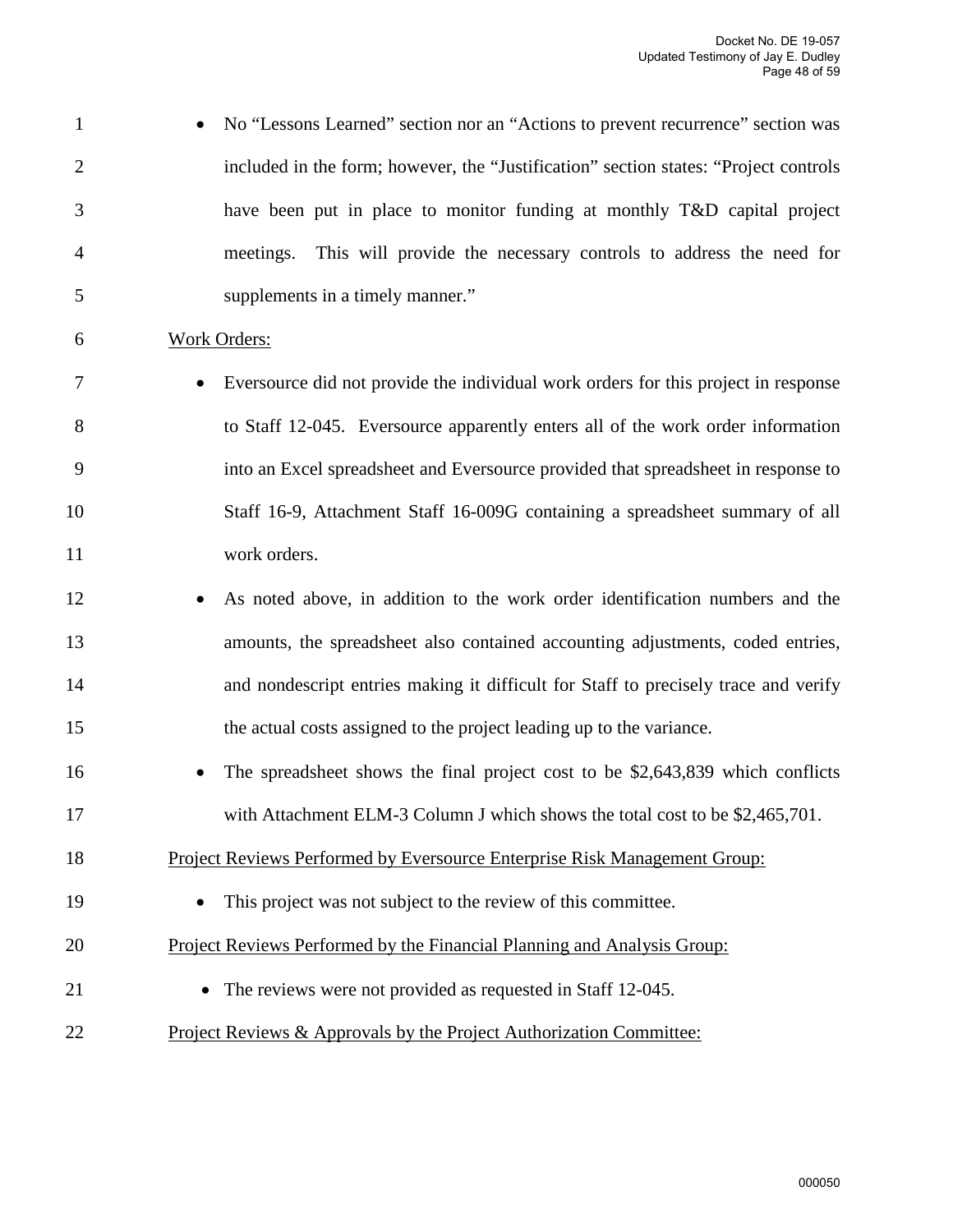1 • The meeting minutes and documented approvals by the Committee were not 2 provided by Eversource as requested in Staff 12-045.

3

#### 4 **Staff's Conclusions & Recommendations:**

5 Like many of the projects reviewed in Staff's sample, Staff found the initial justification for the 6 project reasonable in terms of known obsolescence involving asset condition and the need for 7 circuit and substation upgrades. However, after reviewing all of the essential cost components 8 that were missed during the initial engineering and estimating phase, i.e. the potential for pole 9 replacements (as detailed in the Supplement Request Form), and the resultant cost escalations 10 totaling \$1.336 million, Staff finds this to be additional evidence of a flawed scoping, planning, 11 and management process at Eversource. Staff understands that much of the additional costs 12 experienced during the course of this project were the result of the unilateral decision making by 13 Eversource's Construction Rep involving pole replacements. However, Staff presumes that a 14 large utility like Eversource utilizes a rigorous vetting and monitoring process that would prevent 15 or mitigate the risk of such occurrences. Nevertheless, as the Supplement Request Form 16 indicates, and as represented by Eversource at the October 29 Technical Session (also see Staff 17 TS 2-063b), although the decisions made by the Construction Rep were not approved in advance 18 by Eversource, it does not appear that Eversource conducted appropriate oversight or 19 management of the project. Again, Staff presumes that Eversource engineers possess a high 20 level of expertise and experience in performing project cost estimates and project management; 21 however, like most of the other projects reviewed in Staff's sample, critical cost elements were 22 missed during the original scoping phase of the project and diligent management during 23 construction, especially oversight of contractors, appeared to be absent. In addition, although the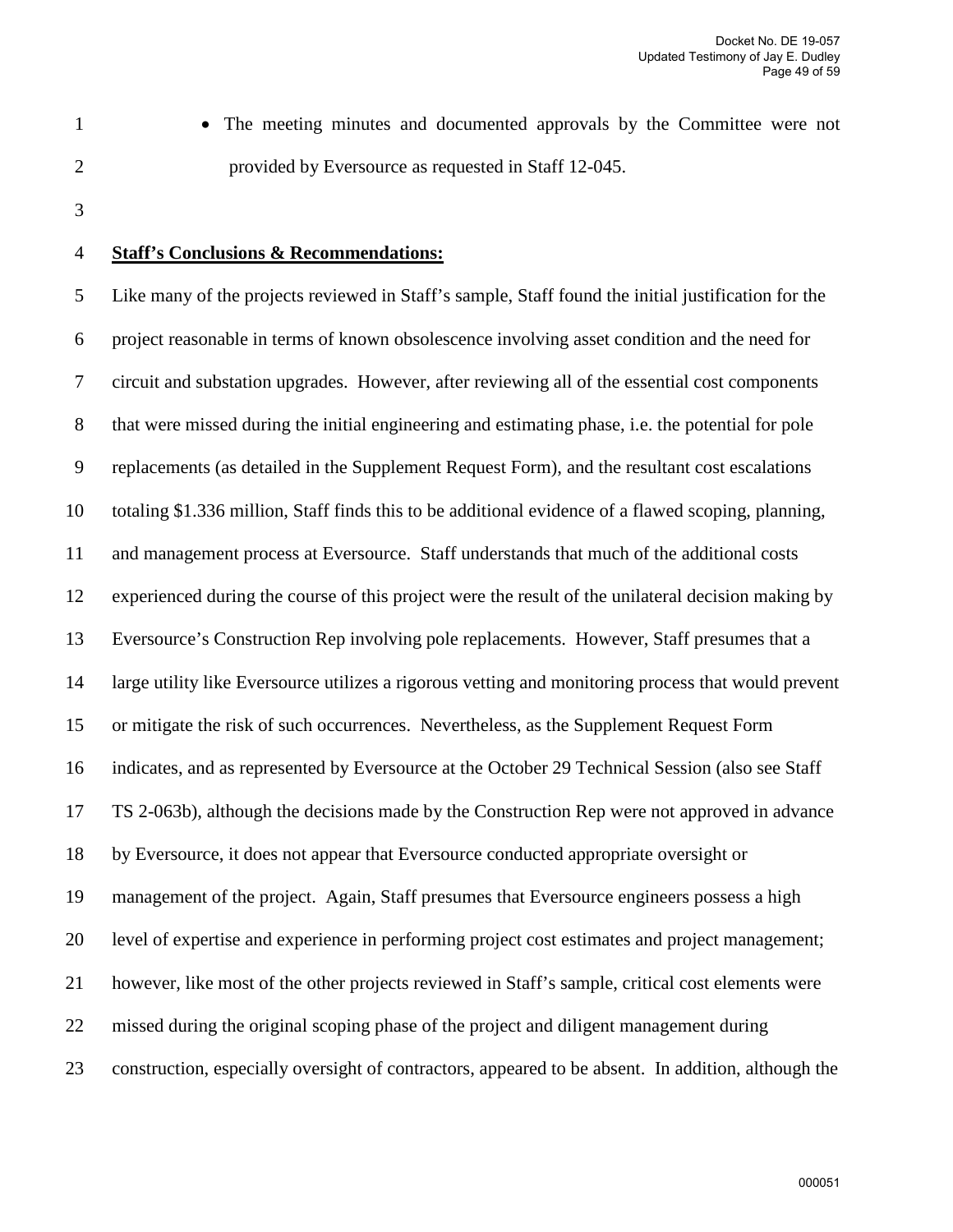| $\mathbf{1}$   | Supplement Request Form references apparent "project controls" that have been put into place,    |
|----------------|--------------------------------------------------------------------------------------------------|
| $\overline{2}$ | this appears to be an after the fact response given that the form was dated a year after project |
| 3              | completion (also see Staff TS 2-063a). Staff believes a judicious project manager would have     |
| $\overline{4}$ | been more diligent and forward-looking in considering the various cost components and possible   |
| 5              | scenarios that could impact the project, thus producing a more accurate cost estimate and        |
| 6              | employing a more effective monitoring process once the project was underway. Instead, there is   |
| $\tau$         | no evidence that Eversource sufficiently monitored its contractor conducting the pole            |
| $\,8\,$        | replacements and the associated costs, resulting in significant cost overruns. Because the       |
| $\overline{9}$ | evidence demonstrates that the Company overlooked significant, foreseeable project costs at the  |
| 10             | outset, that management's oversight and review of the project was severely flawed, and that the  |
| 11             | Company has failed to meet its burden of demonstrating that its decision making was prudent,     |
| 12             | Staff recommends that the Commission disallow all of the costs over and above the original       |
| 13             | authorized budget amount of \$1.123 million resulting in a total disallowance of \$1.3 million.  |
| 14             | 2.<br>Project #DL9R Distribution ROW Annual Attachment JED-17                                    |
| 15             | <b>Budget: \$929,800</b><br>Actual: \$1,643,132                                                  |
| 16             | Budget v. Actual: \$713,332 (77% variance)                                                       |
| 17             | <b>Recommended Disallowance: \$713,332</b>                                                       |
| 18             | <b>Project Authorization Form:</b>                                                               |
| 19             | Unlike the Distribution ROW project for 2017 discussed above, the PAF                            |
| 20             | submitted by Eversource for the 2016 project is very general in content and                      |
| 21             | covers all annual distribution reliability projects. As a result, the initial budget             |
| 22             | amounts for this project were not provided except for the gross amount of \$2.7                  |
| 23             | million that funds all replacements involving steel towers, oil filled switchgear,               |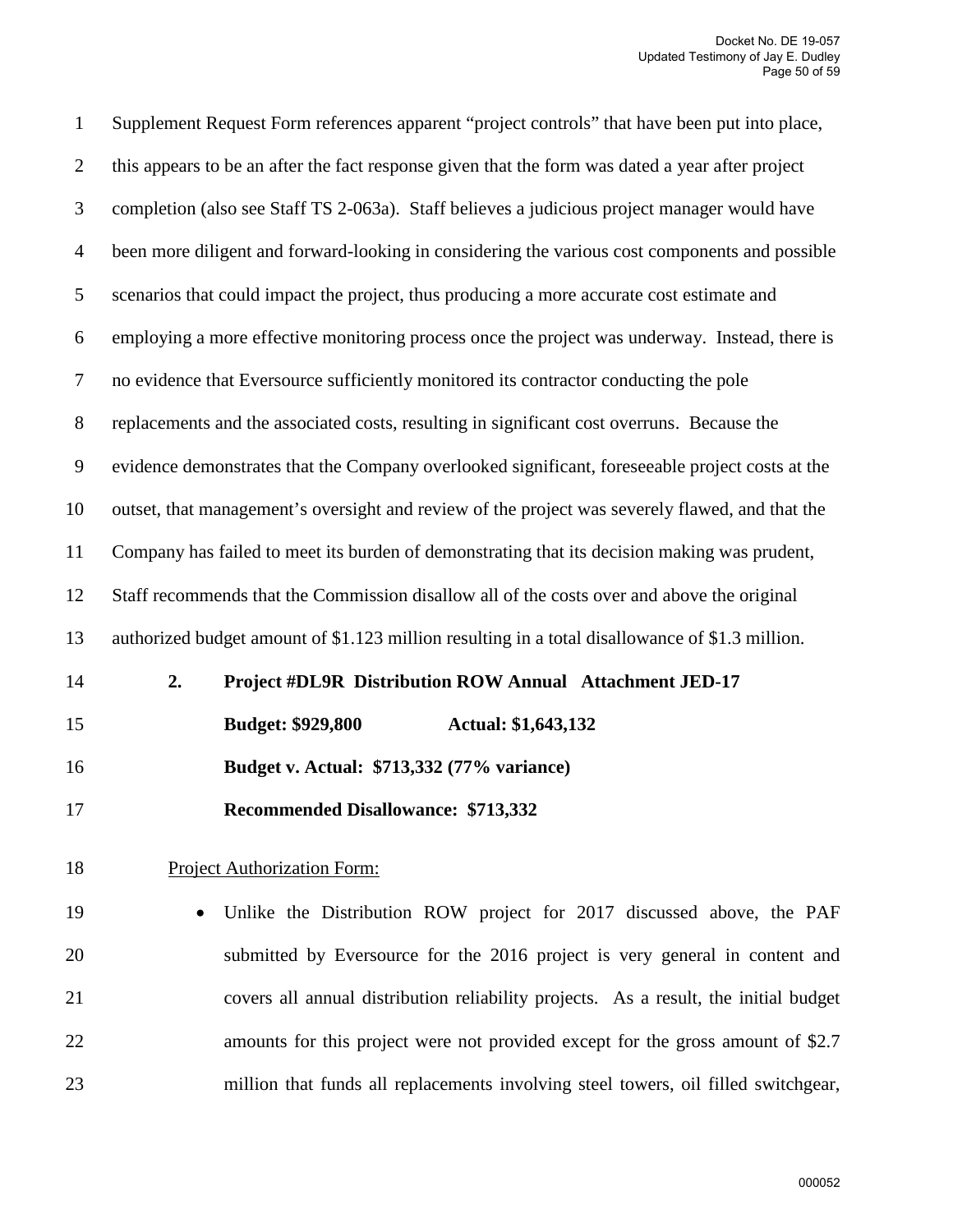| $\mathbf{1}$   | degraded vault tops, poles, URD cables, etc. (The initial budget estimate of                 |
|----------------|----------------------------------------------------------------------------------------------|
| $\overline{2}$ | \$929,800 is provided in the Supplement Request Form referenced below.)                      |
|                |                                                                                              |
| 3              | Upon initial review, the project summary, justification, and scope sections                  |
| 4              | appeared to be sufficient in terms of projects constituting an annual ongoing                |
| 5              | program, but at a very high level. No specific discussion or description of this             |
| 6              | ROW project was included.                                                                    |
| 7              | <b>Supplement Request Form:</b>                                                              |
| 8              | This request for supplemental funding is in the amount of \$713,300 (including               |
| 9              | direct and indirect costs) increasing the authorized budget amount of the project            |
| 10             | from \$929,800 to \$1.64 million.                                                            |
| 11             | The justifications provided in the form involved "Higher than normal equipment<br>$\bullet$  |
| 12             | failure and the majority of work completed by outside contractors" No other                  |
| 13             | details or additional support was provided for the cost increase of \$713,300.               |
| 14             | No "Lessons Learned" section nor an "Actions to prevent recurrence" section was<br>$\bullet$ |
| 15             | included in the form.                                                                        |
| 16             | <b>Work Orders:</b>                                                                          |
| 17             | Eversource did not provide the work orders for this project in response to Staff             |
| 18             | 12-045. Eversource apparently enters all of the work order information into an               |
| 19             | Excel spreadsheet and Eversource provided that spreadsheet in response to Staff              |
| 20             | 16-9, Attachment Staff 16-009P containing a spreadsheet summary of all work                  |
| 21             | orders.                                                                                      |
| 22             | As noted above, in addition to the work order identification numbers and the                 |
| 23             | amounts, the spreadsheet also contained accounting adjustments, coded entries,               |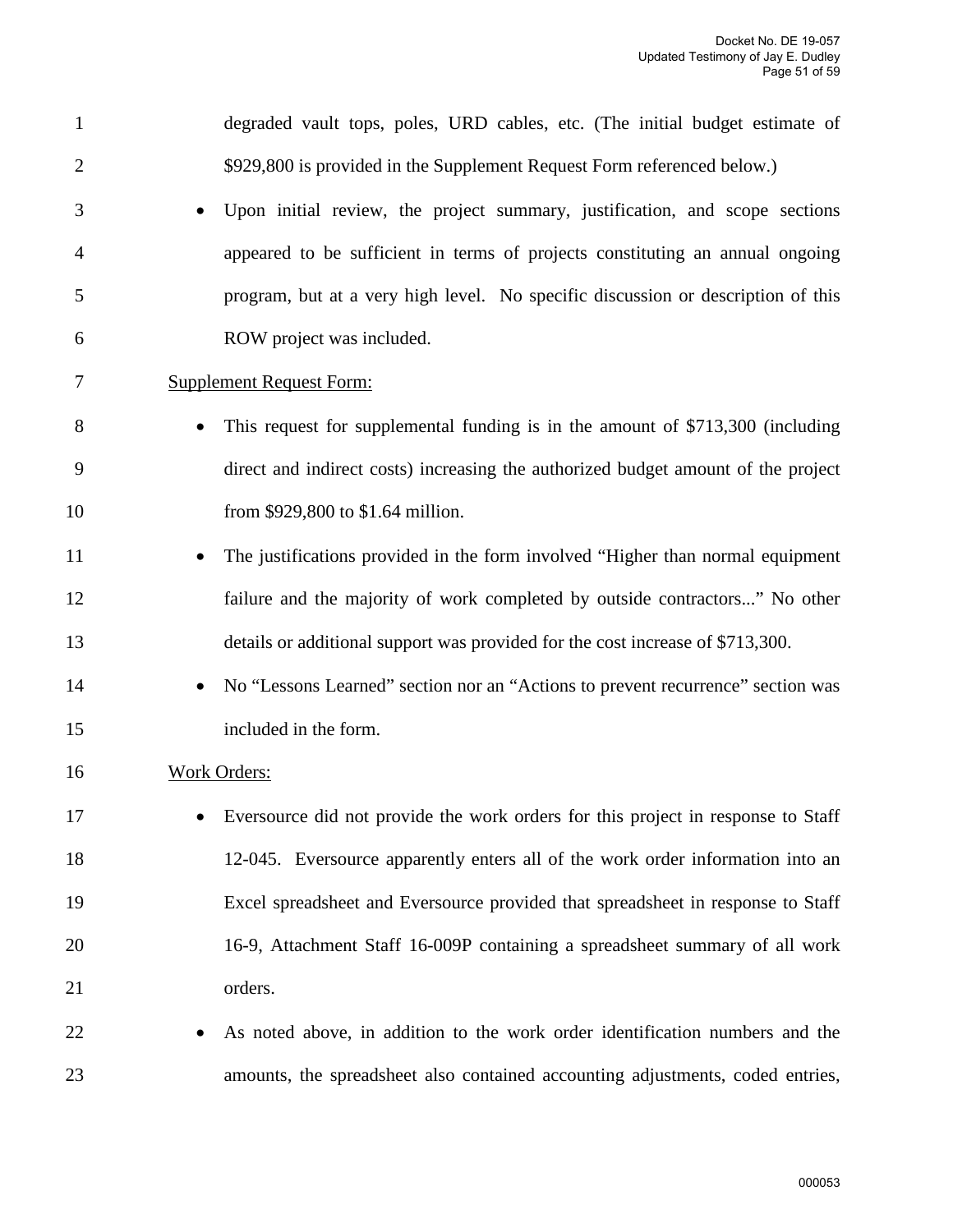| $\mathbf{1}$   | and nondescript entries making it difficult for Staff to precisely trace and verify                 |
|----------------|-----------------------------------------------------------------------------------------------------|
| $\overline{2}$ | the actual costs assigned to the project leading up to the variance.                                |
| 3              | Upon review the spreadsheet shows the final project cost to be \$1,643,536 which                    |
| 4              | conflicts with Attachment ELM-3 Column J which shows the total cost to be                           |
| 5              | \$1,643,132.                                                                                        |
| 6              | Project Reviews Performed by Eversource Enterprise Risk Management Group:                           |
| 7              | This project was not subject to the review of this committee.                                       |
| 8              | Project Reviews Performed by the Financial Planning and Analysis Group:                             |
| 9              | • The reviews were not provided as requested in Staff 12-045.                                       |
| 10             | Project Reviews & Approvals by the Project Authorization Committee:                                 |
| 11             | The meeting minutes and documented approvals by the Committee were not                              |
| 12             | provided by Eversource as requested in Staff 12-04.                                                 |
| 13             | <b>Staff's Conclusions &amp; Recommendations:</b>                                                   |
| 14             | Staff found the initial justification for the project reasonable in terms of continuing and ongoing |
| 15             | efforts to address asset condition in the distribution right of way as part of a standard annual    |
| 16             | program. However, the lack of details in the Supplement Request Form provided no justification      |
| 17             | for the cost increase of \$713,300 or why equipment failure was higher than normal in 2016.         |
| 18             | Likewise, the Company's response to Staff TS 2-064 did not provide any information                  |
|                |                                                                                                     |
| 19             | demonstrating the prudence of the Company's actions. Vague generalizations such as costs were       |
| 20             | higher than originally budgeted does not provide an adequate analysis for a significant cost        |
| 21             | increase. Because the evidence demonstrate that the Company failed to conduct a meaningful re-      |
| 22             | examination of the cost increases during the project execution and failed to provide                |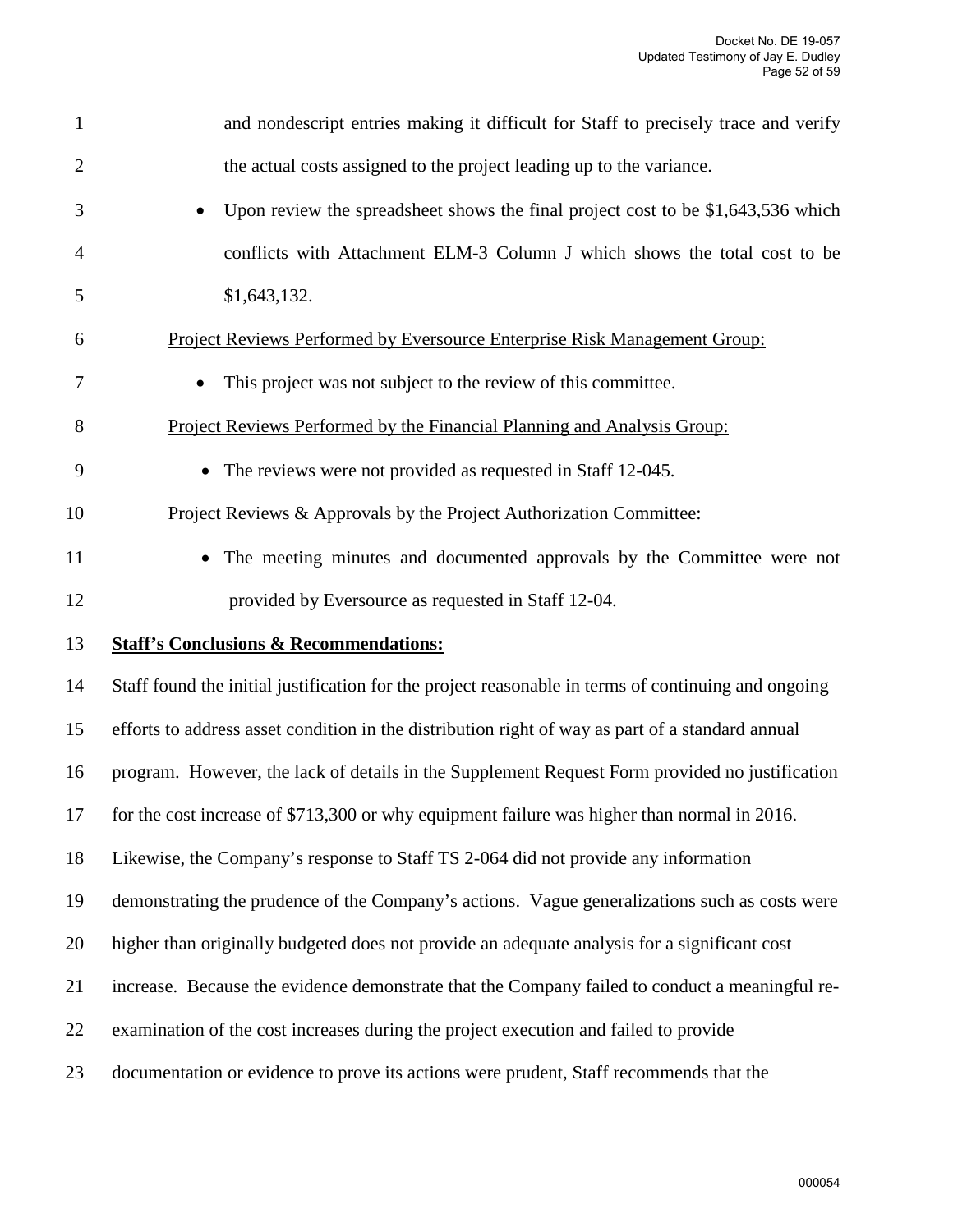1 Commission disallow all of the costs over and above the original authorized amount of \$929,800, 2 resulting in a total disallowance of \$713,332.

# 3 **2015 Capital Projects**

| $\overline{4}$ | 1. | <b>Reject Poles Replacement Attachment JED-18</b><br><b>Project #R15RPR</b>       |
|----------------|----|-----------------------------------------------------------------------------------|
| 5              |    | <b>Budget: \$3,001,000</b><br>Actual: \$8,715,864                                 |
| 6              |    | Budget v. Actual: \$5,714,864 (52% variance)                                      |
| 7              |    | <b>Recommended Disallowance: \$5,714,864</b>                                      |
| 8              |    | <b>Project Authorization Form:</b>                                                |
| 9              |    | This project involves the annual inspection of wood poles in Eversource's         |
| 10             |    | maintenance territory and the replacement of poles deemed to be "rejects." As     |
| 11             |    | part of the 2015-2016 pole inspection program, approximately 120 poles were       |
| 12             |    | expected to be replaced based on Eversource's pole inspection criteria.           |
| 13             |    | Eversource utilizes a 10-year inspection cycle.                                   |
| 14             |    | This project was part of the 2015-2017 Reliability Enhancement Program (REP 3)    |
| 15             |    | approved by the Commission as part of the global settlement agreement related to  |
| 16             |    | the Eversource Generation divestiture.                                            |
| 17             |    | Upon initial review, the project summary, justification, scope, and alternatives  |
| 18             |    | sections appeared to be sufficient; however, as noted in the Supplement Request   |
| 19             |    | Form discussed below, a subsequent business decision was made by Eversource       |
| 20             |    | to transition from Class 4 to Class 2 poles dramatically increasing the costs.    |
| 21             |    | The total authorized amount for the project, including direct and indirect costs, |
| 22             |    | was estimated at \$3.0 million; however, Form E-22 filed by Eversource on March   |
| 23             |    | 2, 2015, shows an initial estimate of \$1.095 million.                            |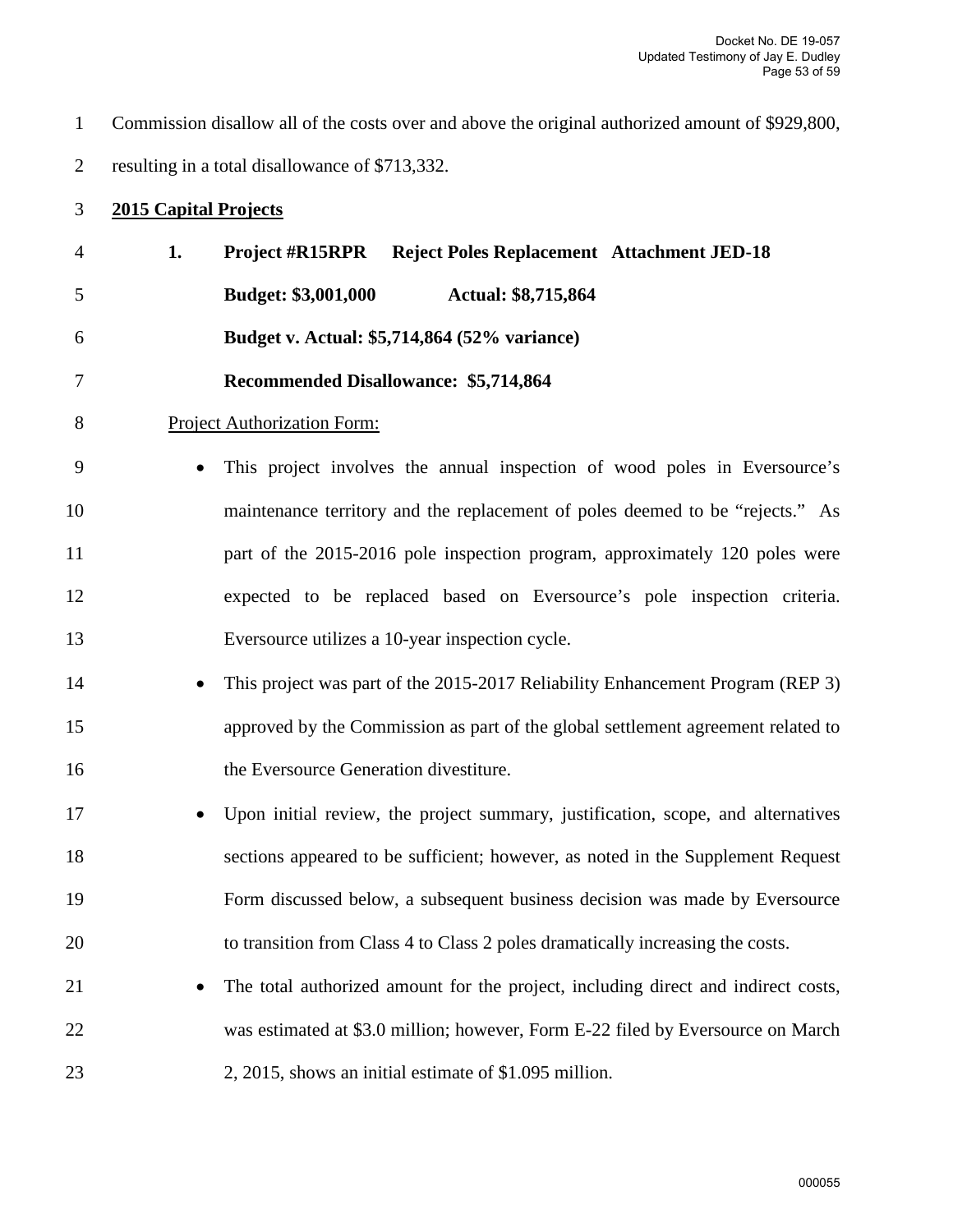### 1 Supplement Request Form:

- 2 This request for supplemental funding is in the amount of \$5.7 million (including 3 direct and indirect costs) nearly tripling the cost of the project from \$3 million to 4 \$8.7 million.
- 5 The form was dated February 13, 2019, approximately three years after project 6 completion in December 2015. This excessive delay in filing is contrary to the 7 requirement for timely submission and approval as provided in the APS-1. Based 8 on Staff's review of Eversource's project authorization policy, the apparent intent 9 of the form as described is to alert management to cost overruns during the course 10 of the project either before or at the time the changes occur. This after-the-fact 11 notification undermines the purpose of the form.
- 12 The justification provided in the form centered on a business decision made by 13 Eversource to replace older Class 2 poles with Class 4 poles instead of preserving 14 the older poles that could be salvaged. Although the failure rate of 1.7 percent 15 remained within Eversource's average range of 1.5 to 2 percent, no additional 16 details were provided to support the increase of \$5.7 million or why the transition 17 to Class 2 poles was necessary.
- 18 No "Lessons Learned" section nor an "Actions to prevent recurrence" section was 19 included in the form.

#### 20 Work Orders:

21 • Eversource did not provide the work orders for this project in response to Staff 22 12-045. Eversource apparently enters all of the work order information into an 23 Excel spreadsheet and Eversource provided that spreadsheet in response to Staff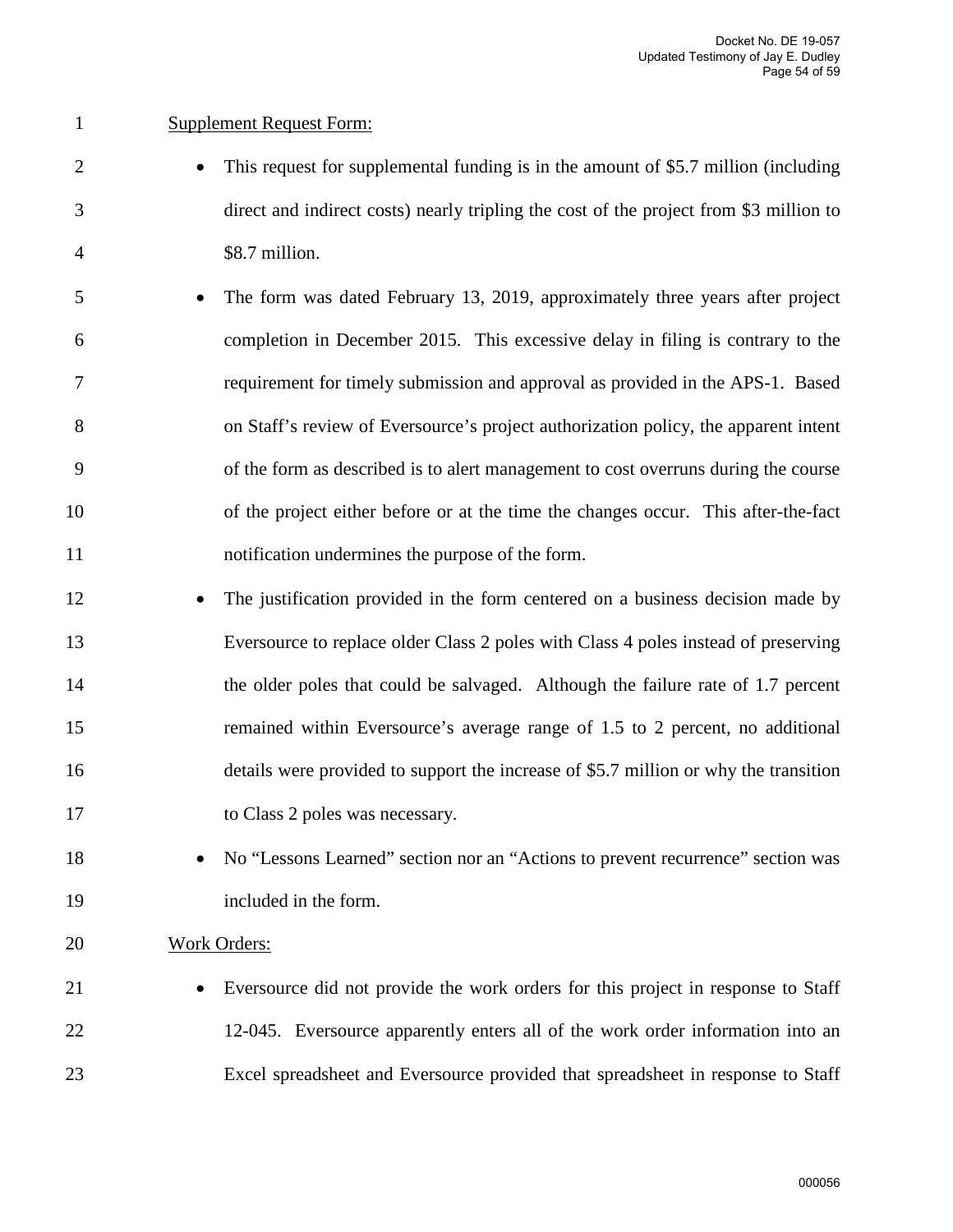- 1 16-9, Attachment Staff 16-009S containing a spreadsheet summary of all work 2 orders.
- 3 As noted above, in addition to the work order identification numbers and the 4 amounts, the spreadsheet also contained accounting adjustments, coded entries, 5 and nondescript entries making it difficult for Staff to precisely trace and verify 6 the actual costs assigned to the project leading up to the variance.
- 7 Upon review it was noticed that Attachment Staff 16-009S does not contain work 8 order entries for project year 2015 and only covers the years 2016 through 2018. 9 Therefore, the spreadsheet was of no use for the purposes of reviewing this 10 project.

#### 11 Project Reviews Performed by Eversource Enterprise Risk Management Group:

- 12 This project was not subject to the review of this committee.
- 13 Project Reviews Performed by the Financial Planning and Analysis Group:
- 14 The reviews were not provided as requested in Staff 12-045.
- 15 Project Reviews & Approvals by the Project Authorization Committee:
- 16 The meeting minutes and documented approvals by the Committee were not 17 provided by Eversource as requested in Staff 12-045.

#### 18 **Staff's Conclusions & Recommendations:**

19 Staff found the initial justification for the project reasonable in terms of the asset condition of

20 some of the poles discovered during the annual inspection process, and because this is part of a

- 21 standard annual program undertaken by Eversource. However, Staff is troubled by the fact that
- 22 the dramatic increase in project costs apparently relates back to a business decision made by
- 23 Eversource to replace all Class 4 poles with Class 2 poles regardless of asset condition. Staff can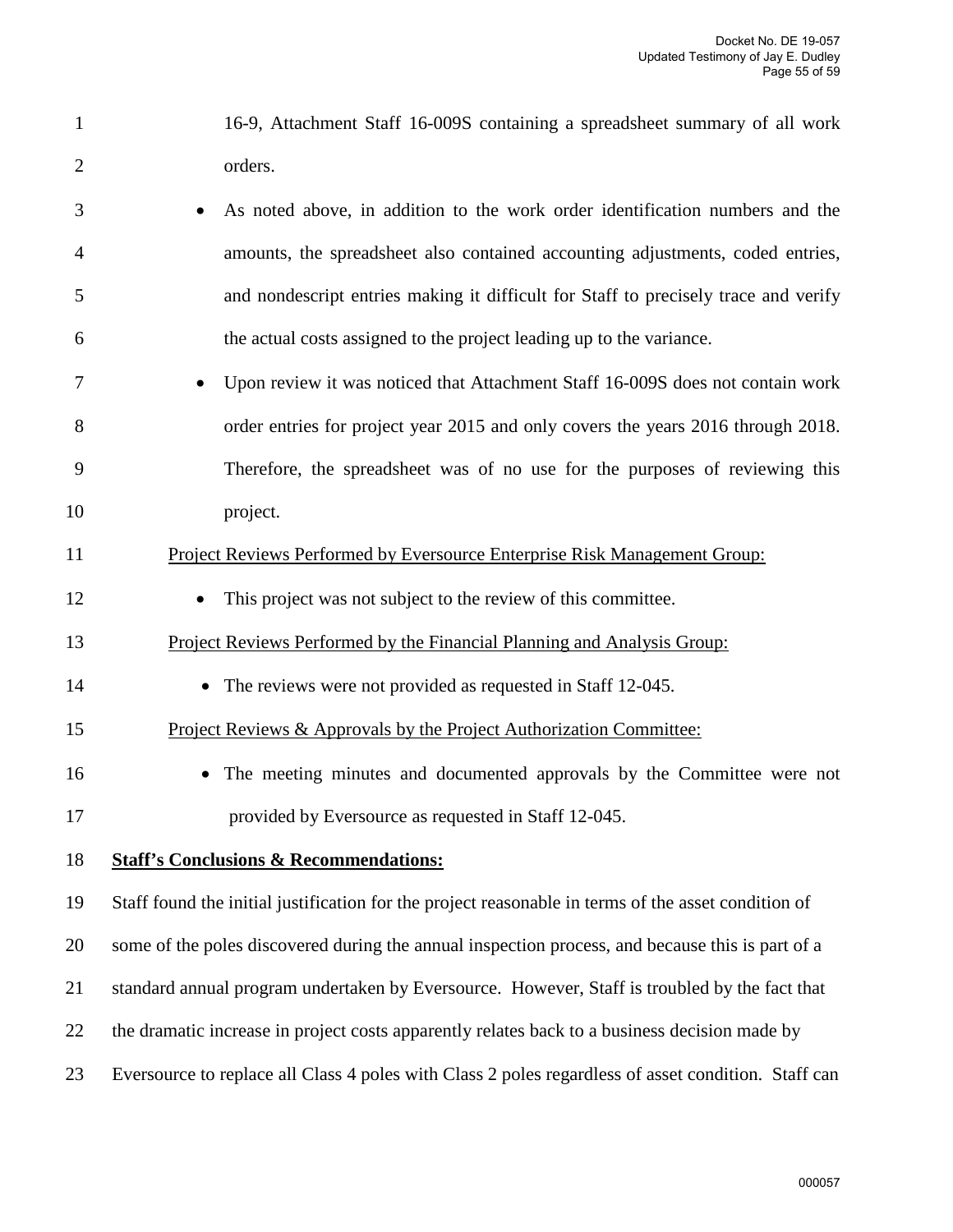1 only conclude that the results of this decision led to the replacement of poles that may have been 2 in acceptable condition or salvageable under Eversource's policy and procedure involving reject 3 pole replacement. As noted above in the 2018 Reject Pole Replacement project, according to the 4 Eversource Maintenance Program, Document 6.61A Rev. 3, Wood Pole Restoration, Guidelines 5 for Reject Pole Replacement, "Normal" reject poles must be evaluated for the potential of 6 extending useful life until the next inspection cycle, and if deemed salvageable, must be restored 7 or braced according to several methods outlined in the "Pole Restoration" section. According 8 the Supplement Request Form, rather than restoring or treating the existing poles to extend their 9 service life, Eversource apparently disregarded its own guidelines resulting in a significant cost 10 increase for this project. Again, no justification was provided by Eversource to support this 11 deviation from its policy or explain why restoration efforts were not appropriate or economic in 12 this instance. In response to Staff TS 2-070, Eversource's only explanation was its desire to 13 "harden the distribution system." Although the Commission previously approved this project as 14 part of the global settlement agreement related to the Eversource Generation divestiture, the 15 Company's deviation from its own pole replacement policy and the additional costs that 16 exceeded the original budget amount were not approved by the Commission. Because the 17 evidence demonstrates that the Company failed to follow its own procedures for approving the 18 project cost increase and for pole replacements, that management's oversight and review of the 19 project was severely flawed, and that the Company has failed to meet its burden of 20 demonstrating that its decision making was prudent, Staff recommends that the Commission 21 disallow all of the costs over and above the original estimate of \$3.0 million resulting in a total 22 disallowance of \$5.7 million.

23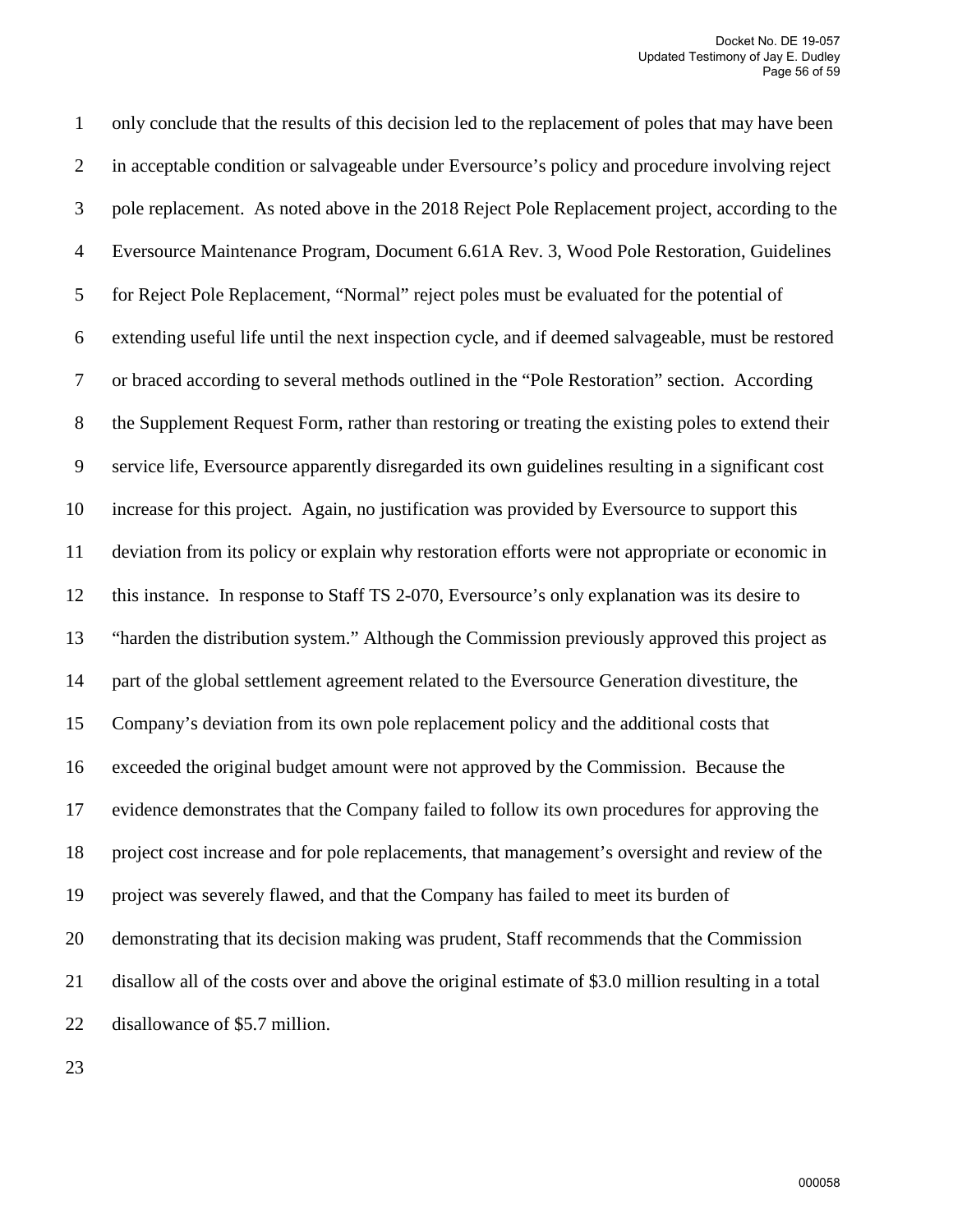# 1 **Q. Are there any other updates to your direct testimony and your project review that**  2 **you would like to make at this time?**

3 **A.** Yes. At Bates pages 32 to 33 of my direct testimony I discussed the cost overruns 4 associated with the Central, Eastern, Northern, and Southern DA projects, but did not 5 include as attachments the PAF's and Supplement Request Forms related to those 6 projects. I have attached to my updated testimony as Attachment JED-20 the project 7 documentation for the Central, East, and North DA projects. The documentation for the 8 Southern DA project was not provided by Eversource.

9

#### 10 **V. CONCLUSIONS AND RECOMMENDATIONS**

**Q. Based on your review of the additional information filed by Eversource in this docket since the date of your direct testimony, do you have reason to revise any of your initial conclusions or recommendations about the Company's capital planning, budgeting, and project management?** 

15 **A.** No. Other than adjusting the initial budget amounts to incorporate both direct and 16 indirect costs, I found no persuasive evidence in the rebuttal testimony or the series 16 17 data responses to cause me to change my original conclusions involving the 18 recommended disallowances. Indeed, my analysis of the remaining projects in Staff's 19 sample, in response to Eversource Data Request TS 3-01, only worked to reinforce my 20 prior conclusions:

21 • Cost estimates contained in the PAF's were consistently under-estimated, in some 22 cases by two or three times the initial amount, indicating that little effort was 23 made to ensure that projected costs were accurate, reasonable, and appropriately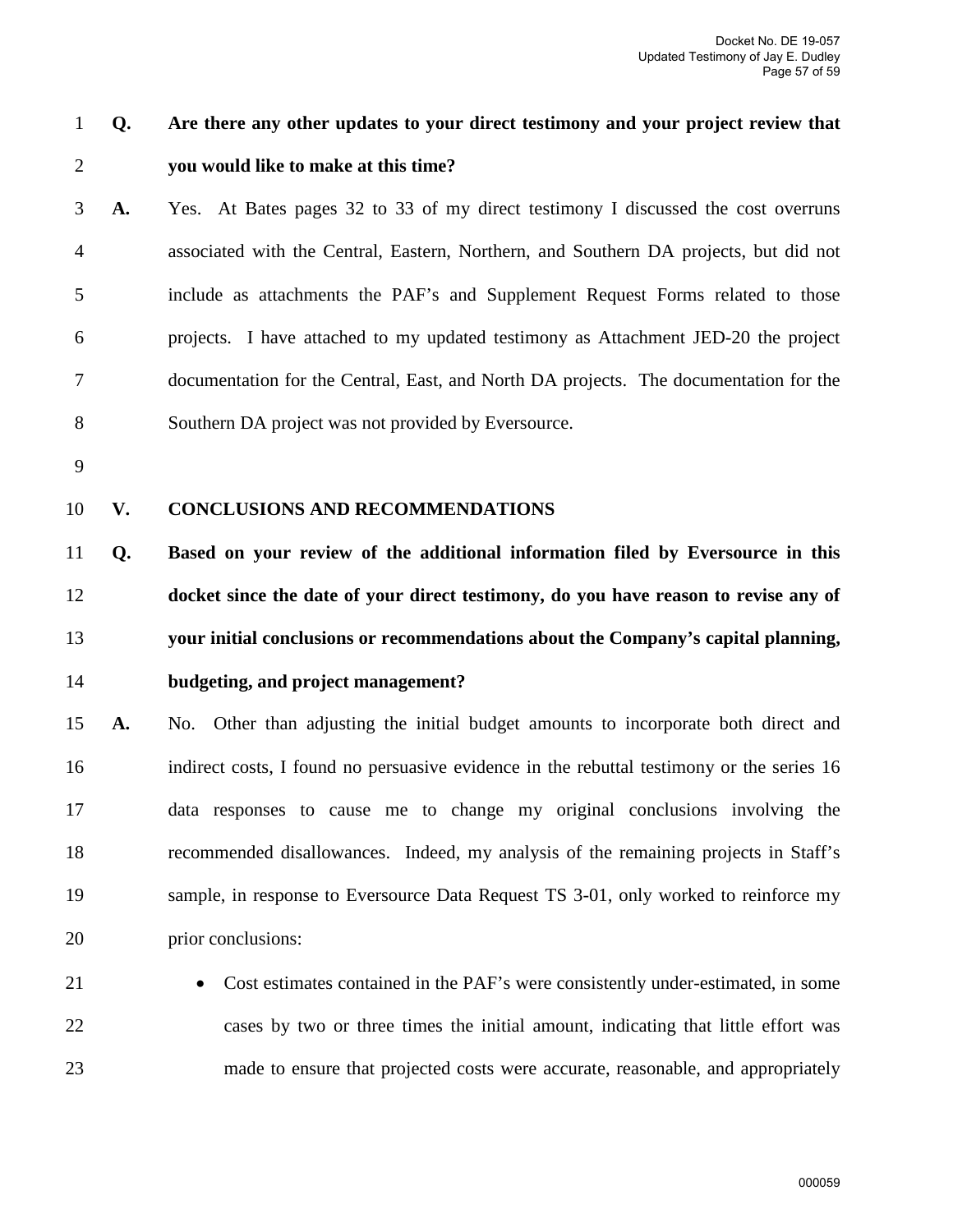1 evaluated. Many of the PAF's reviewed did not provide sufficient details and 2 analysis for "Alternatives Considered" or "Overall Justification."

3 • Many of the Supplement Request forms reviewed were submitted after the project 4 completion dates. This practice runs contrary to the apparent intent of the form as 5 described in the APS-1 Project Authorization Policy since engagement of 6 management for approval, and alerting management to cost overruns, presumably 7 should be sought during the course of the project at the time the changes occurred. 8 An additional deficiency was that many forms failed to include "Lessons 9 Learned" sections or "Actions to prevent recurrence" sections which, when 10 included, provided a valuable look-back and reassessment from the project 11 engineers/managers' perspective as to what could have been done differently to 12 keep a project within budget. Those forms that did provide this information were 13 often critical of project planners and engineers who failed to include basic and 14 fundamental cost elements in their estimates. As the Commission has recently 15 held the Liberty Utilities rate case (Order No. 26,377 at 9, dated June 30, 2020): 16 "Prudent decisions cannot be made if significant, foreseeable cost elements of a 17 project are over looked at the outset and meaningful re-examination of costs does 18 not take place during project execution, as costs increase."

19 • Individual work orders for projects were not provided to Staff for review. Instead 20 Eversource provided the work order information in the form of a spreadsheet that 21 served as a summary of all work orders under a given project number. Staff did 22 not find those spreadsheets helpful in that they contained accounting adjustments, 23 coded entries, and nondescript entries that made it difficult to precisely trace and